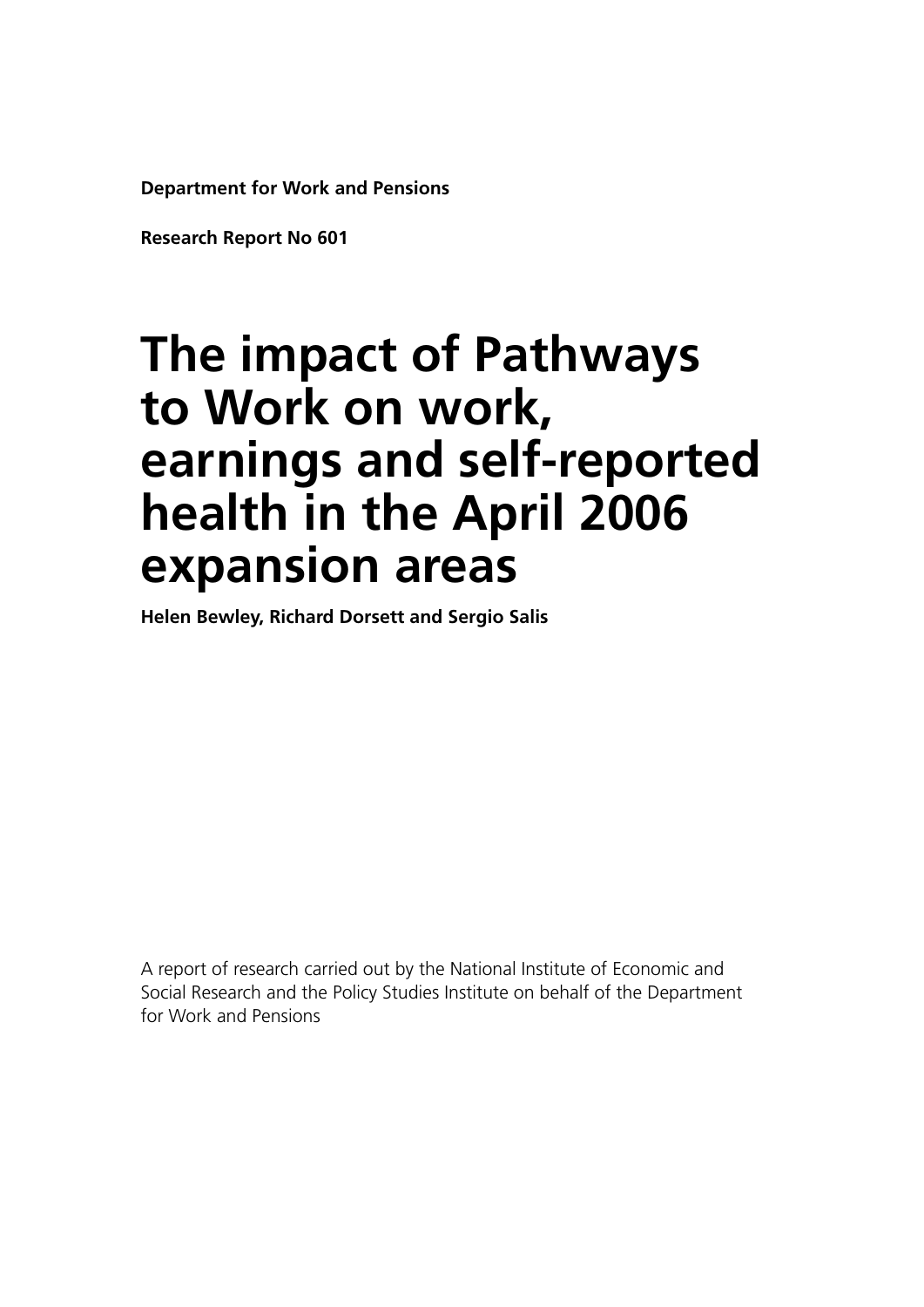© Crown Copyright 2009. Published for the Department for Work and Pensions under licence from the Controller of Her Majesty's Stationery Office.

Application for reproduction should be made in writing to The Copyright Unit, Her Majesty's Stationery Office, St Clements House, 2-16 Colegate, Norwich NR3 1BQ.

First Published 2009.

ISBN 978 1 84712 639 9

Views expressed in this report are not necessarily those of the Department for Work and Pensions or any other Government Department.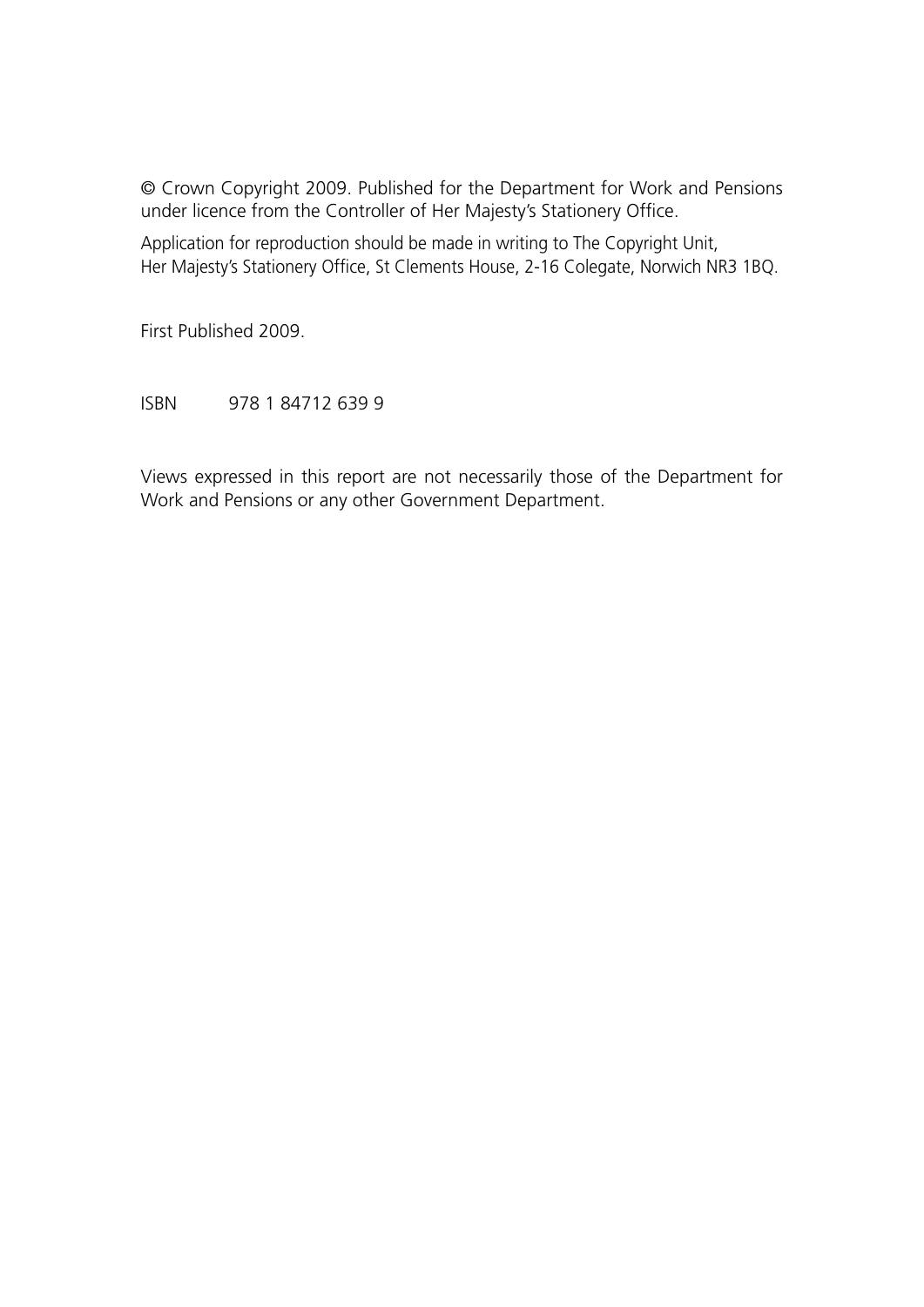# Contents

| $\mathbf{1}$  |     |                                                         |
|---------------|-----|---------------------------------------------------------|
|               | 1.1 |                                                         |
|               | 1.2 |                                                         |
|               | 1.3 |                                                         |
|               | 1.4 |                                                         |
|               |     | 1.4.1                                                   |
|               |     | 1.4.2                                                   |
|               | 1.5 |                                                         |
| $\mathcal{P}$ |     |                                                         |
|               | 2.1 |                                                         |
|               | 2.2 |                                                         |
|               | 2.3 |                                                         |
|               | 2.4 |                                                         |
|               | 2.5 |                                                         |
| 3             |     | Incapacity benefits customers in the April 2006 areas - |
|               | 3.1 |                                                         |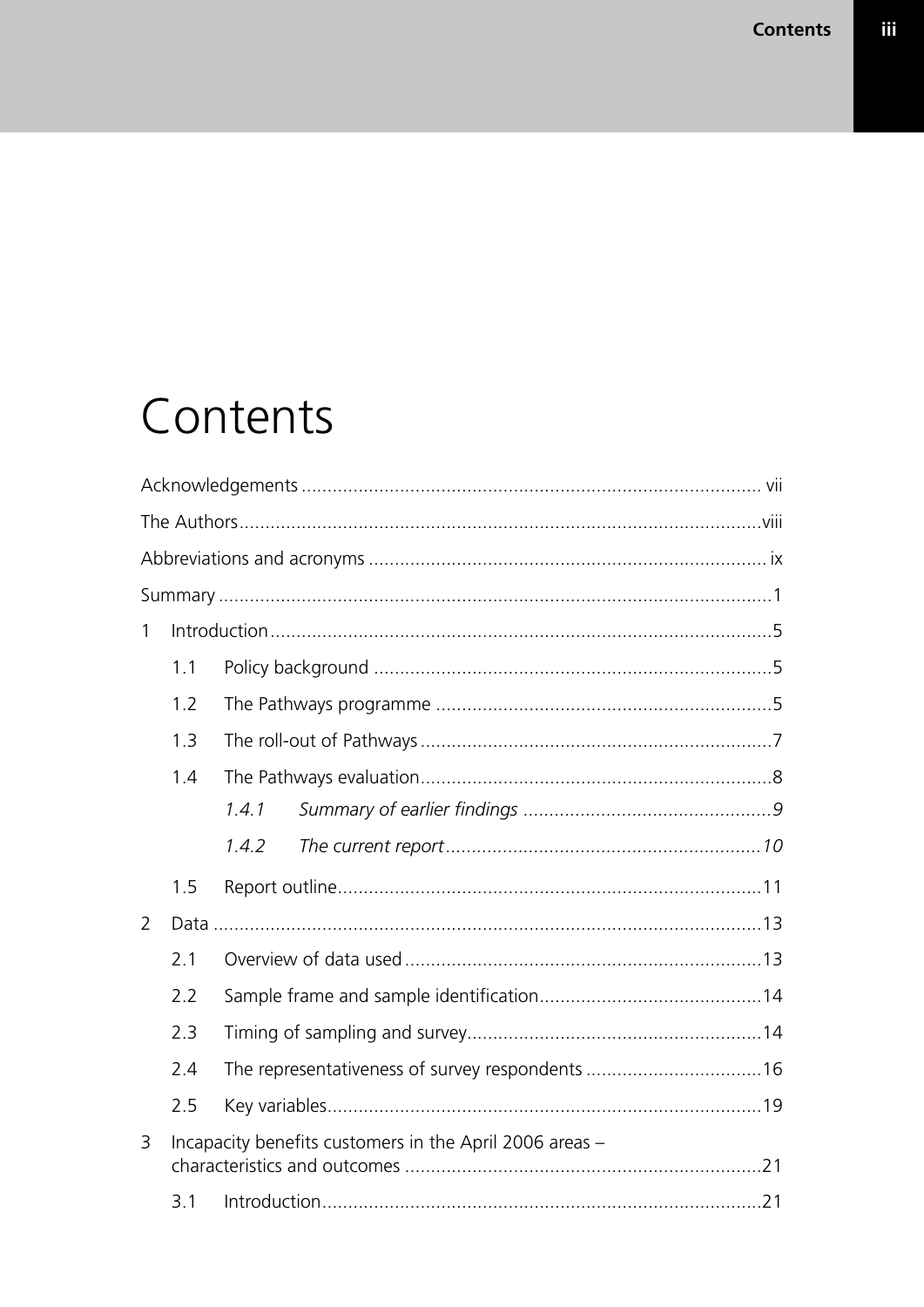|   | 3.2 |       |                                                                                                            |
|---|-----|-------|------------------------------------------------------------------------------------------------------------|
|   | 3.3 |       |                                                                                                            |
|   | 3.4 |       |                                                                                                            |
|   | 3.5 |       |                                                                                                            |
| 4 |     |       |                                                                                                            |
|   | 4.1 |       |                                                                                                            |
|   | 4.2 |       |                                                                                                            |
|   | 4.3 |       |                                                                                                            |
|   | 4.4 |       |                                                                                                            |
|   | 4.5 |       |                                                                                                            |
| 5 |     |       |                                                                                                            |
|   |     |       |                                                                                                            |
|   | 5.1 |       |                                                                                                            |
|   | 5.2 |       |                                                                                                            |
|   | 5.3 |       |                                                                                                            |
|   | 5.4 |       | The impact of Pathways on self-reported health35                                                           |
|   | 5.5 |       | Comparing the impact of Pathways on outcomes in                                                            |
|   | 5.6 |       |                                                                                                            |
|   |     | 5.6.1 |                                                                                                            |
|   |     | 5.6.2 |                                                                                                            |
|   |     | 5.6.3 | Delivery differences in the pilot and April 2006 areas38                                                   |
|   |     | 5.6.4 | Differences in the characteristics of incapacity<br>benefits customers in the pilot and April 2006 areas38 |
|   |     | 5.6.5 |                                                                                                            |
| 6 |     |       |                                                                                                            |
|   | 6.1 |       |                                                                                                            |
|   | 6.2 |       |                                                                                                            |
|   | 6.3 |       |                                                                                                            |
|   | 6.4 |       | The impact of Pathways by the type of health condition 45                                                  |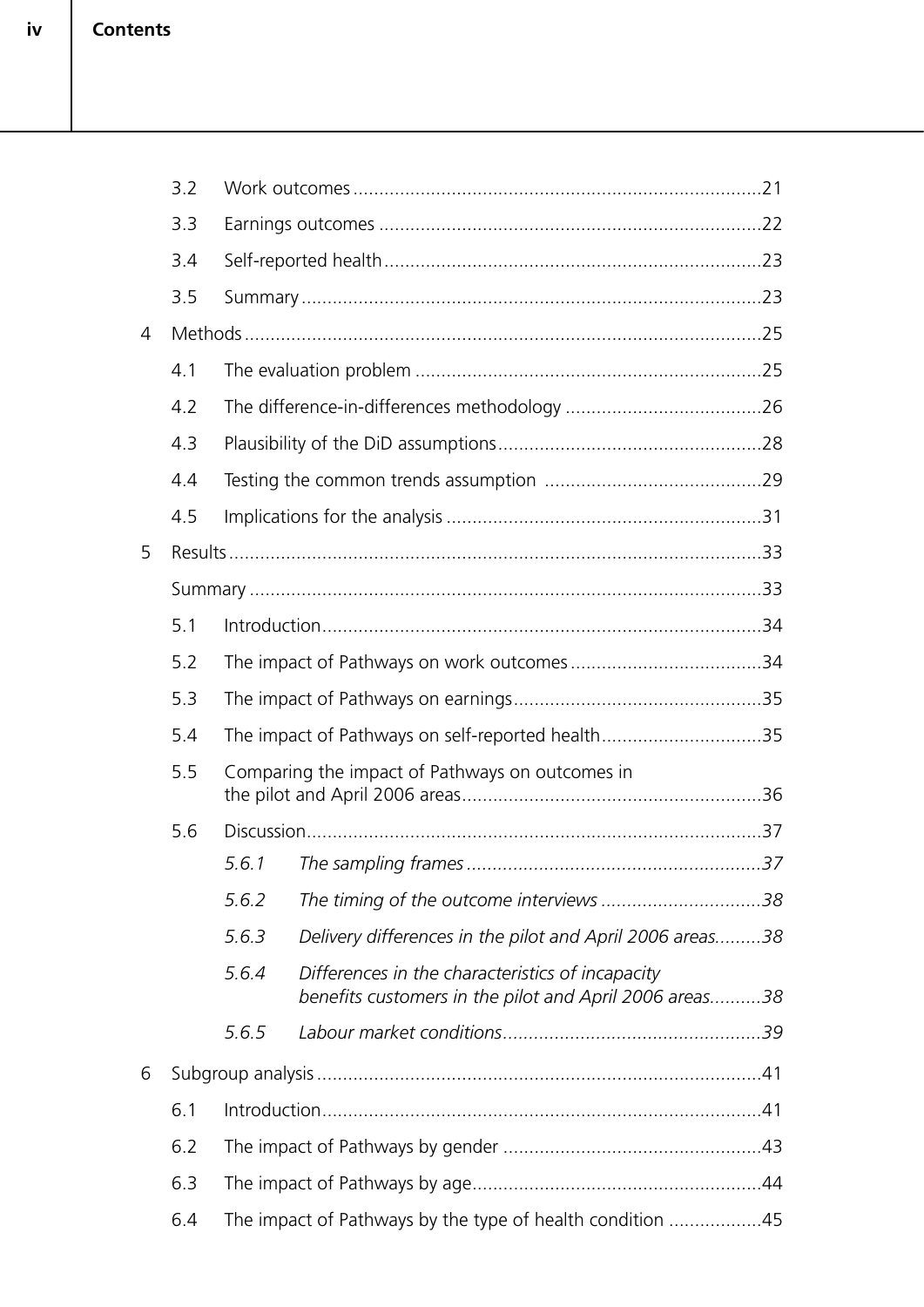|     | 6.5 The impact of Pathways by the presence of dependent children46                                                        |  |
|-----|---------------------------------------------------------------------------------------------------------------------------|--|
| 6.6 |                                                                                                                           |  |
|     |                                                                                                                           |  |
|     | Appendix Characteristics of customers starting a claim for incapacity<br>benefits after Pathways was introduced locally53 |  |
|     |                                                                                                                           |  |

## List of tables

| Table 2.1 | Length of time between qualifying claim and survey interview16 |     |
|-----------|----------------------------------------------------------------|-----|
| Table 2.2 | The characteristics of survey respondents and the              |     |
|           | population of incapacity benefits customers17                  |     |
| Table 3.1 |                                                                |     |
| Table 3.2 | Average net monthly earnings of those in work interview22      |     |
| Table 3.3 |                                                                |     |
| Table 4.1 |                                                                |     |
| Table 5.1 | Estimate of the impact of Pathways on work outcomes            |     |
|           |                                                                |     |
| Table 5.2 | Estimate of the impact of Pathways on net monthly              |     |
|           |                                                                |     |
| Table 5.3 | Estimate of the impact of Pathways on self-reported            |     |
|           |                                                                | 36  |
| Table 6.1 | Estimate of the impact of Pathways on outcomes at              |     |
|           |                                                                | .43 |
| Table 6.2 | Estimate of the impact of Pathways on outcomes at              |     |
|           |                                                                | .44 |
| Table 6.3 | Estimate of the impact of Pathways on outcomes at              |     |
|           |                                                                | .45 |
| Table 6.4 | Estimate of the impact of Pathways on outcomes at              |     |
|           | time of interview, by presence of dependent children 46        |     |
| Table A.1 | Distribution of claims for incapacity benefits across          |     |
|           |                                                                |     |
| Table A.2 | Personal characteristics of the post-intervention cohort55     |     |
|           |                                                                |     |

# List of figures

| Figure 4.2 Tests of the common trends assumption in the April 2006 |  |
|--------------------------------------------------------------------|--|
| areas one year before the introduction of Pathways30               |  |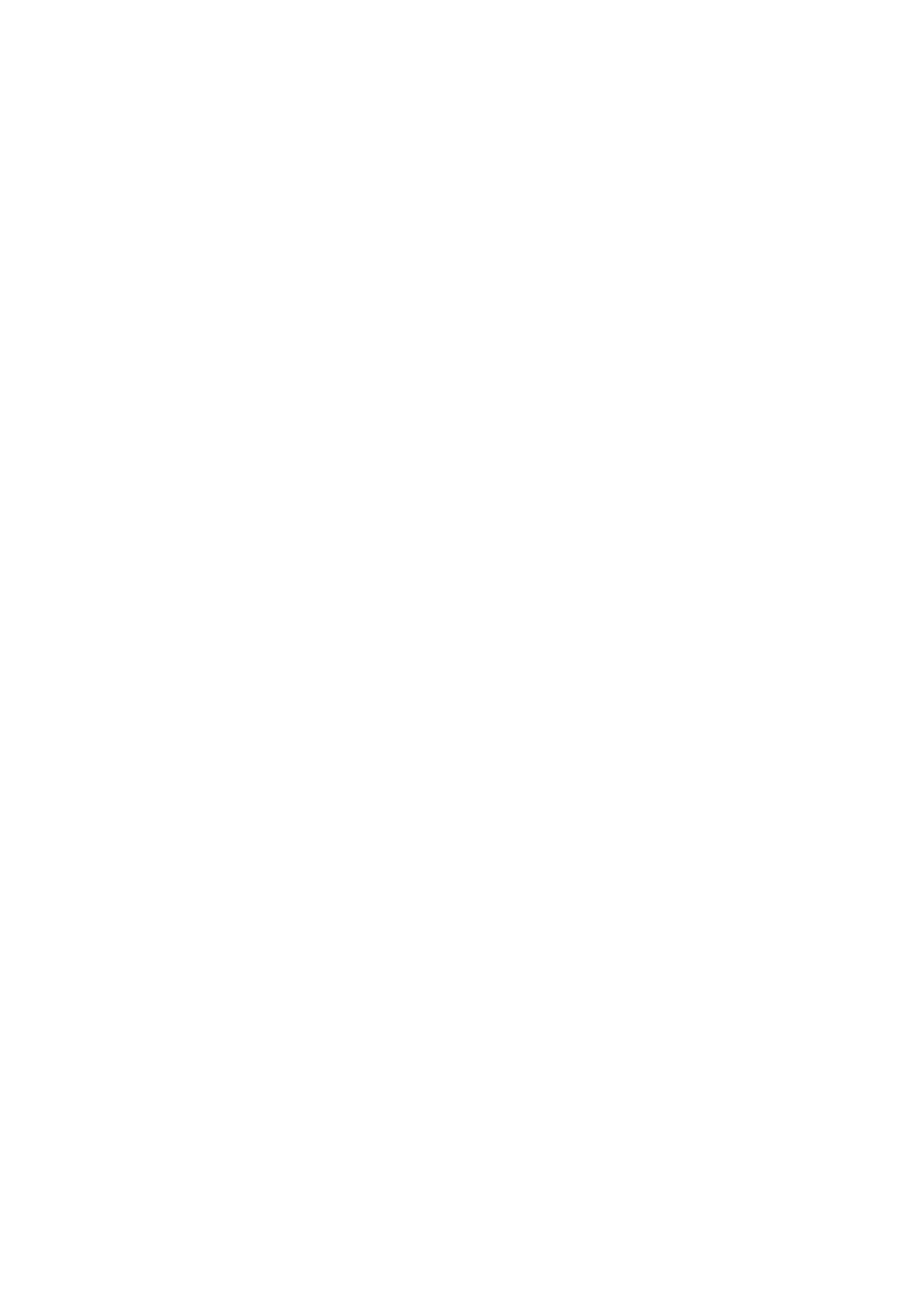# Acknowledgements

This report is one part of the wider evaluation of Pathways to Work, commissioned by the Department for Work and Pensions (DWP). The evaluation is being carried out by a number of research organisations including the Institute for Fiscal Studies, Mathematica Policy Research, the National Centre for Social Research, the National Institute of Economic and Social Research, the Policy Studies Institute, the Social Policy Research Unit and David Greenberg of the University of Maryland. The authors gratefully acknowledge the assistance of colleagues at the DWP, in particular Janet Allaker. Thanks are also due to Oliver Hayllar and Martin Wood at the National Centre for Social Research.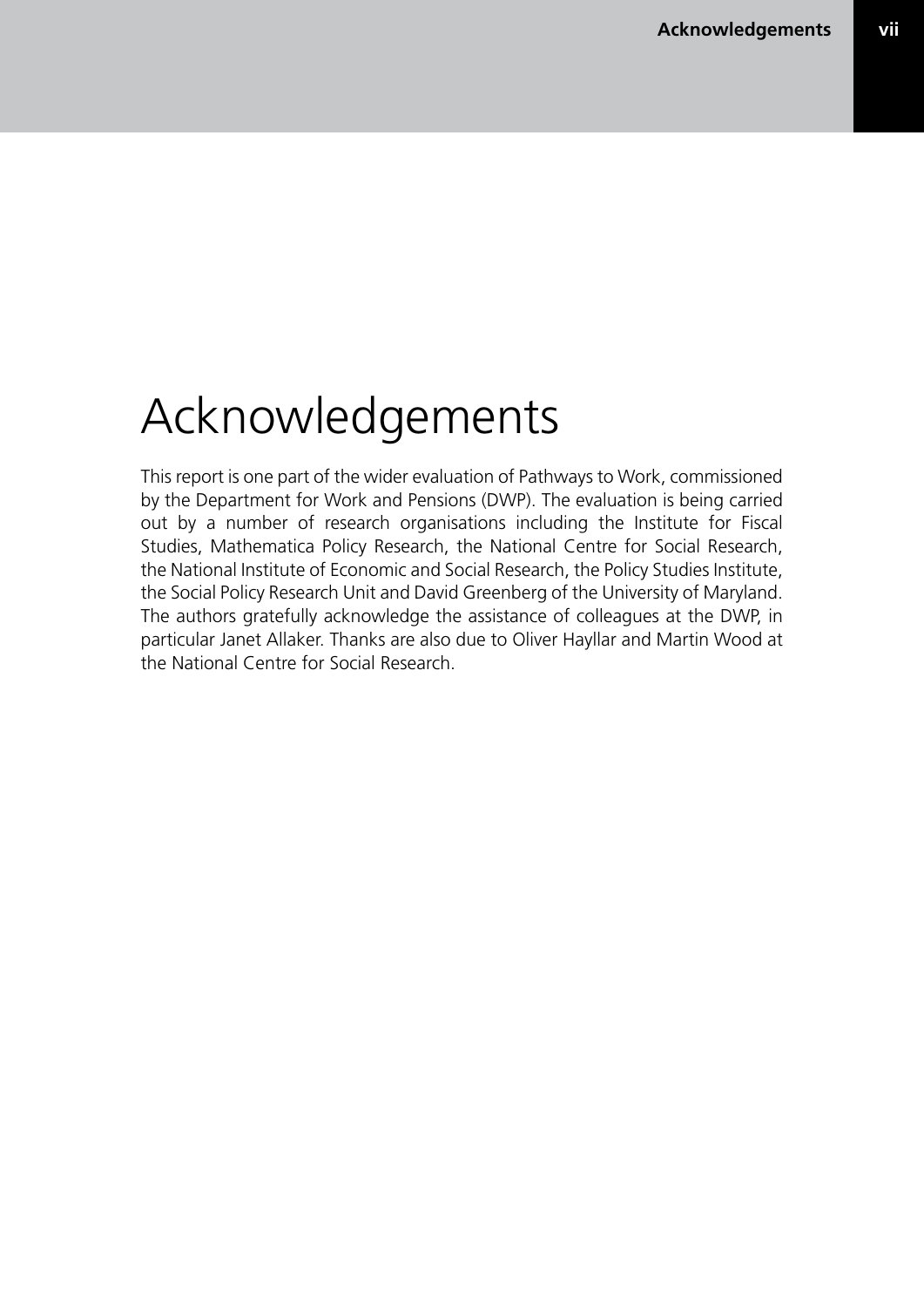# The Authors

Helen Bewley is a Research Fellow at the National Institute of Economic and Social Research. As well as having worked on the evaluation of a number of labour market policies, Helen was a member of the 2004 Workplace Employment Relations Survey (WERS) research team and the forthcoming (2011) WERS.

Richard Dorsett is a Senior Research Fellow and Director of Evaluation Research at the National Institute of Economic and Social Research. He has directed a number of large-scale welfare-to-work evaluations. Recent examples include Pathways to Work and New Deal 25 Plus for the over 50s.

Sergio Salis is a Research Fellow at the Policy Studies Institute. Prior to joining the Institute, he employed evaluation techniques to estimate the causal impact of foreign acquisitions on firm productivity.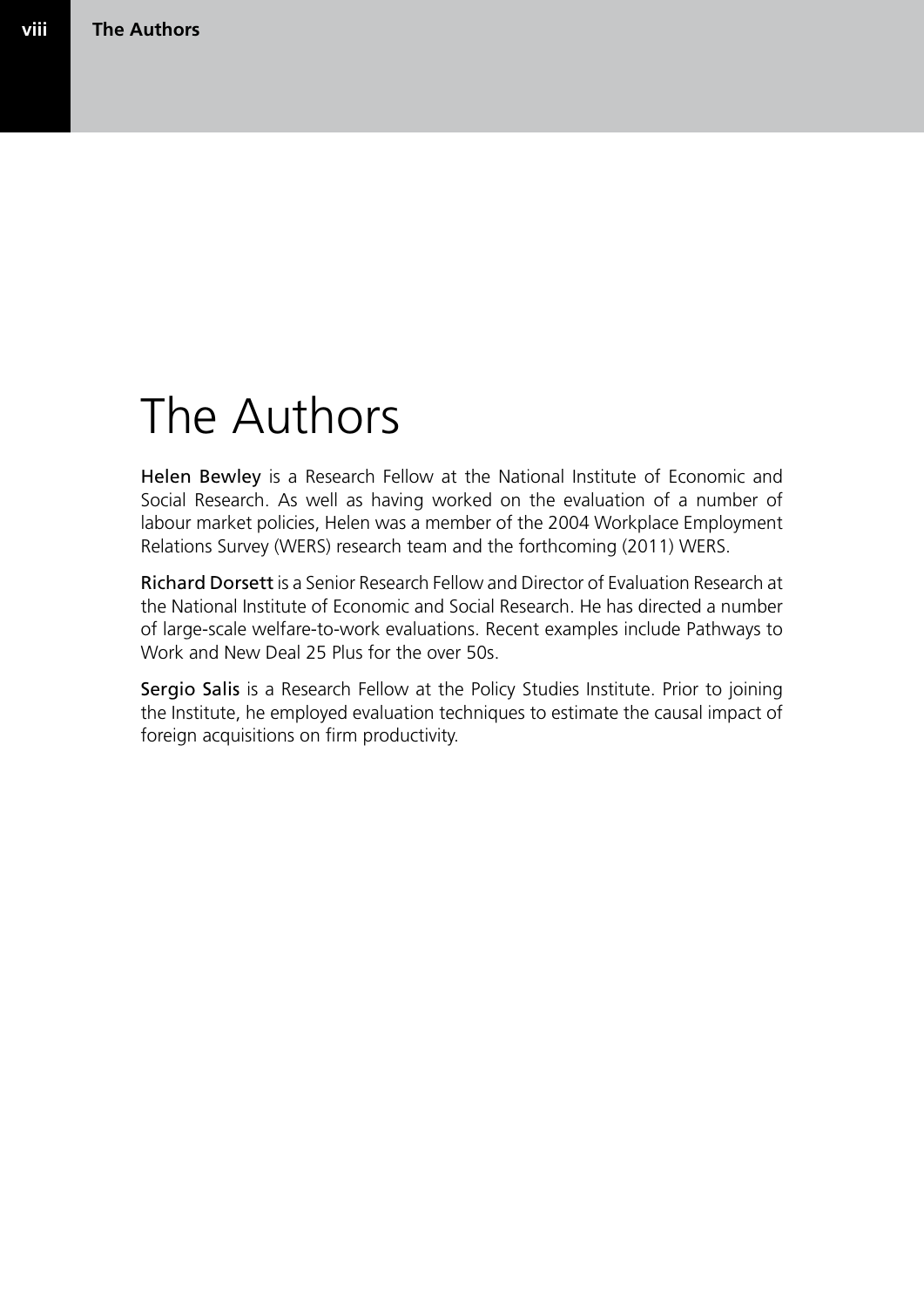# Abbreviations and acronyms

| <b>CMP</b>  | Condition Management Programme        |
|-------------|---------------------------------------|
| DiD         | Difference-in-differences             |
| <b>DWP</b>  | Department for Work and Pensions      |
| <b>ESA</b>  | Employment and Support Allowance      |
| <b>HMRC</b> | HM Revenue & Customs                  |
| IB          | Incapacity Benefit                    |
| IS          | Income Support                        |
| <b>JSA</b>  | Jobseeker's Allowance                 |
| <b>NBD</b>  | National Benefits Database            |
| <b>PCA</b>  | Personal Capability Assessment        |
| <b>WERS</b> | Workplace Employment Relations Survey |
| <b>WFI</b>  | Work Focused Interview                |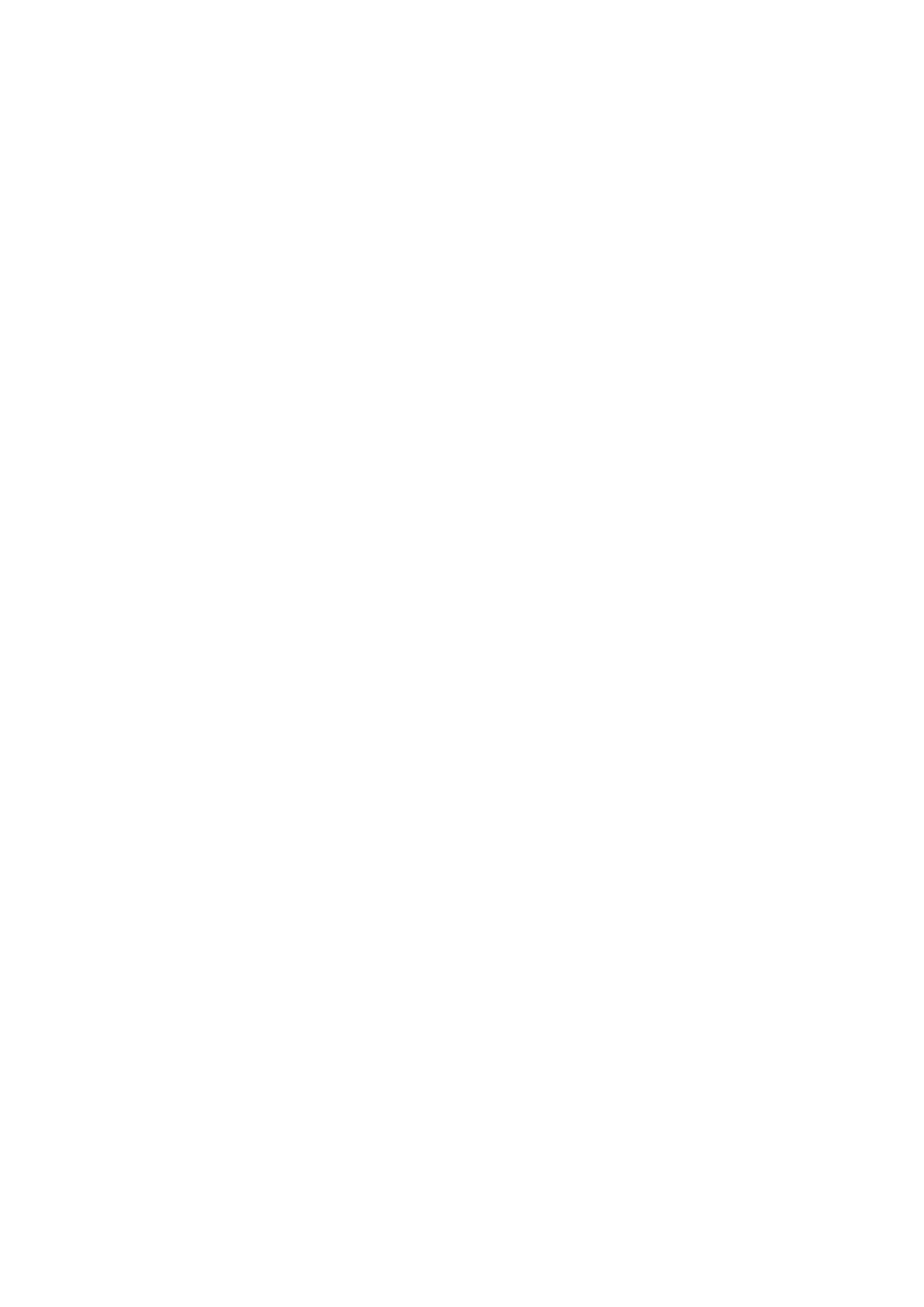# Summary

### Introduction

Pathways to Work (or 'Pathways') aims to support incapacity benefits customers in seeking work. It was piloted in three Jobcentre Plus districts in October 2003, with a further four pilot districts implementing the scheme from April 2004. Initially only those starting a new or repeat claim for incapacity benefits after these dates were obliged to participate in the programme. All new and repeat customers, other than those assessed as likely to find work within 12 months unassisted, or with severe health problems, were required to attend a series of Work Focused Interviews (WFIs) with Incapacity Benefits Personal Advisers. They were also offered a range of financial and non-financial support.

Having piloted Pathways in seven Jobcentre Plus districts, it was decided to extend it nationwide in stages. The first three expansions took place in October 2005 (four districts), April 2006 (six districts) and October 2006 (three districts). Following these expansions, Provider-led Pathways was rolled out to cover the remaining 60 per cent of the country. By April 2008, when this roll-out was complete, all new and repeat incapacity benefits customers were required to participate in the mandatory elements of Pathways. Employment and Support Allowance (ESA) was introduced as a replacement for incapacity benefits in October 2008, and so from this point onwards Pathways has been compulsory for new and repeat ESA customers.

Pathways is being evaluated by a number of research organisations, including the Institute for Fiscal Studies, Mathematica Policy Research, the National Centre for Social Research, the National Institute of Economic and Social Research, the Policy Studies Institute, the Social Policy Research Unit and David Greenberg of the University of Maryland. This report assesses the impact of Pathways on work, earnings and self-reported health outcomes in the April 2006 expansion areas. The analysis is based on surveys of incapacity benefits customers.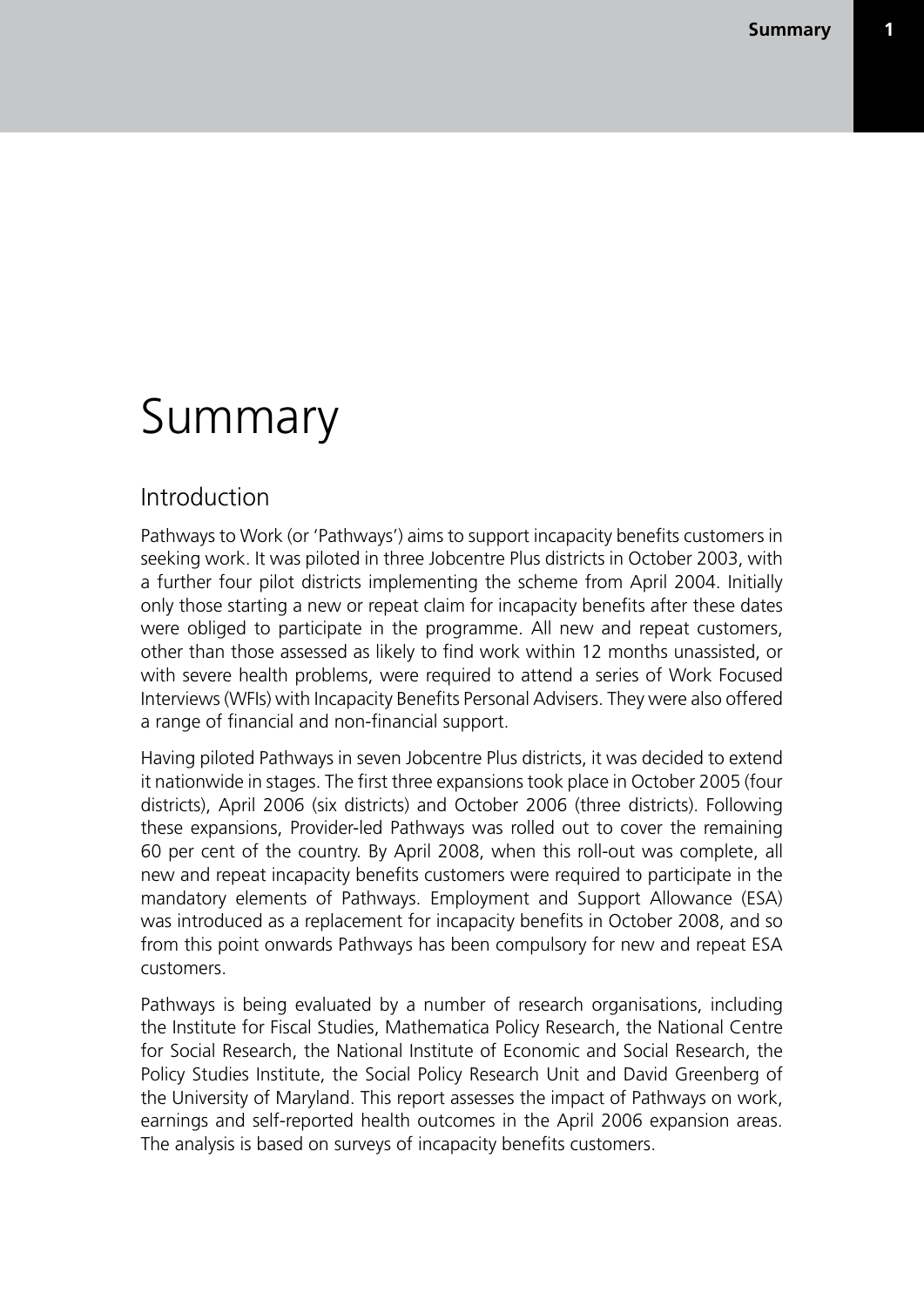## Study objectives

Although the impact of Pathways in the original pilot areas was evaluated previously (Bewley *et al.*, 2007), by studying its effect in the expansion areas it is possible to determine whether the picture that emerged initially is replicated elsewhere. A study of the potential generalisability of the findings from the pilot areas concluded that they were likely to be typical of the nationwide effect, although London may be somewhat distinct (Adam *et al.*, 2008). An analysis of administrative data on benefit receipt in the first two sets of expansion areas (Bewley *et al.*, 2008) indicated that Pathways did have a very similar impact on benefit receipt to that found in the pilot areas. However, this report uses survey data to look at work, earnings and self-reported health outcomes from Pathways, thus providing evidence on the consistency of its impact on a range of measures in different areas.

### **Methods**

As with the evaluation of the impact of Pathways in the pilot areas, this study uses a difference-in-differences (DiD) approach. Outcomes for individuals starting a claim for incapacity benefits before and after the introduction of Pathways in the April 2006 expansion areas are compared with those for individuals starting a claim at the same points in time in a set of comparison areas. This method provides an estimate of what the levels of particular work, earnings and self-reported health measures would have been in the April 2006 expansion areas had Pathways not been introduced. Comparing this to the actual levels of these measures gives an estimate of the impact of Pathways.

The evaluation of the impact of Pathways in the pilot areas assessed outcomes over a period of around a year and a half following the enquiry about claiming incapacity benefits. Within the April 2006 expansion areas the survey interview took place about 16 months after the start of the claim for incapacity benefits.

### Results

### **The average impact of Pathways**

This study did not find a statistically significant impact from Pathways on any of the work, earnings and self-reported health outcomes considered in the April 2006 expansion areas. By contrast, within the pilot areas, the analysis of survey data showed that Pathways increased the proportion of customers who were in paid work around 19 months after they made an enquiry about claiming incapacity benefits. It also reduced the likelihood that they reported having a health problem that affected their day-to-day activities a great deal. This report considers the possible explanations for the failure to detect statistically significant effects in the April 2006 expansion areas.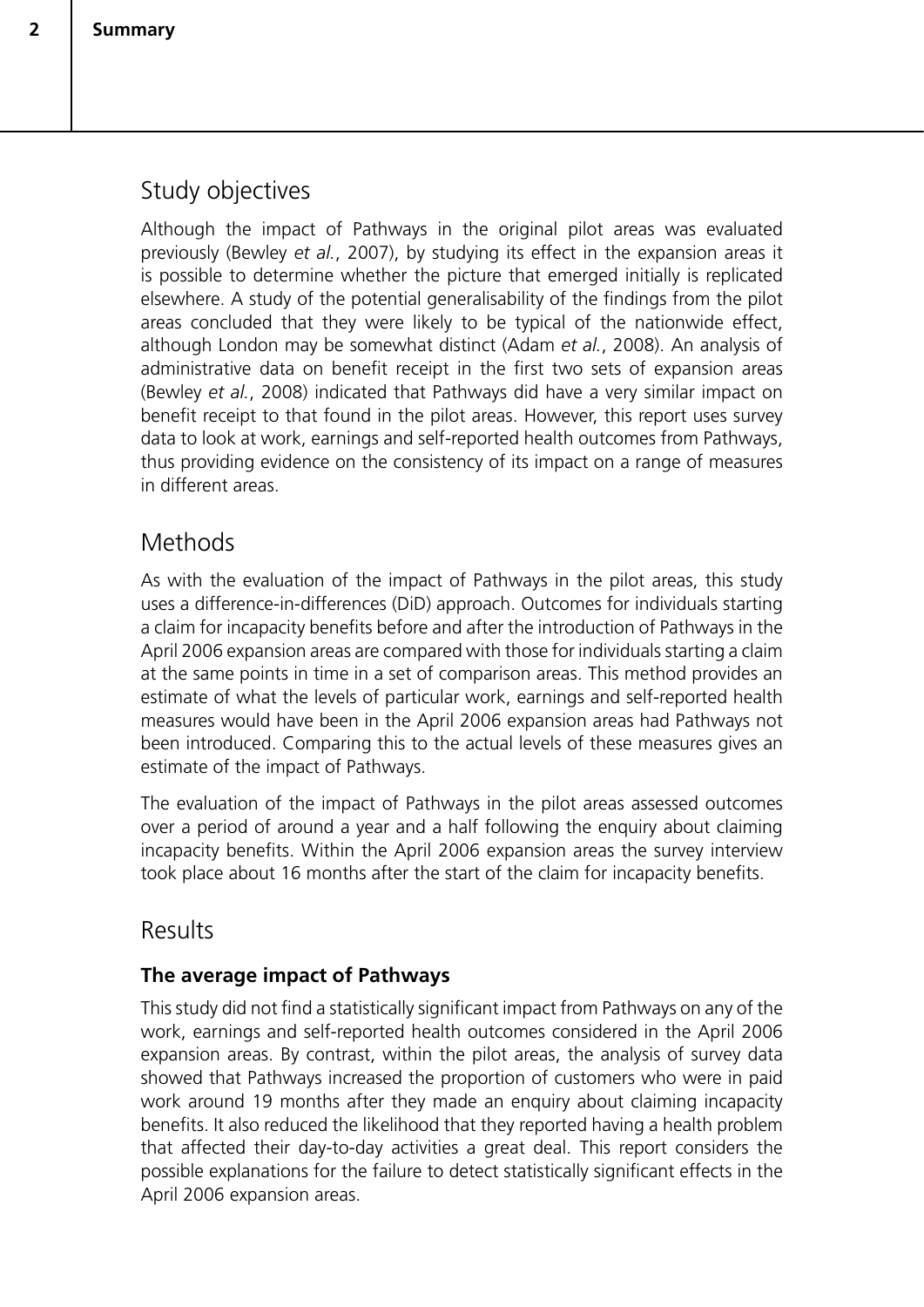#### **Subgroup analyses**

An analysis of the impact of Pathways on particular groups of incapacity benefits customers found no evidence that employment impacts varied between subgroups in the April 2006 expansion areas. However, it was more effective for women than men in reducing the incidence of self-reported health problems which affected everyday activities. Pathways also reduced the incidence of self-reported health problems amongst those aged 50 or more 16 months after the start of the qualifying claim at a greater level compared to those under the age of 50. There was no evidence that the impact of Pathways on work or self-reported health differed between customers with mental health conditions and those with physical problems, or between those with dependent children and those without, in the April 2006 expansion areas.

Although Pathways was more effective for some groups of customers than others, it did not have a statistically significant impact on any of the individual subgroups in the April 2006 areas. By contrast, within the pilot areas, it was possible to observe a statistically significant impact from Pathways on some subgroups.

## Possible explanations for the variation in the impact of Pathways between areas

The results for the April 2006 expansion areas are noticeably different from those for the pilot areas, but there are differences in approach across the two studies that should be taken into account when comparing the findings: Firstly, the sample used in the pilot areas included individuals enquiring about incapacity benefits rather than only those who actually made a claim, as was the case in the April 2006 expansion areas. This meant that the pilot areas results captured any impact that Pathways had in deterring potential customers from pursuing a claim for incapacity benefits, as well as the impact on helping them off benefit and into work. This was not the case in the April 2006 expansion areas, so any apparent impact from Pathways could be expected to be smaller. DWP are undertaking further analysis to seek to establish whether Pathways did in fact have a deterrent effect.

Secondly, any analysis that is based on drawing samples at random from a population can only give an estimate of the true impact of a programme. Therefore, it is unsurprising that there was some variation in the observed impact of Pathways between the pilot and April 2006 expansion areas. Differences between the areas in the observed and unobserved characteristics of survey respondents may have meant that Pathways had a greater chance of being effective in some locations, e.g. if customers faced fewer barriers to work, or had a greater propensity to participate in the voluntary elements.

Finally, there may have been differences between the pilot and April 2006 expansion areas in the resources devoted to implementing Pathways which explain the differences in its effectiveness. Further research could give an indication of the relative contribution of each of these factors to the apparent variation in the impact of Pathways between the pilot and April 2006 expansion areas.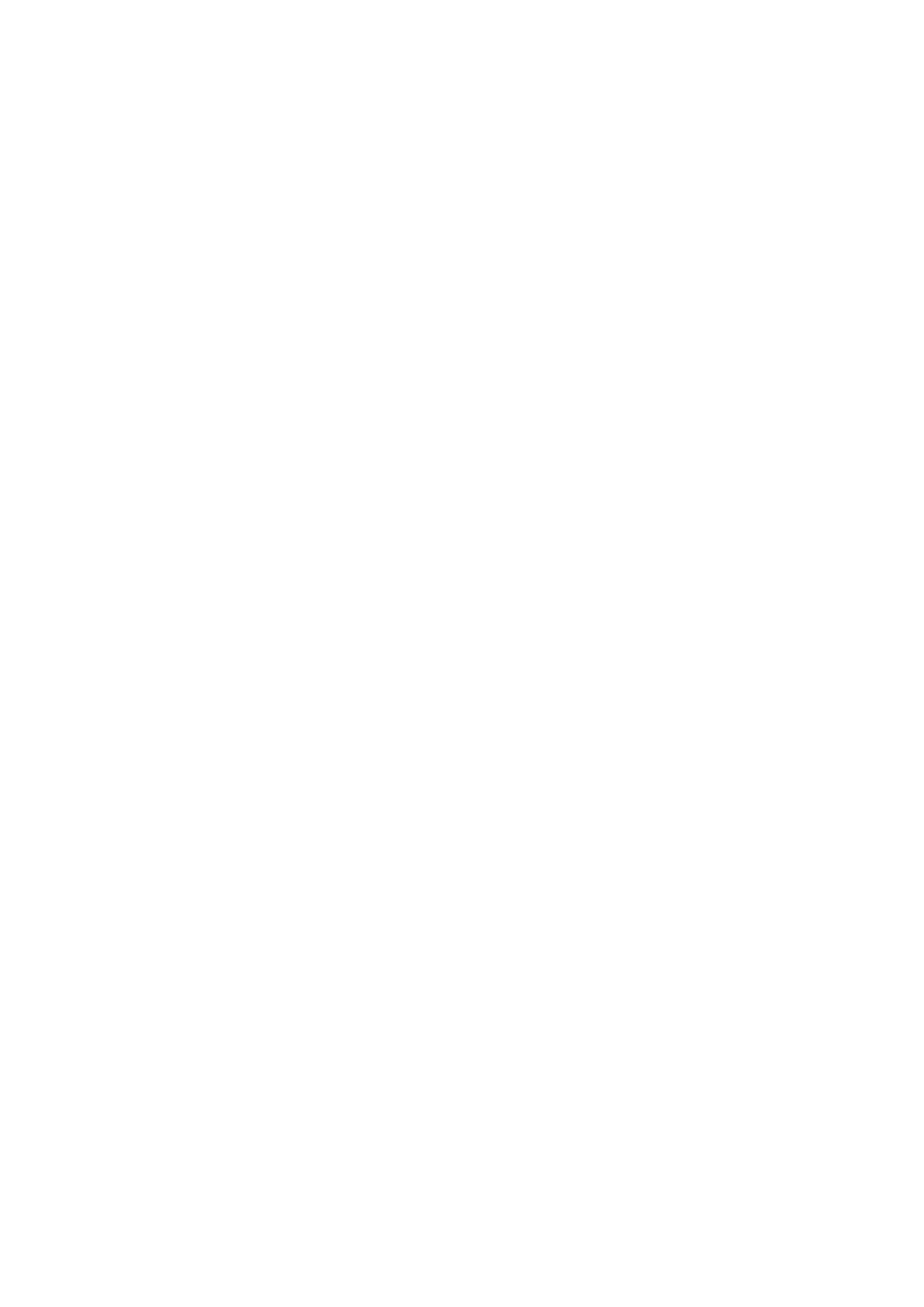# 1 Introduction

## 1.1 Policy background

Between 1979 and 2002, the number of people claiming sickness and incapacity benefits in Britain rose by around 2 million, from 690,000 to 2.7 million. By 2002, total expenditure on incapacity benefits stood at approximately £16 billion a year. This compared with an estimated annual expenditure of £8 billion for lone parents and £4 billion for the unemployed (DWP, 2002).

Pathways to Work (or 'Pathways') was introduced as part of a wider package of measures designed to increase the employment rate. Pathways aims to raise progress into work by those claiming incapacity benefits. Over time, the number of people claiming incapacity benefits rose, largely because of the low off-flow rate by longer-term customers. Around three-fifths of customers leave incapacity benefits within a year of starting their claim. However, after a year, only one-in-five customers can expect to return to work within the next five years (DWP, 2002). Pathways aims to reduce long-term benefit dependency by giving customers support in the early stages of their claim.

## 1.2 The Pathways programme

Pathways consists of compulsory and voluntary elements. All new and repeat incapacity benefits customers are required to attend a WFI. They are then obliged to participate in further mandatory elements unless they have one of a specified list of very severe health conditions, or are assessed as likely to return to work unaided within 12 months. Customers from these exempt groups can nevertheless choose to participate in Pathways if they wish.

Most individuals starting a claim for incapacity benefits have to undergo a Personal Capability Assessment (PCA). This is an assessment of the customer's health problem, made by health care professionals. Only those with particular types of very severe health conditions (about 20-25 per cent of all customers) are exempt from completing the full PCA (DWP 2002). One of the aims of Pathways was to reduce the length of time that elapsed before the PCA from about six months to three.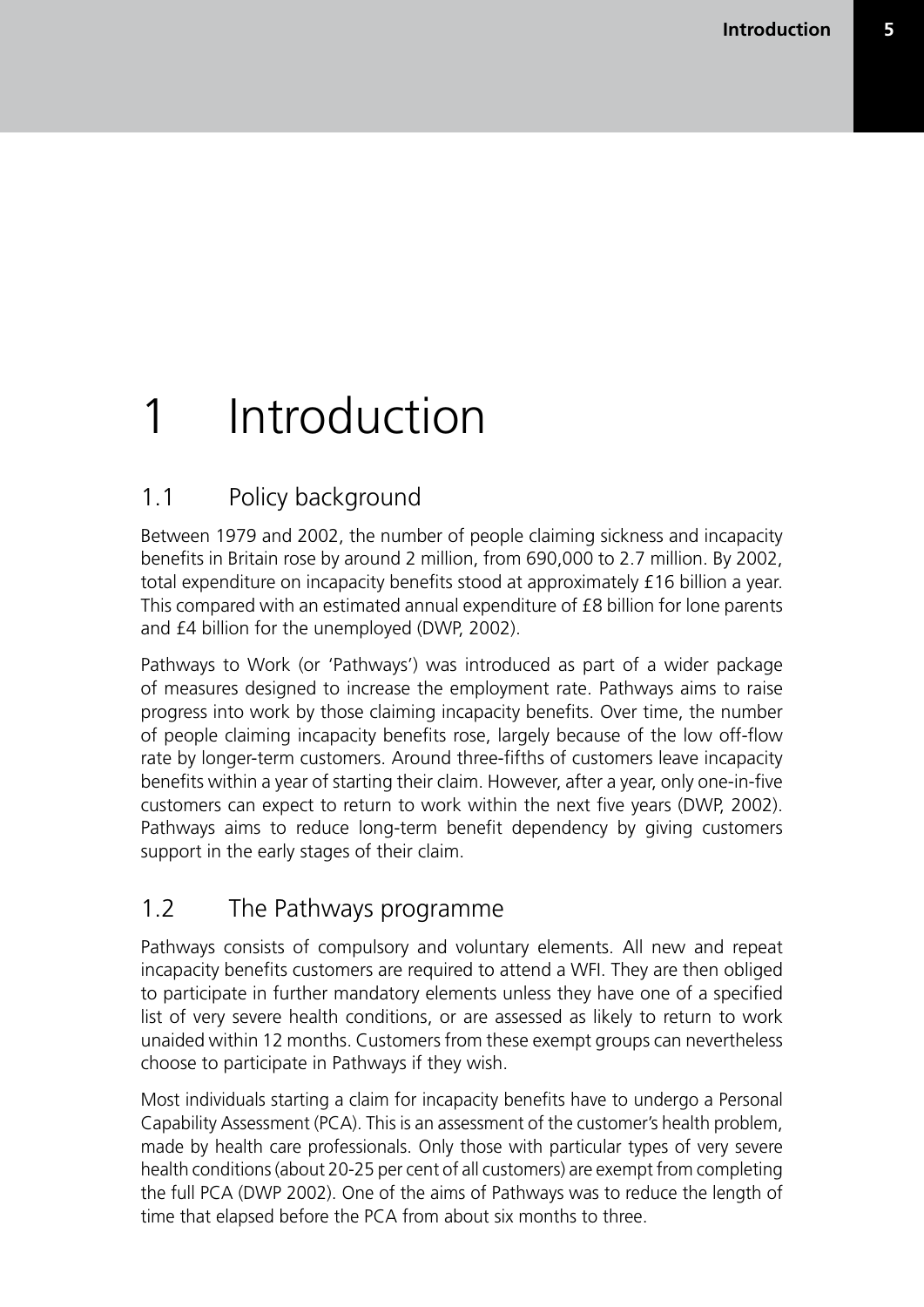Pathways also required incapacity benefits customers to attend a series of WFIs, administered by an Incapacity Benefits Personal Adviser. New and repeat incapacity benefits customers were required to attend six WFIs at approximately monthly intervals, with deferrals and waivers as deemed appropriate by the Personal Adviser. These might be used where the Personal Adviser felt that an interview would not be of assistance to the individual, or appropriate in the circumstances.

The first WFI was compulsory for all incapacity benefits customers and took place about eight weeks after the start of the claim in order to avoid interviewing customers who entered work quickly and so did not need the assistance provided by Pathways. In addition, delaying the first WFI allowed time for issues related to the customer's benefit claim to be resolved so that the interview could focus more directly on matters concerned with possible work entry.

At the first WFI a screening tool was used to identify those most likely to return to work within a year without further assistance. From this point onwards these customers (about one-third of those not excluded because of the severity of their health condition) were not obliged to participate in the intensive series of WFIs (although they could participate on a voluntary basis). However, they were still required to take part in interviews triggered by certain changes of circumstances or if they had not been interviewed in the last three years.

The first WFI was also used to draw up an action plan, agreed between the Personal Adviser and the customer, setting out the steps needed to enhance the customer's likelihood of being able to work. Progress against this action plan could then be reviewed at subsequent WFIs.

Turning to the voluntary elements of Pathways, the customer could choose to participate in one of a number of schemes offered as part of the Choices package. The intention was that Personal Advisers would tell incapacity benefits customers about the range of options that were available to them, and then refer them to external providers where there was agreement that a particular scheme would be beneficial in preparing them for the labour market. Customers could choose between participating in the new Condition Management Programme (CMP) or an existing programme specifically aimed at those with health problems, such as the New Deal for Disabled People or Work Preparation. Alternatively, they could opt to take part in a generic programme such as Work Based Learning for Adults in England, Skill Build in Wales, Training for Work in Scotland, or Work Trials. The CMP was administered by local healthcare providers, and the aim was to assist the individual in coping with their health problem to improve their quality of life, as well as increasing the likelihood that they would be able to work at some point in the future (Barnes and Hudson, 2006).

As well as offering customers the opportunity to participate in training, it was possible for them to continue claiming incapacity benefits whilst working under the permitted work rules. Customers were allowed to work for up to 16 hours a week whilst remaining on benefits, provided that they earned less than £86.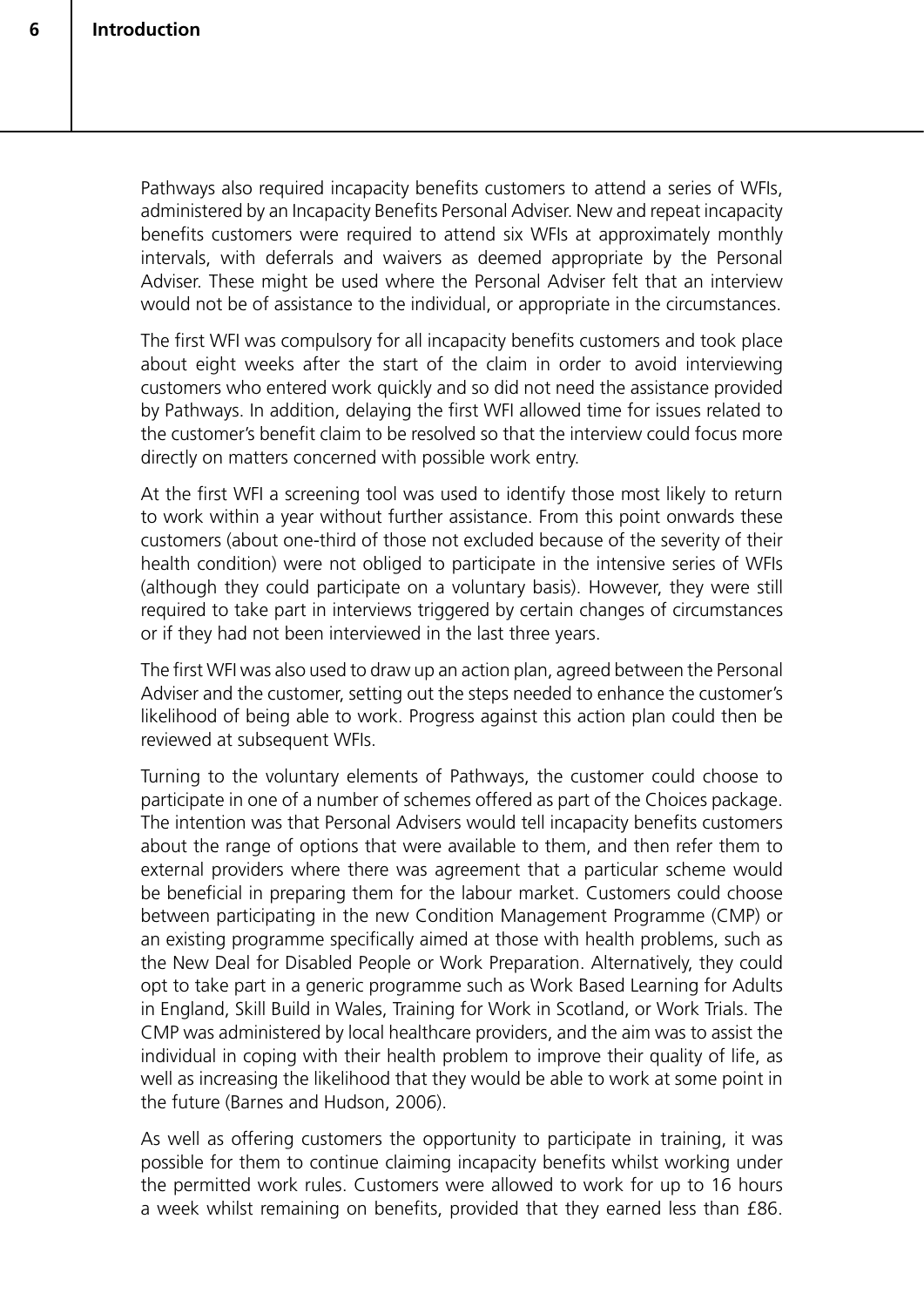Taking on permitted work was encouraged under Pathways as a first step towards leaving benefits.

Two elements of Pathways offered incapacity benefits customers financial support in making the transition into work. The Adviser Discretionary Fund gave Personal Advisers the ability to offer customers a small grant of up to £300 where this was likely to assist a return to work, for example, to buy tools or equipment for a new job, clothes for an interview, or to give short-term assistance in getting to work. Once the customer had entered work of 16 hours a week or more they might be eligible for the Return to Work Credit. Subject to meeting certain eligibility conditions, this provided a payment of £40 a week for up to 52 weeks to anyone earning less than £15,000 a year.

Finally, Pathways offered post-employment support (known as In-Work Support) to those incapacity benefits customers who entered work. As with the Choices package, this was administered by providers outside of Jobcentre Plus. The purpose was to help the customer stay in work and give them encouragement and advice on advancing in employment. A range of different types of support were available, covering occupational health, financial management and job coaching.

## 1.3 The roll-out of Pathways

Pathways was first piloted for new and repeat incapacity benefits customers in three Jobcentre Plus districts in October 2003 (Bridgend and Rhondda, Cynon, Taf; Derbyshire; and Renfrewshire, Inverclyde, Argyll and Bute). From 27 October 2003, anyone making a new or repeat claim for incapacity benefits was required to participate in Pathways unless they met the criteria for exemption. Pathways was introduced in a further four areas on 5 April 2004 (Essex; Gateshead and South Tyneside; Lancashire East; and Somerset). From 7 February 2005, Pathways was extended to a subgroup of existing customers within these pilot areas who had claims of up to about three years at that time. A further extension followed on 3 April 2006, bringing into Pathways existing customers within the pilot areas with claims of up to about seven years.

In addition to extending the customers covered by the original pilots, Pathways was expanded into new areas for new and repeat customers. It was introduced in a further four districts on 31 October 2005 (Cumbria; Glasgow; Lancashire West; and Tees Valley), with roll-out in six more areas on 25 April 2006 (Inner Mersey; Lanarkshire and East Dunbartonshire; Manchester Central; South Tyne and Wear Valley; South Yorkshire; and South West Wales), and a further three districts on 30 October 2006 (South Wales Valleys; Greater Mersey; and Staffordshire).

Whilst Jobcentre Plus Pathways continued to operate in those areas where it had already been introduced, the national roll-out of Pathways for new and repeat customers was completed by using private and voluntary sector providers to deliver the programme. Provider-led Pathways was introduced in 15 Jobcentre Plus districts on 3 December 2007 and in the remaining 16 areas on 28 April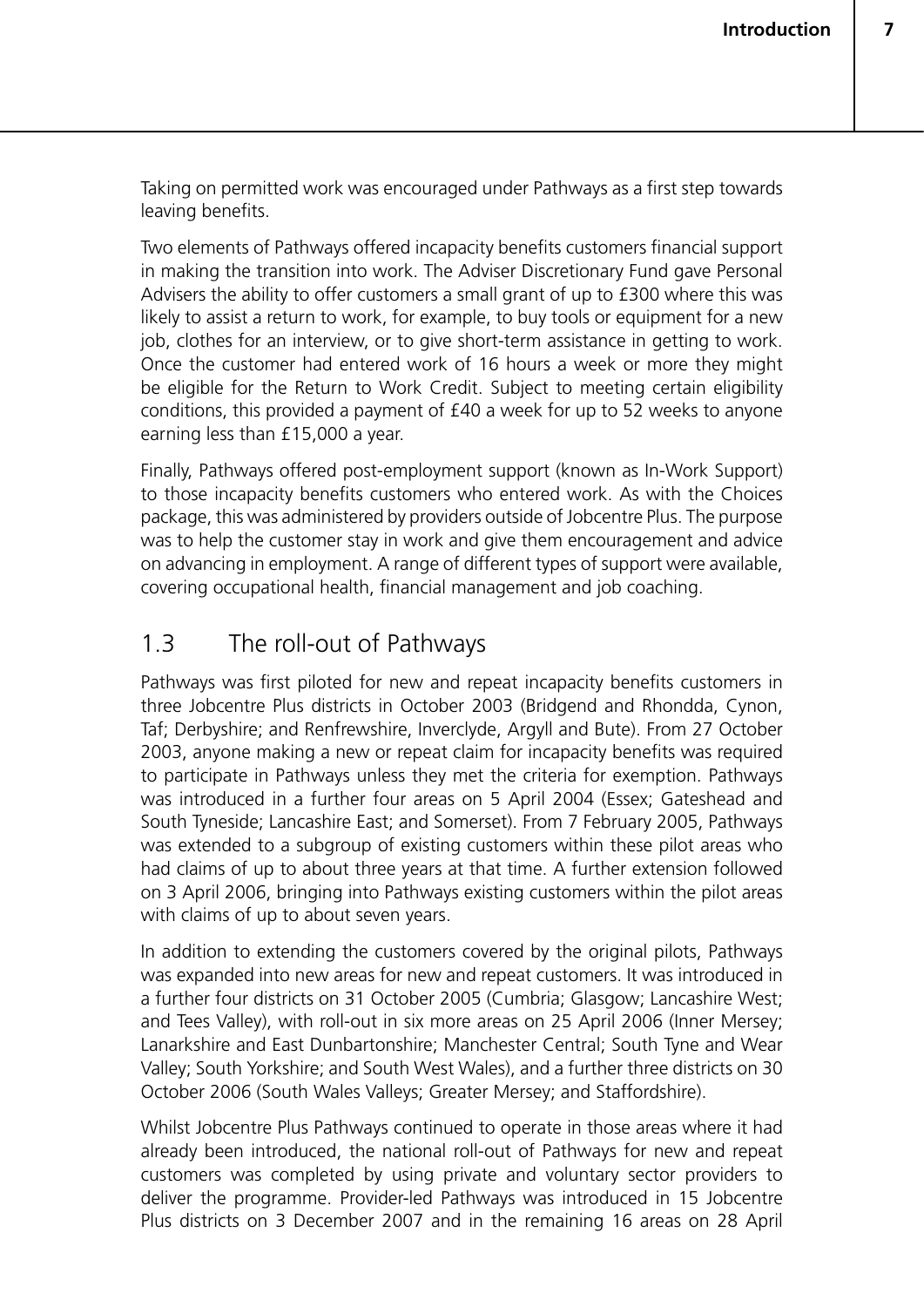2008. Since this date, all new and repeat incapacity benefits customers across the UK have been required to participate in Pathways, unless they meet the criteria for exemption. ESA was introduced as a replacement for incapacity benefits on 27 October 2008, and so therefore Pathways is compulsory for new and repeat ESA customers. Outside the October 2003 and the April 2004 pilot areas, participation in Pathways by existing incapacity benefits/ESA customers is currently entirely voluntary, although it is due to be extended to those under the age of 25 from November 2009 and eventually to all those under the age of 50 (DWP, 2008a).

### 1.4 The Pathways evaluation

A number of research organisations are involved in the evaluation of Pathways, including the Institute for Fiscal Studies, Mathematica Policy Research, the National Centre for Social Research, the National Institute of Economic and Social Research, the Policy Studies Institute, the Social Policy Research Unit and David Greenberg at the University of Maryland. There are many elements to the evaluation, including qualitative analysis, large-scale quantitative surveys, impact and cost-benefit analysis and a literature review of similar programmes in the USA.

The full evaluation of Jobcentre Plus Pathways in the original pilot areas is summarised in Dorsett (2008) whilst its impact on benefit receipt in the October 2005 and April 2006 expansion areas is assessed using administrative data in Bewley *et al.* (2008). The current report uses data from telephone surveys of incapacity benefits customers to estimate the impact on a range of possible outcomes from Jobcentre Plus Pathways for new and repeat customers in the areas where it was introduced in April 2006. These Jobcentre Plus districts are subsequently referred to as the April 2006 areas. By surveying recipients of incapacity benefits it was possible to consider a more comprehensive set of outcomes than were available in the administrative data, covering work, earnings, and self-reported health. As the survey took place an average of around 16 months after the respondent became eligible for Pathways, the majority of outcomes considered reflect the impact of Pathways at this point.

The findings from the current study have to be considered alongside those which emerged in the analysis of the administrative data, as well as the study of the original pilot areas. As the use of administrative data limited the range of outcomes which could be considered, the initial comparison of results from the expansion and pilot areas could not assess the similarity of findings across the full range of outcomes. However, in relation to the benefit outcomes, which could be compared, in many respects, the analysis of the administrative data in the expansion areas produced comparable results to those which emerged in the pilot areas. As this report is based on survey data, it is possible to compare the findings from the pilot areas and the April 2006 areas across a wider range of outcomes. Therefore, it gives an indication of whether the findings so far are likely to be replicated in other districts.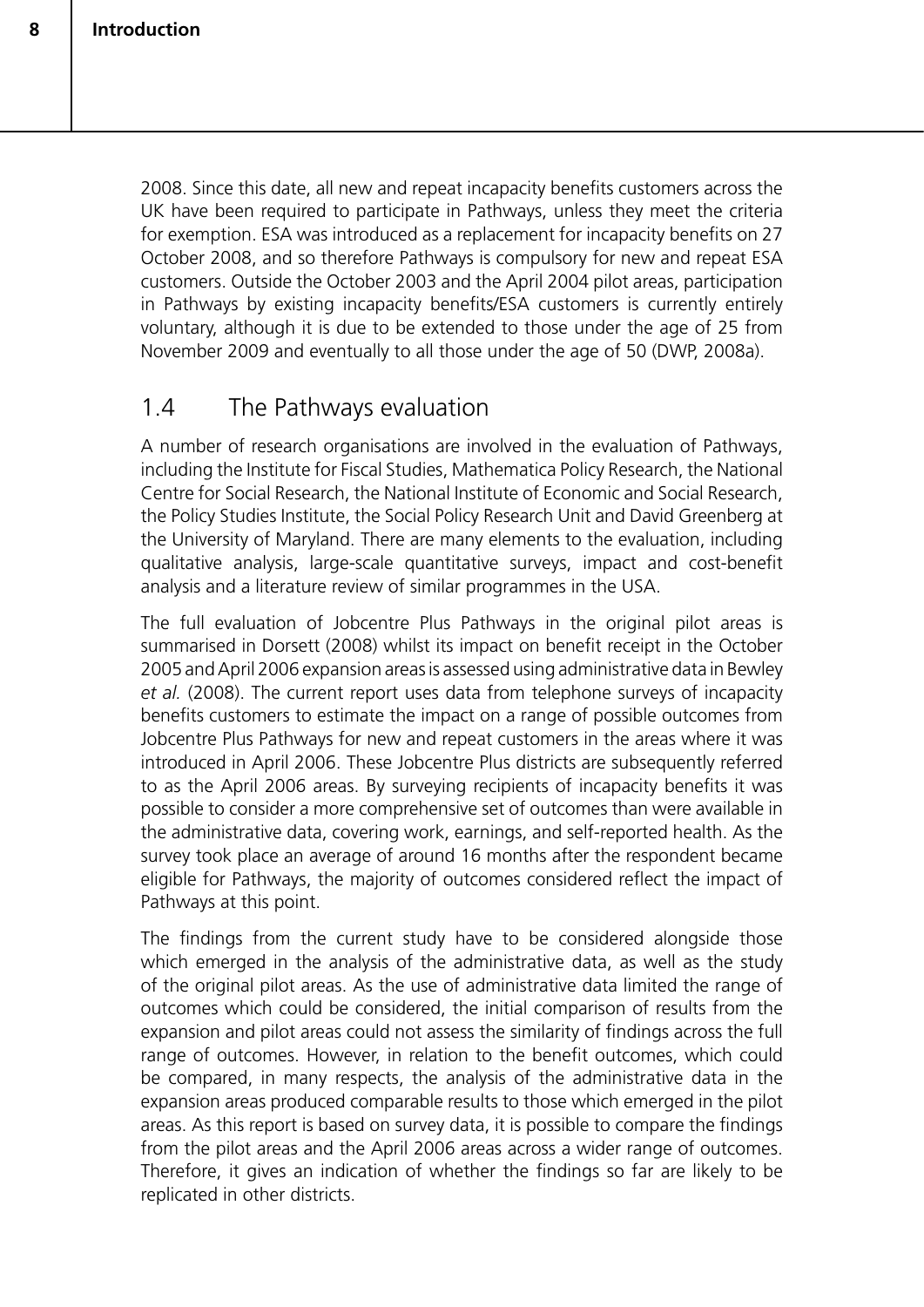#### **1.4.1 Summary of earlier findings**

The analysis of the pilot areas found that around a year and a half after the start of a claim for incapacity benefits, Pathways increased the likelihood that those who made an enquiry about claiming incapacity benefits were in paid work by around 7.4 percentage points from a baseline of 29.7 per cent (Bewley *et al.*, 2007). This finding was statistically significant at the 10 per cent level, and evolved gradually over time.

By contrast, the impact of Pathways on claims for incapacity benefits appeared greatest in the early months after the start of the claim and then stabilized at a fairly low level after 10 months. At its peak in month five, Pathways reduced the proportion still claiming incapacity benefits by 6.3 percentage points, but its impact settled at between 1.5 and 2 percentage points from month 10 onwards. A very similar picture was evident from the analysis of administrative data in the first two groups of expansion areas, both in the timing and size of the impact from Pathways on incapacity benefits receipt. As well as reducing the receipt of incapacity benefits, Pathways increased the proportion of customers claiming Jobseeker's Allowance (JSA) in the first six months after the start of their claim for incapacity benefits. However, around a year after the start of the claim, there was a slight decrease in claims for JSA as a result of Pathways, although this reduction was not sustained.

Survey data analysis in the pilot areas showed that around a year and a half after making an enquiry about claiming incapacity benefits, Pathways reduced the proportion of customers who said that they had a health problem which limited their ability to carry out day-to-day activities a great deal by 10.8 percentage points, from a baseline of 49.8 per cent.

The pilot areas analysis explored whether Pathways had a stronger impact on particular subgroups of customers. This indicated that Pathways had more pronounced employment effects on women than men, but that its impact on receipt of incapacity benefits was slightly greater for men than women. However, analysis of administrative data on the receipt of incapacity benefits and of JSA in the first two sets of expansion areas found no evidence that the impact of Pathways varied by gender.

Pathways also produced positive effects on employment, incapacity benefits receipt and self-reported health for those under the age of 50 which were not apparent for those aged 50 or more in the pilot areas. The difference in the impact of Pathways on older and younger incapacity benefits customers also emerged from the analysis of administrative data in the expansion areas, which showed that for some of the period considered, Pathways was more effective in reducing the receipt of incapacity benefits by younger customers than for those aged 50 or more. However, there was less evidence that the impact of Pathways on JSA receipt varied with the age of the customer.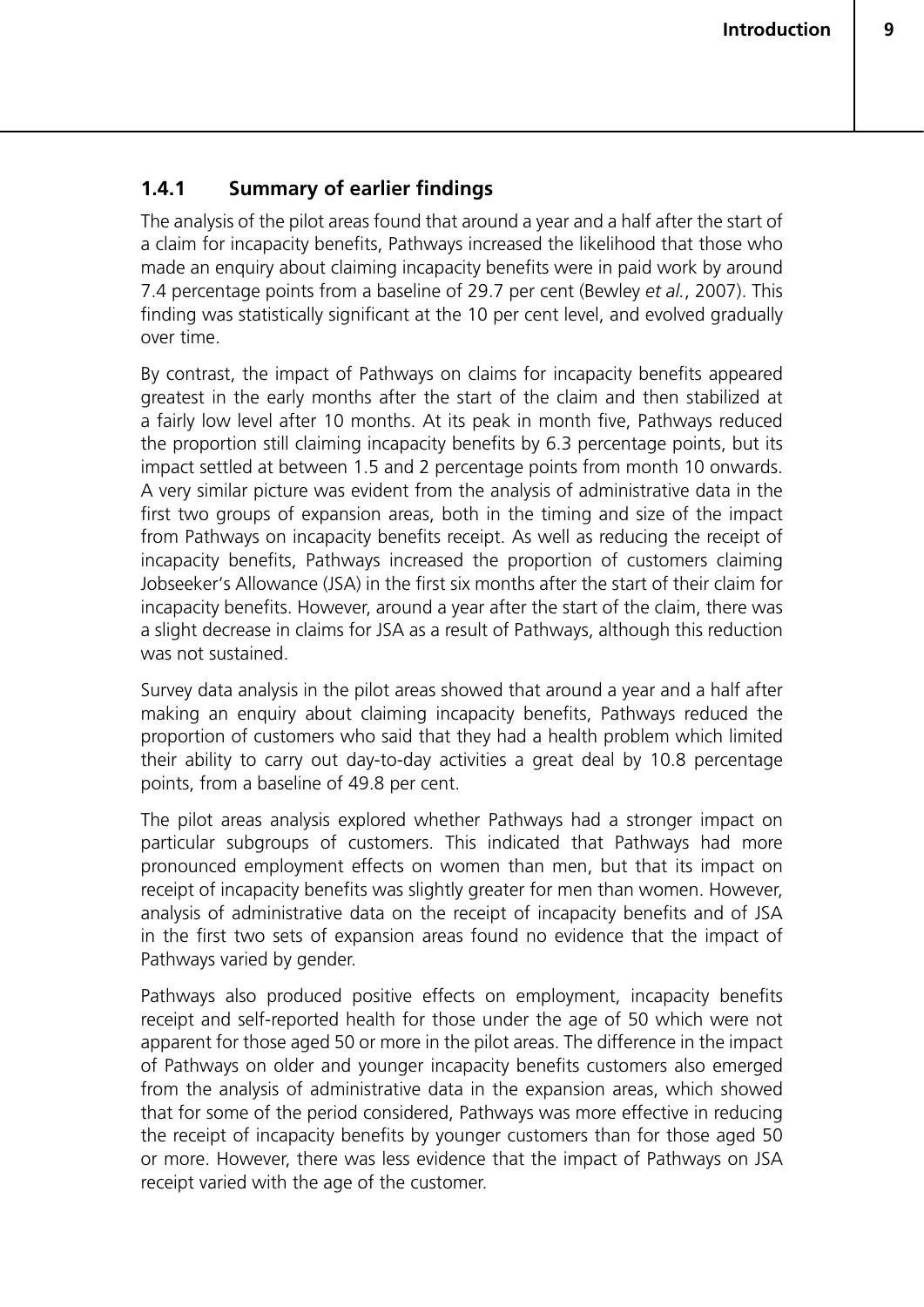In the pilot areas Pathways reduced the receipt of incapacity benefits and the limiting impact of health problems on those whose main condition was not a mental or behavioural disorder and also had positive employment effects for this group, but had a less pronounced effect on those with a mental health condition. By contrast, in the expansion areas the analysis of administrative data suggested that Pathways was more effective in reducing the receipt of incapacity benefits by those with a mental health condition than for those with other types of health problems. Those with a mental health condition were also more likely to move onto JSA as a result of Pathways than those with other health problems.

Finally, Pathways raised the proportion of those with dependent children in paid work, whereas no such impact was apparent for those without dependent children. Pathways was also associated with a sizeable reduction in the proportion of those with dependent children who reported that they had a health problem which affected their daily activities by this point, whereas this was not the case for those without dependent children. Difficulties in reliably identifying whether customers had dependent children in the administrative data meant that it was not possible to assess whether there were also differences between the two groups in the impact of Pathways on benefit receipt.

#### **1.4.2 The current report**

This report builds on the findings in the pilot areas and from the analysis of administrative data in the first two sets of expansion areas by exploring whether these apparent differences between subgroups were also evident in the survey data for the April 2006 areas. Whilst the smaller number of observations provided by survey data reduce the likelihood of finding effects statistically significant, the number of survey respondents in the April 2006 areas analysis was around three times the number in the pilot areas, increasing the probability of being able to observe statistically significant impacts.

The first three pilot areas were chosen because they had a relatively high number of incapacity benefits customers and so Pathways may have had a different impact in these areas than would be the case elsewhere (Adam *et al.*, 2008). Adam *et al*. (2008) carried out a detailed analysis to assess whether Pathways was likely to have a similar impact on benefit receipt in the pilot areas to the country as a whole. They concluded that this would probably be the case, although it was more difficult to estimate the impact of Pathways in London, given the different patterns of claiming incapacity benefits there compared to the rest of the country. This report, together with Bewley *et al*. (2008), provides evidence to corroborate this analysis. All figures reported in the text are statistically significant at the 5 per cent level or better, unless otherwise stated.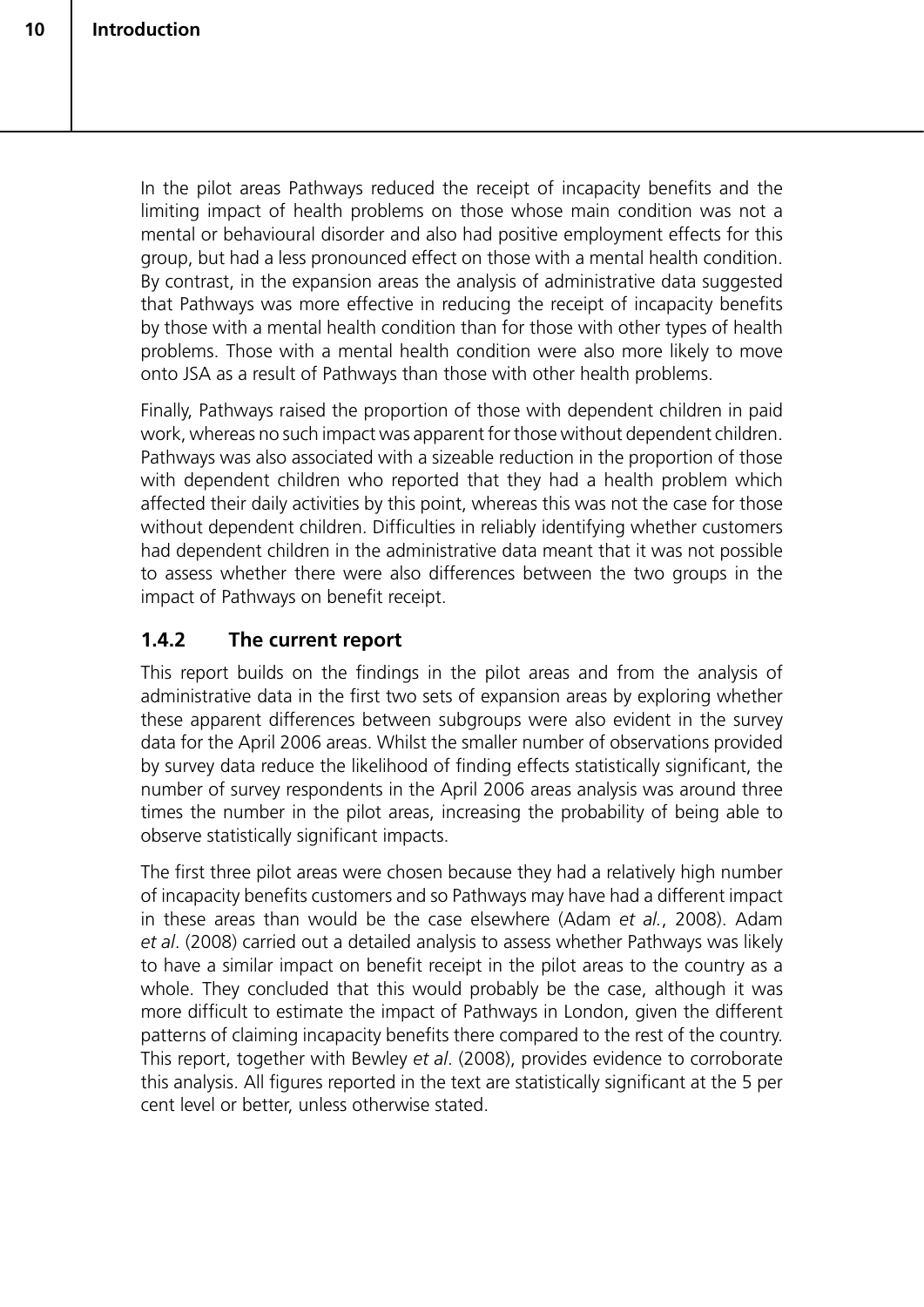## 1.5 Report outline

Chapter 2 describes the data used in the analysis. Chapter 3 then provides information on work and self-reported health outcomes for those who became eligible for Pathways in the April 2006 areas. The method of analysis is set out in Chapter 4 and Chapter 5 presents the findings. It also compares the observed impact of Pathways in the pilot and April 2006 areas and explores possible explanations for apparent differences. Chapter 6 then considers whether the impact of Pathways varied for particular groups of customers due to differences in their gender, age, the nature of their main health problem and whether dependent children were living within the household. Chapter 7 summarises the main results of the analysis, the differences between the pilot and April 2006 areas and the possible reasons for variations.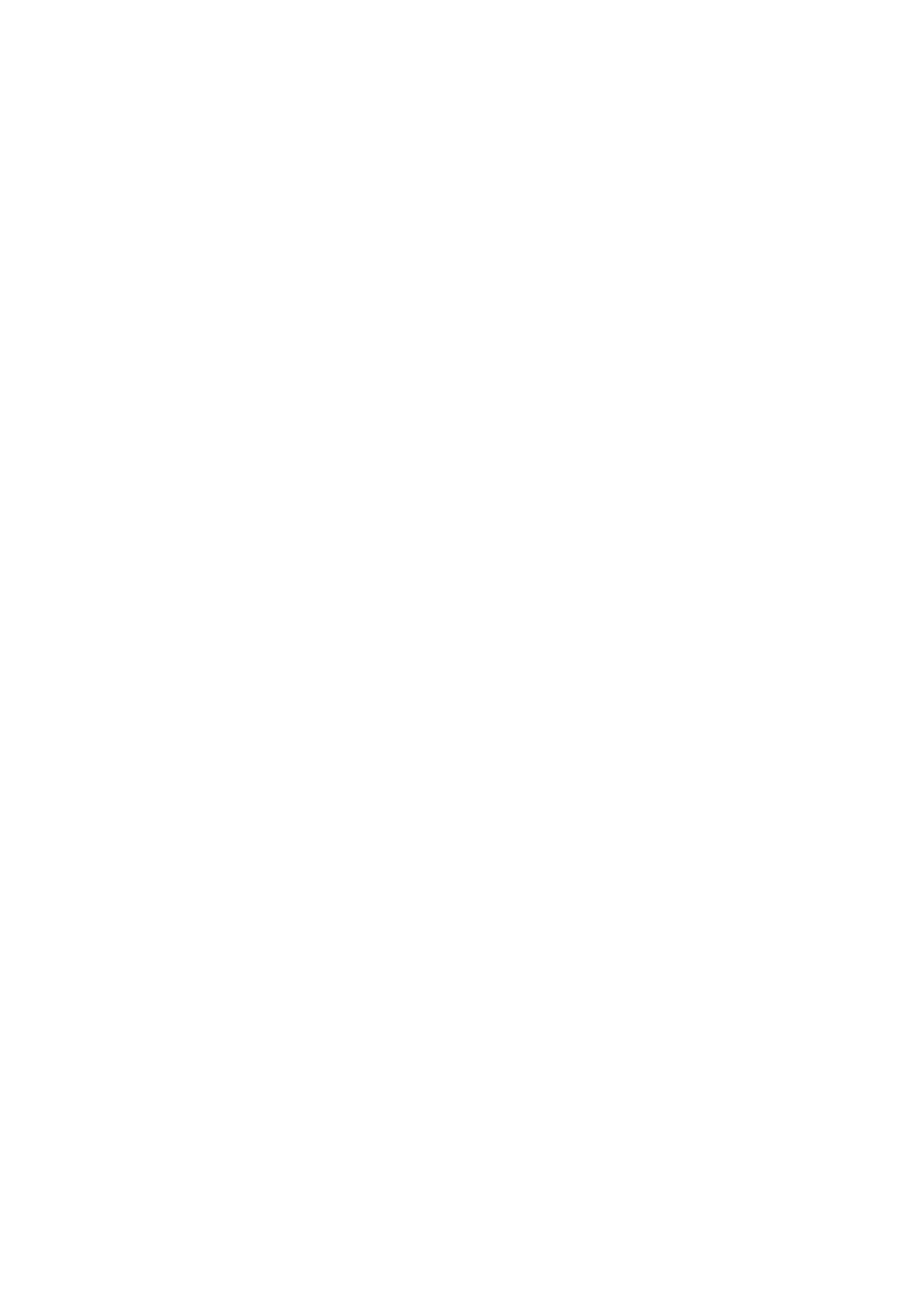# 2 Data

## 2.1 Overview of data used

The findings presented in this report are based on surveys of incapacity benefits customers. An earlier report assessed the impact of Pathways on the receipt of incapacity benefits and JSA in the April 2006 areas using administrative data (Bewley *et al.*, 2008). By surveying incapacity benefits customers, it was possible to collect detailed information on the respondent's personal circumstances and activity in the period following the start of the claim. This made it possible to build up a picture of how Pathways affected incapacity benefits customers across a much wider range of outcomes than were available in the administrative data.

Whilst the more detailed range of information on survey respondents offered significant benefits over the analysis of administrative records, there are some disadvantages to the use of survey data. There is a possibility that survey respondents are not representative of the wider population of incapacity benefits customers. For example, if survey respondents who enter work as a result of Pathways are less likely to be available for interview, estimates of the impact of Pathways based on survey respondents may underestimate the importance of Pathways in helping customers into work. However, by comparing the characteristics of survey respondents against those of the population of incapacity benefits customers as a whole, it is possible to assess whether particular groups of customers are over-represented in the survey data and to establish whether there was any response bias.

Compared to analysis based on administrative records, the ability to detect statistically significant results using survey data is more likely to be limited by sample sizes. With fewer cases for analysis, the impacts of Pathways are less likely to be found to be statistically significant. Offsetting this to some extent, the richer nature of the survey data allows more individual characteristics to be taken into account, thereby increasing precision.

As already mentioned in Chapter 1, the expansion of Pathways into 13 additional Jobcentre Plus districts was carried out in three phases. This report concentrates on the impact of introducing Pathways in the second group of areas – those where it was implemented in April 2006.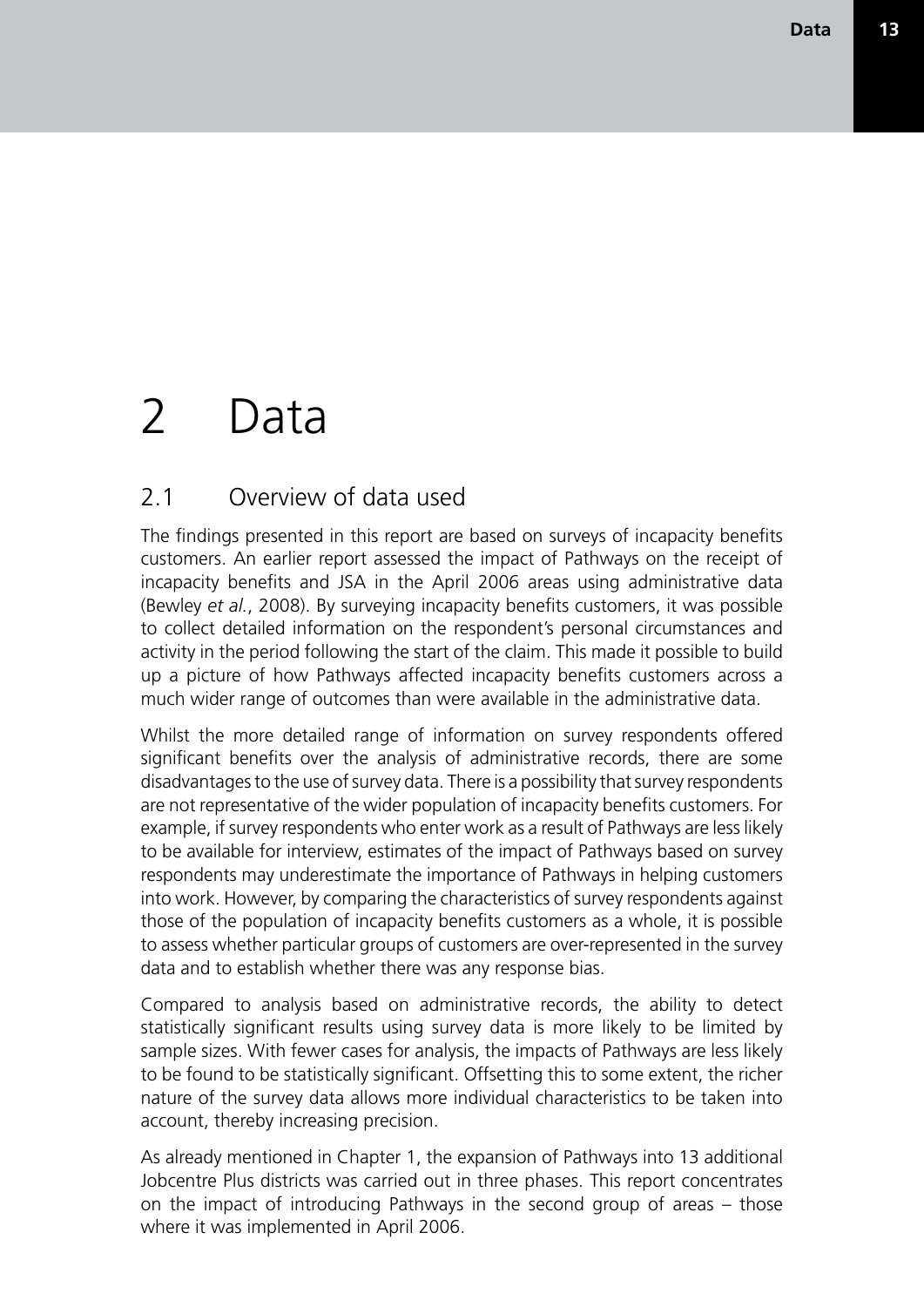# 2.2 Sample frame and sample identification

The sample of customers to be surveyed was drawn from the National Benefits Database (NBD). Every six weeks since 1999 live Incapacity Benefit (IB) and Income Support (IS) records have been scanned to construct a database of those claiming these benefits over time. The assumption is that someone observed at one scan who is not observed at the next, left benefit between the two dates. Whilst the NBD provides a precise start date for each claim, the actual date that the spell on benefits ended is not collected for IB and IS claims, and so the end date is set at random to some point between the two scans. As a result, the actual end date may occur up to six weeks before or after the imputed date.

In view of the six-weekly intervals between scans, it is possible for those claiming for a very short period to be omitted from the NBD. However, in other respects, it provides a comprehensive picture of everyone claiming incapacity and other benefits.

The dataset also contains the gender of the customer and their age at the start of the claim. In addition, the NBD includes details of the local authority in which they were living, based on the last information supplied before the end of their claim. By mapping local authorities onto Jobcentre Plus districts it was possible to distinguish between the April 2006 and comparison areas. This information could be used to compare the characteristics of survey respondents to those of the wider population of incapacity benefits customers in the April 2006 and comparison areas, before and after the introduction of Pathways. Section 2.4 summarises the findings of this analysis.

The construction of the NBD from live benefits data and requirements on staff to collect data systematically, mean that key fields identifying individuals and recording benefit type, claim start dates, local authority, gender and age at the start of the claim, are complete for all records.

## 2.3 Timing of sampling and survey

The impact of Pathways was estimated by comparing the outcomes among a cohort of individuals beginning a claim after Pathways was introduced (between 1 August 2006 and 30 November 2006) with the outcomes of a cohort beginning a claim before it was introduced (between 1 August 2005 and 30 November 2005). These are referred to as the post- and pre-intervention cohorts respectively. The first claim for incapacity benefits by an individual within each date range is referred to as the qualifying claim, as it qualifies them for inclusion in the sample. Differences between the April 2006 areas and their comparison areas in this before-after comparison provide the estimate of the effect of Pathways, as described in detail in Chapter 4. Note that Pathways is targeted at those aged between 18 and 59, so those outside this age range were excluded from the analysis. For customers within areas operating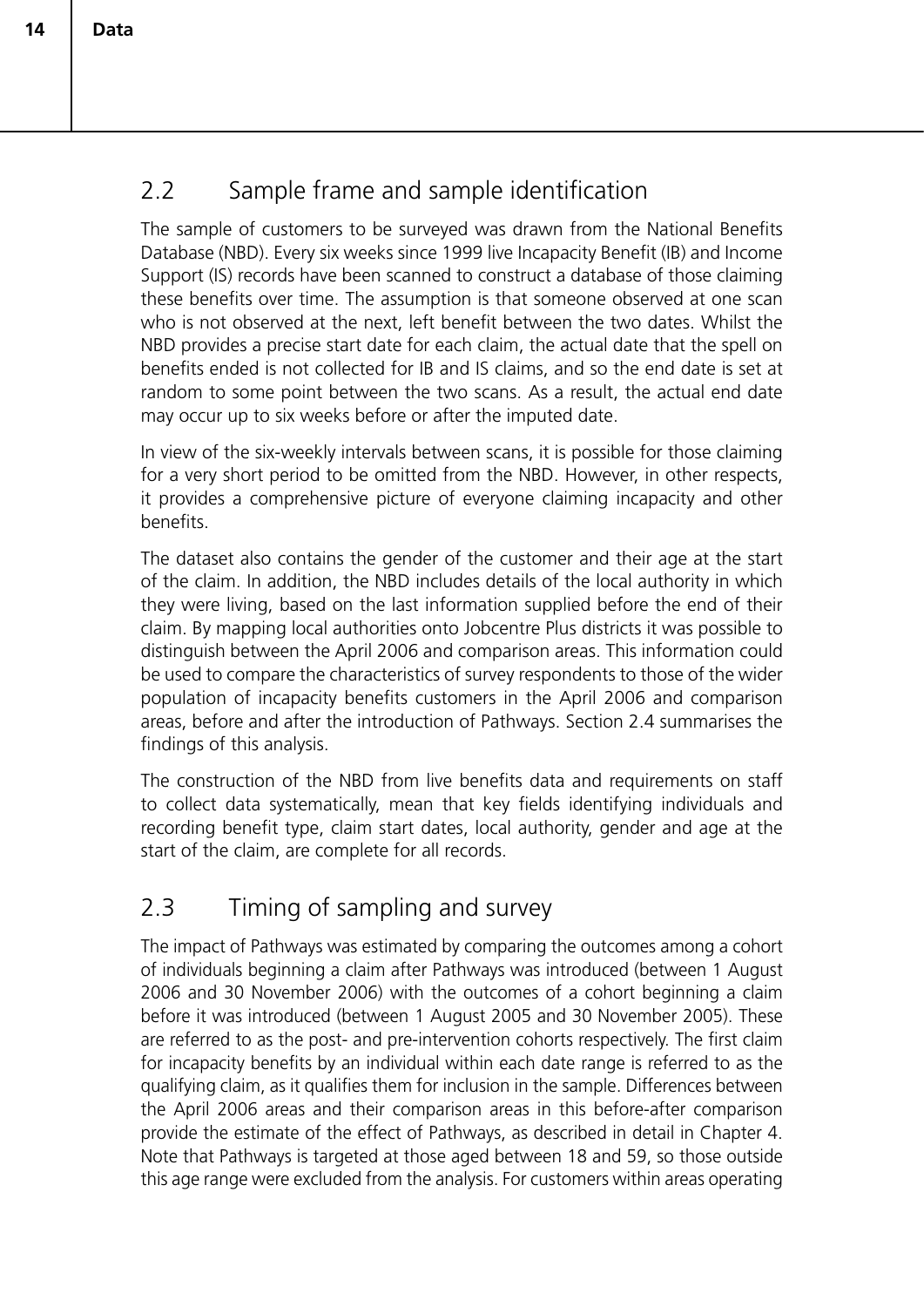Pathways, eligibility was triggered by starting a claim for IB, or if they were already on IB when Pathways was introduced, starting a claim for IS on the grounds of disability (both subsequently referred to as claiming incapacity benefits).

Since it was only possible to draw the pre-intervention sample from customers starting their claim for incapacity benefits between about five and nine months before the introduction of Pathways, there was a possibility that some of the preintervention sample would leave incapacity benefits and then start a new claim after April 2006, thereby becoming eligible for Pathways. Further analysis found that 10.1 per cent of those in the pre-intervention cohort sample in the April 2006 areas made a further claim for incapacity benefits after Pathways was rolled out (over the 18-month period following their qualifying claim). Furthermore, it was possible for those in the pre-intervention cohort to volunteer to participate in Pathways after it was introduced in their Jobcentre Plus district (across all districts around 6 per cent of Pathways starts are voluntary (Mykhaylyk 2009)) and so this may have boosted the proportion of the pre-intervention cohort who actually experienced Pathways. Both of these factors might cause a slight reduction in the size of the estimated impacts, but would not be expected to result in a large underestimate of the impact of Pathways due to the small proportion of the cohort likely to have been affected.

Respondents in the pre-intervention sample were surveyed between 13 November 2006 and 10 April 2007 and those in the post-intervention sample were surveyed between 7 November 2007 and 30 April 2008. This meant that, for those in the pre-intervention sample, the survey interview took place between 14 and 19 months after the start of their qualifying claim (Table 2.1). For those in the postintervention sample, between 14 and 21 months elapsed between the qualifying claim and the interview. On average, the interview took place 15 months after the start of the claim for those in the pre-intervention cohort, and 16 months after the qualifying claim for those in the post-intervention cohort. The timing of the interview was very similar in the April 2006 and comparison areas.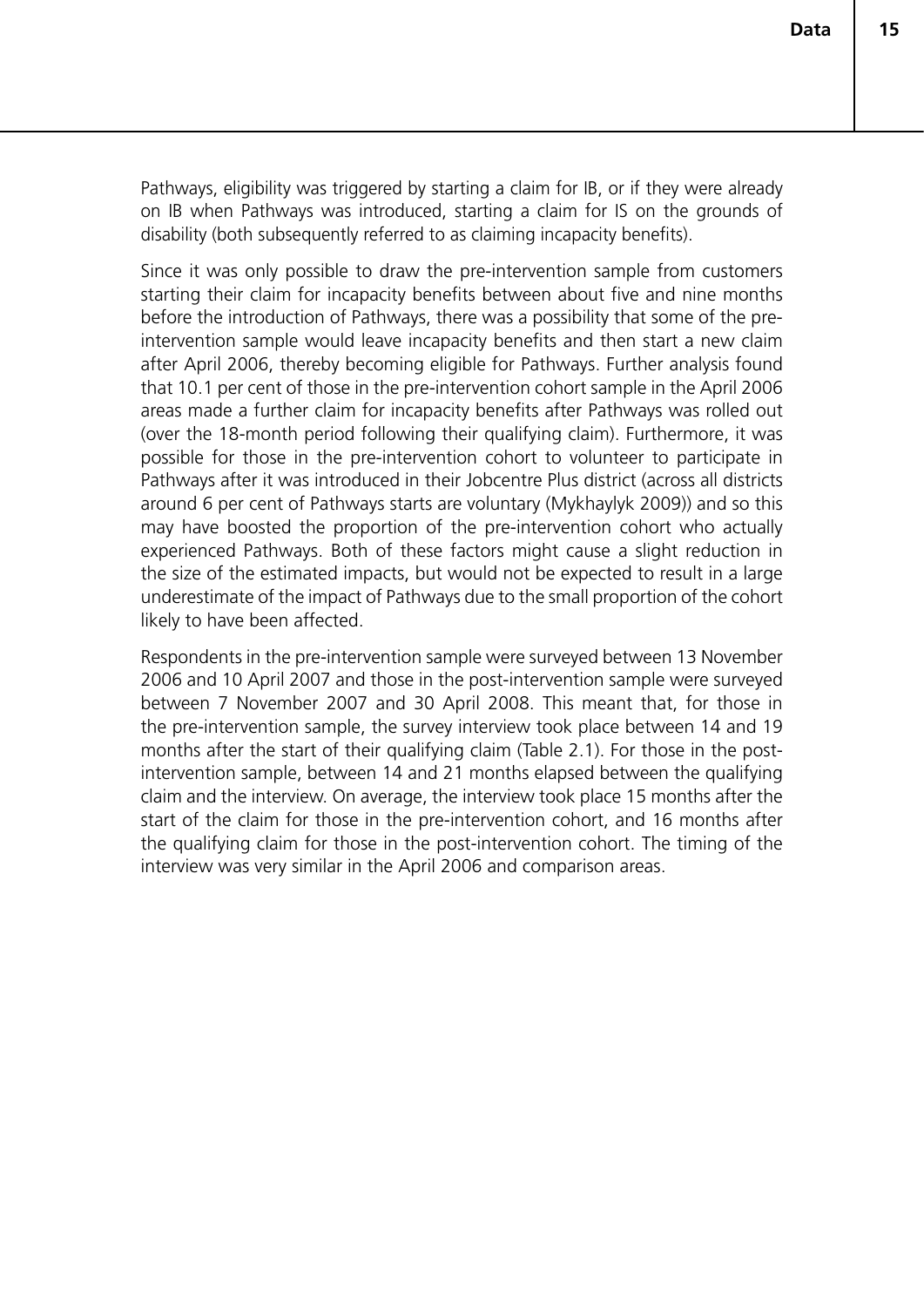|                  | Average number of months between qualifying<br>claim and interview |                          |  |
|------------------|--------------------------------------------------------------------|--------------------------|--|
|                  | <b>Pre-intervention</b>                                            | <b>Post-intervention</b> |  |
| April 2006 areas |                                                                    |                          |  |
| Mean             | 15.3                                                               | 16.1                     |  |
| <b>Minimum</b>   | 14.1                                                               | 14.2                     |  |
| Maximum          | 18.9                                                               | 20.9                     |  |
| Base             | 2,840                                                              | 2,780                    |  |
| Comparison areas |                                                                    |                          |  |
| Mean             | 15.3                                                               | 16.1                     |  |
| Minimum          | 14.1                                                               | 14.2                     |  |
| Maximum          | 18.9                                                               | 20.7                     |  |
| Base             | 3,049                                                              | 2,965                    |  |

#### **Table 2.1 Length of time between qualifying claim and survey interview**

Within the pilot areas, survey respondents were interviewed up to three times, with the final outcome interview taking place an average of around 19 months after the respondent had made an enquiry about claiming incapacity benefits. By contrast, survey respondents in the April 2006 areas were drawn from those actually claiming incapacity benefits and the interview took place an average of around 16 months after the start of the claim.

In total, 11,634 customers responded to the April 2006 areas survey. This means that the analysis presented in this report is based on a sample of respondents nearly three times the size of that featured in the main body of the pilot areas report. Table 2.1 also shows that a very similar number of people were surveyed in the April 2006 areas and their comparators in the pre- and post-intervention cohorts. Again, this was quite different to the pilot areas surveys, where the number of survey respondents in the pilot districts far exceeded the numbers in the comparison areas, particularly in the pre-intervention sample. The greater numbers of survey respondents in the April 2006 areas, and the more even split in the numbers interviewed in the April 2006 and comparison areas pre- and postintervention should increase the likelihood of finding results statistically significant compared to the pilot areas analysis. However, the implications of this difference in sample sizes are discussed in more detail in Chapter 5.

## 2.4 The representativeness of survey respondents

The characteristics of respondents to the pre- and post-intervention surveys were compared to those of all incapacity benefits customers in the April 2006 and comparison areas to assess whether the survey respondents were representative of the population from which they were drawn. By assessing whether those with particular characteristics were more likely to respond to the interview it was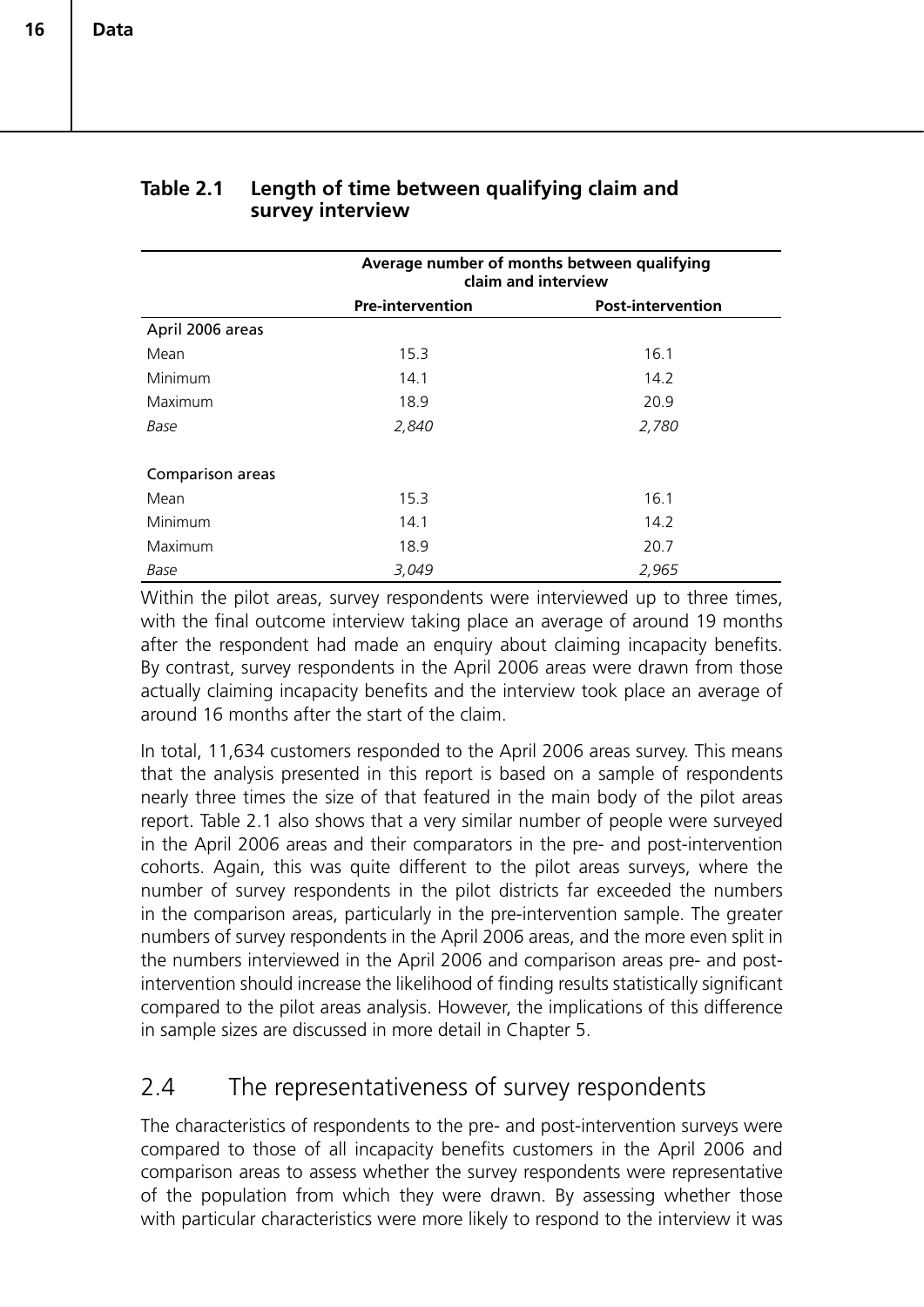possible to identify some of the characteristics associated with non-response and so establish whether there was a need to weight the survey data. Weighting the proportion of survey respondents with particular characteristics to the proportions found in the administrative data enhances the likelihood that the findings are an accurate reflection of the true impact of Pathways on the population of incapacity benefits customers.

Which characteristics could be compared between administrative and survey data sources was restricted by the fairly limited range of background information on customers available in the administrative records. Differences between the survey and administrative data sources which were statistically significant are indicated with asterisks in the column of Table 2.2 headed 'Administrative data'.

|                                   |             | Proportion in each category |             |
|-----------------------------------|-------------|-----------------------------|-------------|
|                                   |             | <b>Administrative</b>       | Weighted    |
|                                   | Survey data | data                        | survey data |
| Pre-intervention April 2006 areas |             |                             |             |
| Female                            | 0.44        | $0.42**$                    | 0.42        |
| Age (mean, in years)              | 40.1        | 38.7***                     | 38.7        |
| Under 30                          | 0.25        | $0.28***$                   | 0.28        |
| 30-39                             | 0.21        | $0.23**$                    | 0.23        |
| 40-49                             | 0.25        | 0.24                        | 0.24        |
| 50-59                             | 0.30        | $0.25***$                   | 0.25        |
| Mental health condition           | 0.36        | $0.40***$                   | 0.40        |
| Base                              | 2,840       | 21,172                      | 2,840       |
| Pre-intervention comparison areas |             |                             |             |
|                                   |             |                             |             |
| Female                            | 0.45        | $0.43*$                     | 0.43        |
| Age (mean, in years)              | 41.1        | $39.2***$                   | 39.3        |
| Under 30                          | 0.22        | $0.27***$                   | 0.27        |
| 30-39                             | 0.21        | $0.23**$                    | 0.23        |
| 40-49                             | 0.27        | $0.24***$                   | 0.24        |
| 50-59                             | 0.31        | $0.26***$                   | 0.26        |
| Mental health condition           | 0.34        | $0.39***$                   | 0.39        |
| Base                              | 3,049       | 9,398                       | 3,049       |
|                                   |             |                             | Continued   |

#### **Table 2.2 The characteristics of survey respondents and the population of incapacity benefits customers**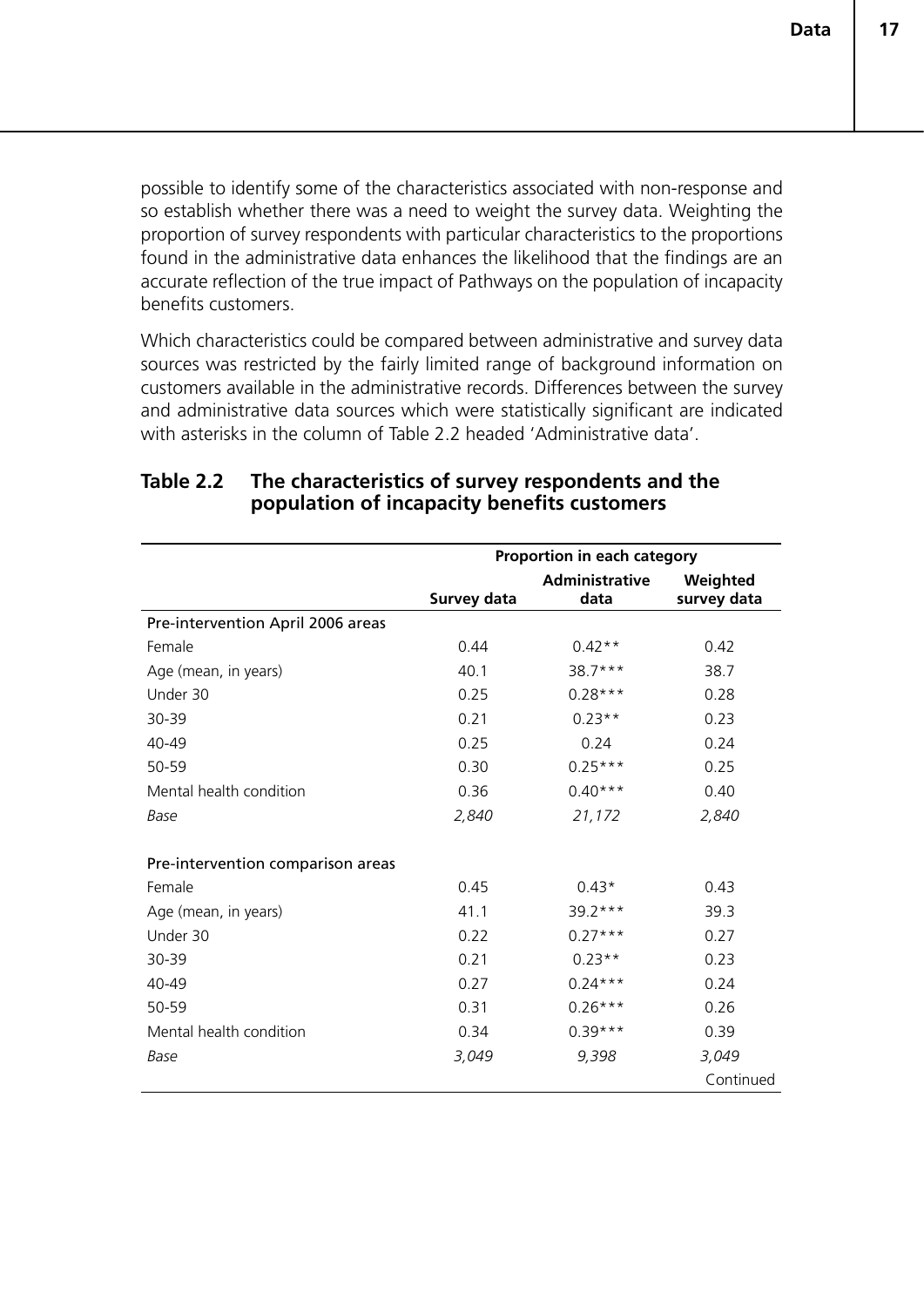#### **Table 2.2 Continued**

|                                    | Proportion in each category |                       |             |
|------------------------------------|-----------------------------|-----------------------|-------------|
|                                    |                             | <b>Administrative</b> | Weighted    |
|                                    | Survey data                 | data                  | survey data |
| Post-intervention April 2006 areas |                             |                       |             |
| Female                             | 0.48                        | $0.44***$             | 0.44        |
| Age (mean, in years)               | 41.3                        | 38.6***               | 38.7        |
| Under 30                           | 0.22                        | $0.29***$             | 0.29        |
| 30-39                              | 0.19                        | $0.22***$             | 0.22        |
| 40-49                              | 0.27                        | $0.25**$              | 0.25        |
| 50-59                              | 0.32                        | $0.24***$             | 0.24        |
| Mental health condition            | 0.35                        | $0.41***$             | 0.41        |
| Base                               | 2,780                       | 21,839                | 2,780       |
|                                    |                             |                       |             |
| Post-intervention comparison areas |                             |                       |             |
| Female                             | 0.48                        | $0.43***$             | 0.43        |
| Age (mean, in years)               | 41.7                        | 38.9 ***              | 38.9        |
| Under 30                           | 0.21                        | $0.28***$             | 0.28        |
| 30-39                              | 0.18                        | $0.22***$             | 0.22        |
| 40-49                              | 0.27                        | $0.24***$             | 0.24        |
| 50-59                              | 0.34                        | $0.26***$             | 0.26        |
| Mental health condition            | 0.32                        | $0.38***$             | 0.38        |
| Base                               | 2,965                       | 9,650                 | 2,965       |

Notes: \*\*\*=Difference statistically significant at the 1 per cent level; \*\*=at the 5 per cent level; \*=at the 10 per cent level.

The comparison presented in Table 2.2 was largely made using administrative data on survey respondents, to ensure that any differences between the two sources were not due to recall errors in the survey data. The only exception to this was in the case of the information on the health of survey respondents. Administrative data on the nature of the health condition was not available for all survey respondents and so self-reported information was used instead.

Table 2.2 shows that women were over-represented in the survey data when the proportion of survey respondents who were female was compared against the proportion of women claiming incapacity benefits within the April 2006 and comparison areas generally. The greater tendency of women to respond to the survey was particularly pronounced in the post-intervention period.

There was also a tendency for older customers to be more likely to respond to the surveys than younger customers. The average age of survey respondents exceeded that of the population of incapacity benefits customers in the April 2006 and comparison areas, and whilst those under the age of 40 were under-represented in the survey data, those aged 50 or more were over-represented. Finally, there were signs that mental or behavioural disorders were more common in the population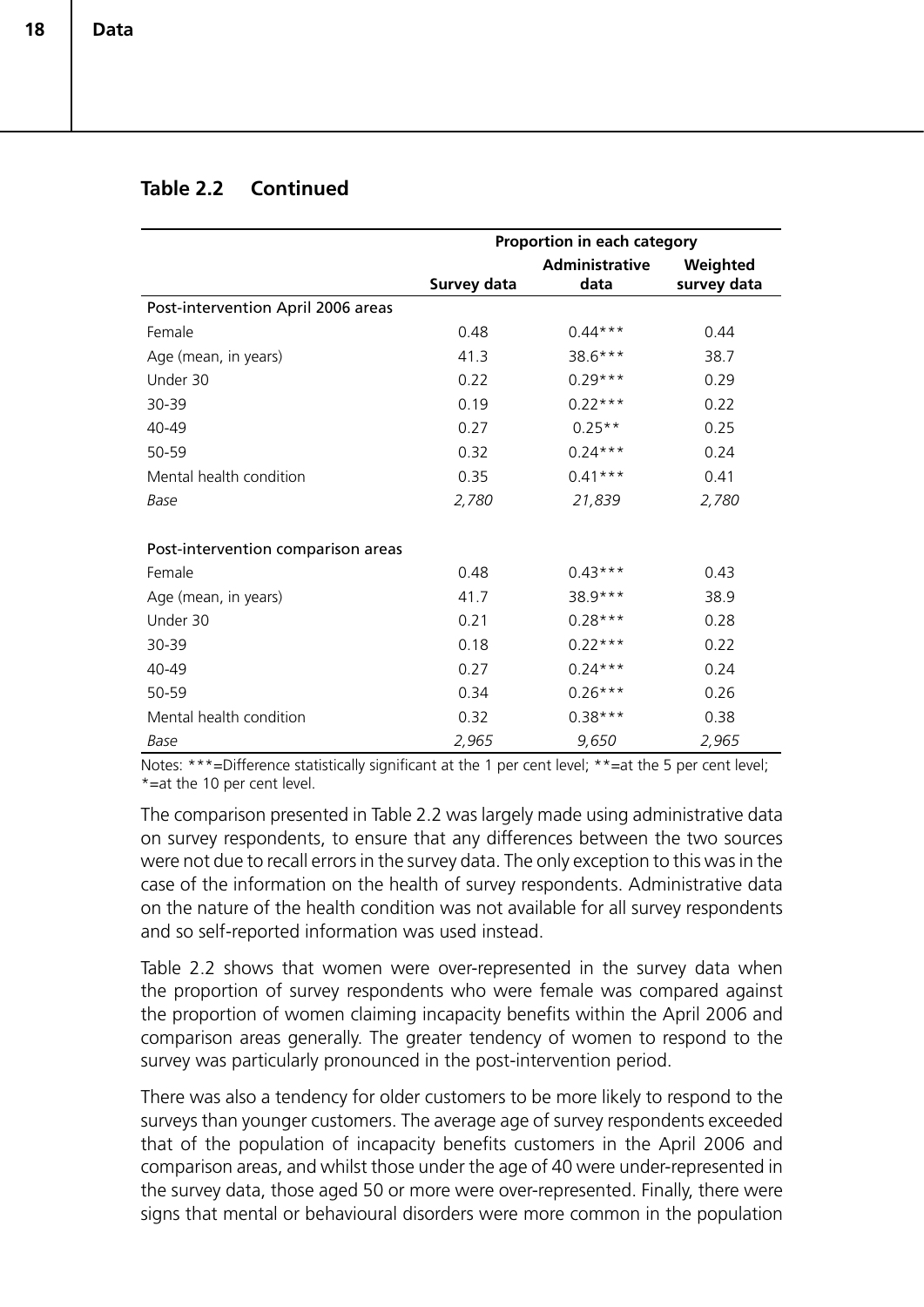of incapacity benefits customers as a whole than amongst survey respondents. However, it is possible that this divergence was in part due to the different sources from which the information on the nature of the health condition was drawn for survey respondents and the population of incapacity benefits customers.

Given that there were significant differences between survey respondents and the population of incapacity benefits customers as a whole on these particular characteristics, it was decided to weight the survey data. The intention was that if the survey sample was more representative of the population from which it was drawn on these observed characteristics, it would be more likely to provide estimates of the impact of Pathways which would be an accurate reflection of its impact on the full population. The weight for a survey respondent with a particular set of characteristics was calculated as the reciprocal of the response rate among those customers sharing that set of characteristics.

The final column of Table 2.2 gives the proportion of survey respondents in each of the categories shown in column one, after weighting. The good match between the figures in the last two columns therefore indicates that the weights were effective in rebalancing the characteristics of survey respondents to those of the population of incapacity benefits customers. Also, after weighting, the characteristics of incapacity benefits customers were fairly similar in the April 2006 and comparison areas in the pre- and post-intervention periods.

## 2.5 Key variables

The survey interview collected detailed background information on the survey respondent and their household. They were also asked to provide information on what they had been doing since starting their claim for incapacity benefits, and their current activity and health. The analysis focused on the following outcome variables:

- whether the respondent was in paid work in the week prior to interview (defined as either employment or self-employment). This included people who were temporarily off work whilst on sick leave, holiday or on a training course, provided that they had been off work for less than 92 days;
- whether they usually worked at least 16 hours a week and were in paid work in the week prior to interview;
- whether they usually worked at least 30 hours a week and were in paid work in the week prior to interview;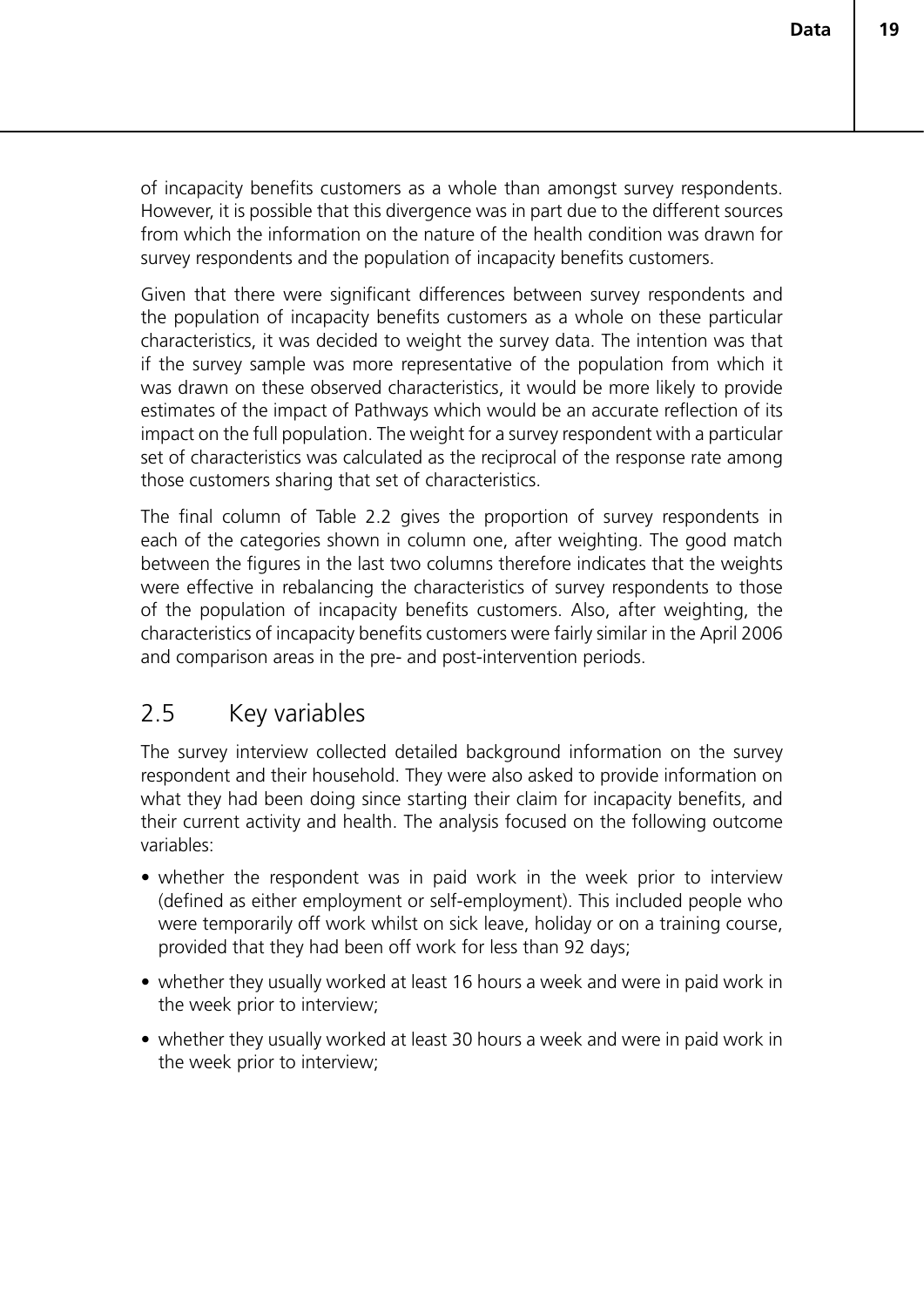- monthly take-home pay for those in paid work in the week prior to interview. For employees, this excluded tax and other deductions, whilst those who were self-employed were asked to give their average weekly income from the business after tax and National Insurance, choosing from three pay bands, from which a monthly amount could be calculated. Extreme values were trimmed and missing values were imputed for those in employment or self-employment who did not state their monthly pay<sup>1</sup>. Information on the earnings of the self-employed was not included in the calculation of monthly take-home pay in the pilot areas;
- whether the respondent reported a current health condition or disability which limited their ability to carry out day-to-day activities;
- whether they reported a current health problem which limited their day-to-day activities a great deal.

<sup>&</sup>lt;sup>1</sup> In order to be able to estimate the impact of Pathways on monthly pay for all those in work (both the employed and the self-employed), mean monthly pay for the self-employed within each pay band was imputed by calculating the mean monthly pay of employees with earnings within this range.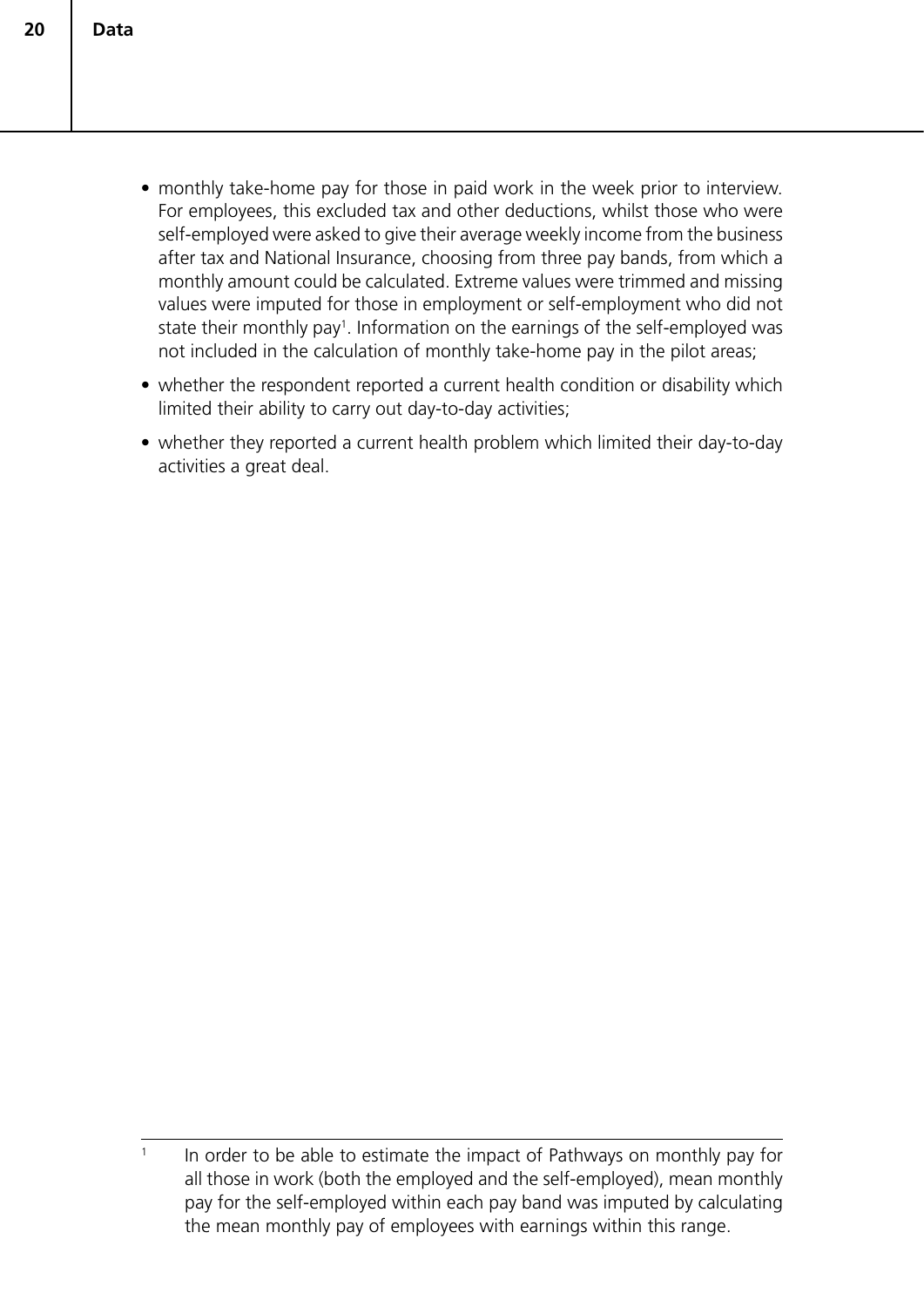# 3 Incapacity benefits customers in the April 2006 areas – characteristics and outcomes

## 3.1 Introduction

This chapter explores the work, earnings and self-reported health outcomes of a sample of incapacity benefits customers who became subject to Pathways in April 2006 (the post-intervention cohort described in Section 2.3), based on their survey responses. It also considers the main differences between survey respondents in the pilot and April 2006 areas on each of these outcome variables. Information on the similarities between survey respondents and the population from which they were drawn, in terms of their distribution across Jobcentre Plus districts, is presented in the Appendix. The Appendix also describes the personal characteristics of survey respondents in the April 2006 areas and how they compared to respondents in the pilot areas.

Within the pilot areas, the survey samples were drawn from two different sources, and so it was not possible to derive weights. As a result, this chapter considers the similarities in the outcomes experienced by incapacity benefits customers in the pilot and April 2006 areas using unweighted data.

## 3.2 Work outcomes

Table 3.1 shows that 26 per cent of survey respondents were in paid work in the week prior to interview. Within the pilot areas, 35 per cent of survey respondents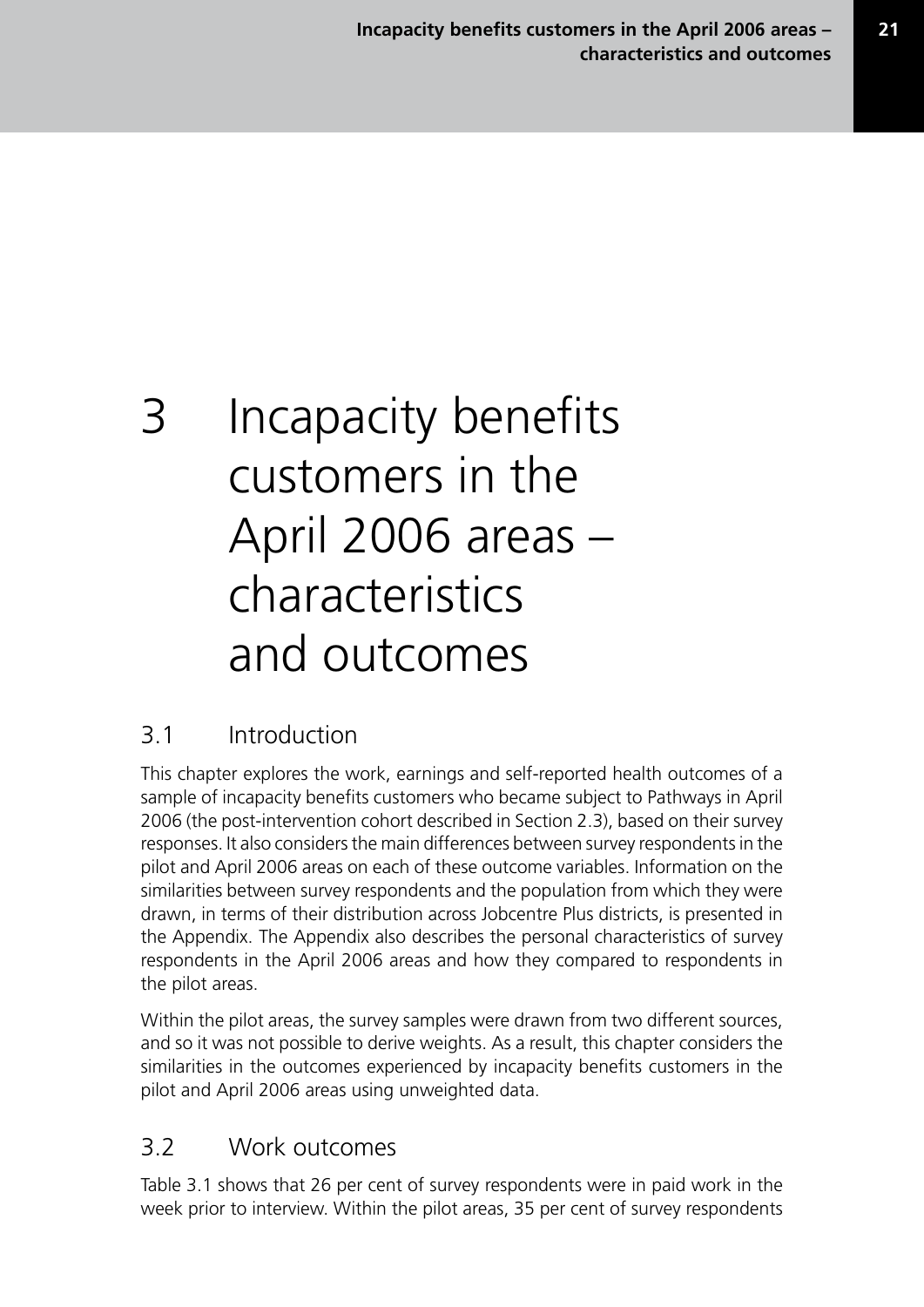were in work either in the week of interview, or in the previous week, but the interview occurred around 19 months after the initial enquiry about making a claim for incapacity benefits, rather than an average of 16 months after starting the qualifying claim in the April 2006 areas.

#### **Table 3.1 Working status at interview**

|                                                      | %     |
|------------------------------------------------------|-------|
| In paid work last week                               | 26    |
| Of which, in paid work for 16 hours per week or more | 83    |
| Of which, in paid work for 30 hours per week or more | 55    |
| Sample size                                          | 2.751 |

Notes: Based on unweighted survey data. The sample size shown is the minimum across the categories shown in the table.

Of those in the April 2006 areas who were working in the week before the survey interview, 83 per cent worked 16 or more hours per week and 55 per cent worked 30 or more hours per week. Within the pilot areas, 87 per cent of those in paid work around 19 months after the enquiry about claiming incapacity benefits were in paid work of at least 16 hours a week, whilst 56 per cent were in paid work of 30 hours a week or more.

### 3.3 Earnings outcomes

Average net earnings at the time of the survey interview were around £847 a month for those in work in the April 2006 areas (Table 3.2). Within the pilot areas, net monthly pay was £777 a month, although this would have related to a period nearly two years earlier and so some increase in pay levels over time is unsurprising.

#### **Table 3.2 Average net monthly earnings of those in work at interview**

| Average net monthly earnings | 846.63   |
|------------------------------|----------|
|                              | (469.26) |
| Sample size                  | 717      |

Notes: Based on unweighted survey data. The estimate was based on 478 cases after trimming and removing extreme values, and excluding those who did not provide some of the information needed to calculated net monthly earnings. The standard deviation is shown in parentheses.

Where a respondent reported that they were in work in the week before interview, but failed to provide the information needed to calculate net monthly pay, this was imputed using the mean value from those in work. Prior to this, extreme values were trimmed by excluding the lowest and highest percentiles. Two additional cases where net monthly earnings were greater than £5,000 a month were also recoded to the mean value for all other respondents. Although the approach to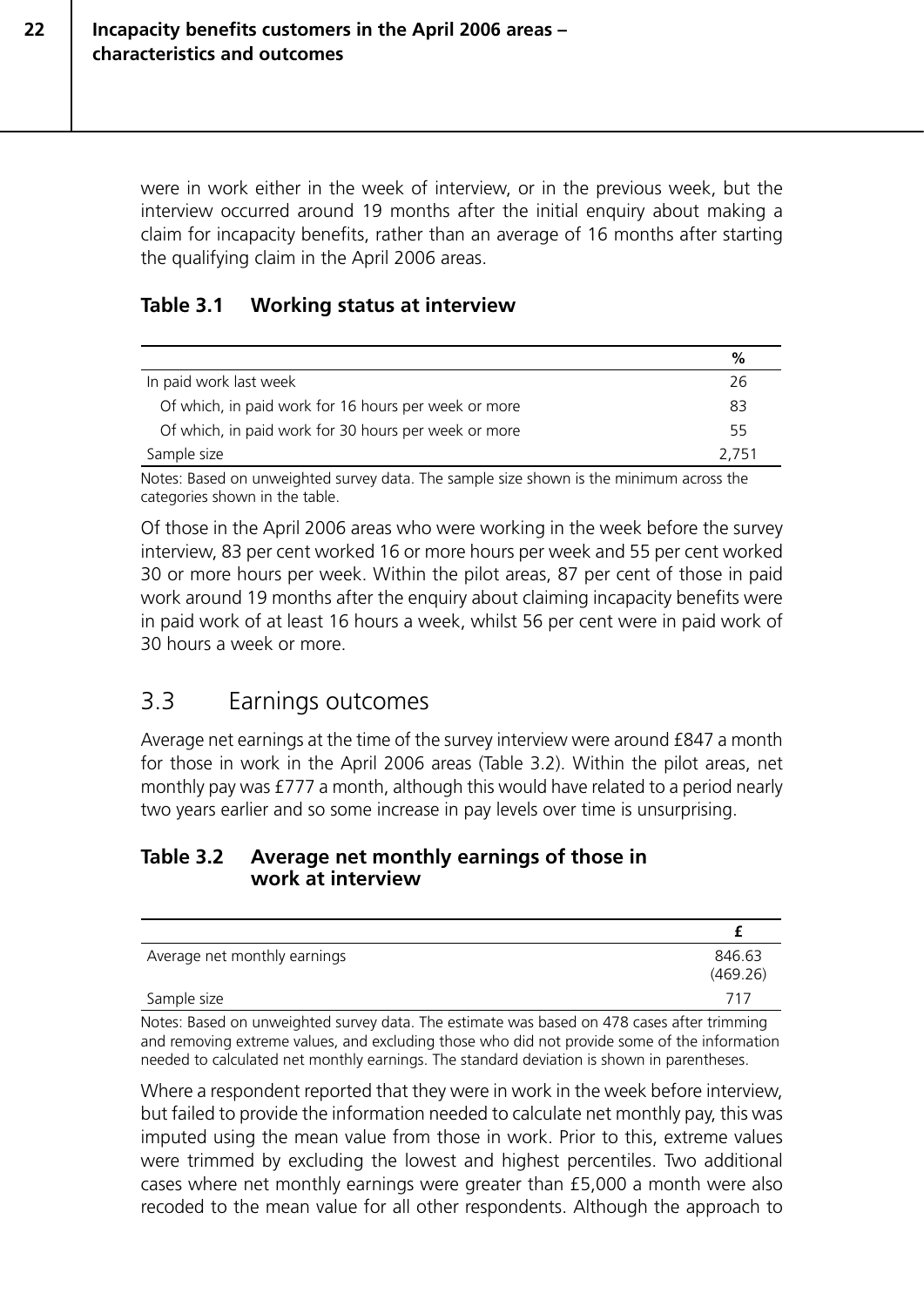the calculation of net monthly earnings was largely the same in the pilot and April 2006 areas, information on the net earnings of the self-employed was not used in the pilot areas, but was included in the April 2006 areas. As the average net monthly earnings of the self-employed (based on the method of calculation described in Footnote 1) exceeded those of employees in the April 2006 areas, including the self-employed, had the effect of raising average net monthly earnings for those in work.

## 3.4 Self-reported health

Around 16 months after the qualifying claim for incapacity benefits, three-quarters of customers in the April 2006 areas reported that they still had a health condition or disability which limited their ability to carry out day-to-day activities (Table 3.3). This proportion was smaller in the April 2006 areas than it was in the pilot areas, where more than four-fifths (82 per cent) of customers reported having a limiting health problem around 19 months after the enquiry about claiming incapacity benefits. However, it was more common for those in the April 2006 areas to say that they had a health condition or disability which affected their daily activities a great deal. Whilst this was the case for 44 per cent of customers in the April 2006 areas around 16 months after the start of the qualifying claim, only 39 per cent of those in the pilot areas reported such severe health problems at the time of the final interview.

### **Table 3.3 Self-reported health at interview**

|                                                                                          | %     |
|------------------------------------------------------------------------------------------|-------|
| Health condition or disability that limits ability to carry out day-to-day activities    | 75    |
| Health condition or disability that limits ability to carry out day-to-day activities 'a |       |
| great deal'                                                                              | 44    |
| Sample size                                                                              | 2.745 |

Notes: Based on unweighted survey data.

## 3.5 Summary

Survey respondents in the pilot and April 2006 areas differed on a number of dimensions when the outcome variables were considered. There were some signs that the likelihood of entering work was greater in the pilot areas than in the April 2006 areas. The average net monthly earnings of customers at the time of interview was higher in the April 2006 areas, but this at least partly reflected general increases in pay over time, and differences in the treatment of the selfemployed in the calculation of monthly pay. Finally, customers in the April 2006 areas were less likely to report that they had a health problem which limited their daily activities at the time of interview than those in the pilot areas. However, the proportion who felt that they faced severe constraints on what they could do as a result of their health problems was greater in the April 2006 areas.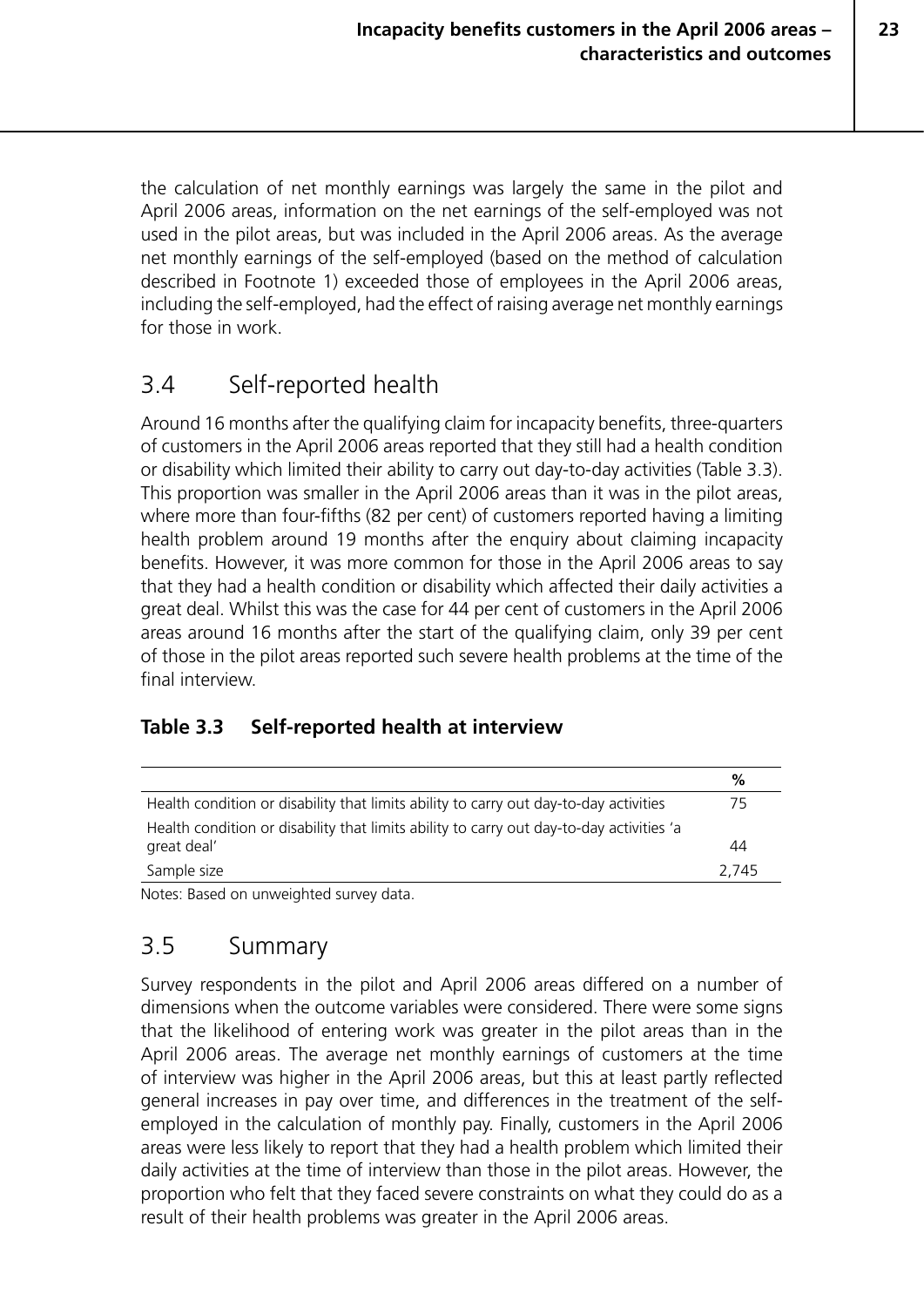**24**

To some extent the differences between the pilot and April 2006 areas on the work and self-reported health outcomes of respondents may have been due to the differences in the timing of the outcome interview. However, this initial analysis of the outcomes for survey respondents in the April 2006 areas did suggest that the impact of Pathways, observed in the survey data, might differ between the pilot and April 2006 areas.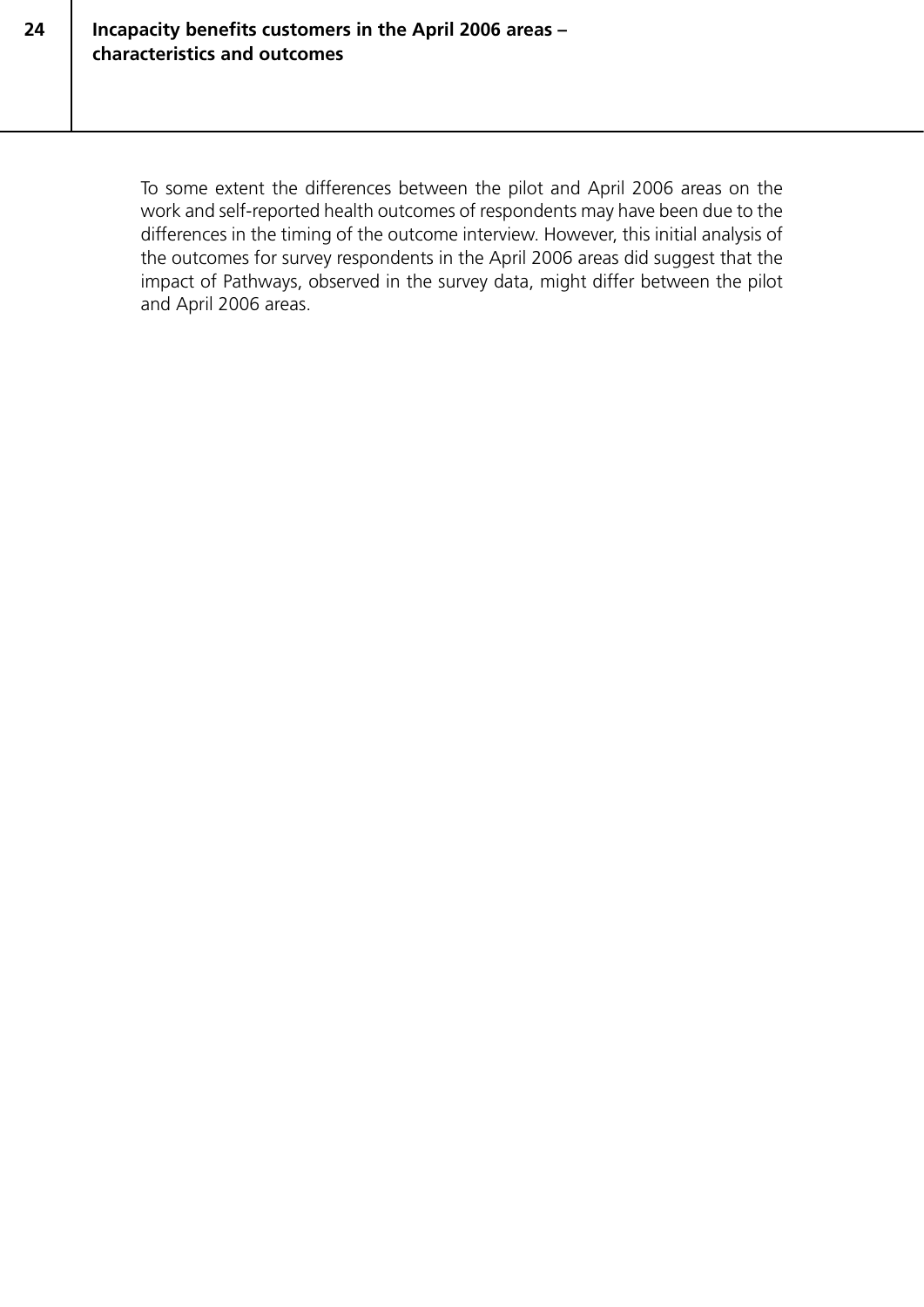# 4 Methods

### 4.1 The evaluation problem

The purpose of this evaluation is to estimate the overall impact of Pathways. This impact is the difference between what happened to individuals in the April 2006 areas after the introduction of Pathways (the 'actual' outcome) and what could have been expected to happen had Pathways not been introduced. The latter hypothetical outcome is known as the 'counterfactual'. As the counterfactual is not observable, it must be estimated. There are several possible approaches to this.

One option is to use observed outcomes for individuals not subject to Pathways in the post-Pathways period as an estimate of the counterfactual. However, this is not a credible strategy if permanent differences exist between individuals in the April 2006 and comparison areas in such a way that the outcomes would be expected to differ regardless of the implementation of Pathways.

Another possibility is to base the estimate of the counterfactual on observed outcomes for individuals in the April 2006 areas before Pathways was introduced. However, this approach suffers from the problem that changes in outcomes in the April 2006 areas may happen over time, regardless of Pathways. Using the preintervention outcome as the estimate of the counterfactual would then result in these changes over time being wrongly attributed to Pathways.

This evaluation uses a DiD methodology, which combines the two approaches described above and thus avoids the problems which arise from using only one of them. This chapter explains how the DiD methodology works and the assumptions which must be satisfied for it to provide a correct estimate of the impact of Pathways. Some exploration of these assumptions was included in Bewley *et al.* (2008) and so the chapter concludes by summarising the findings of this analysis.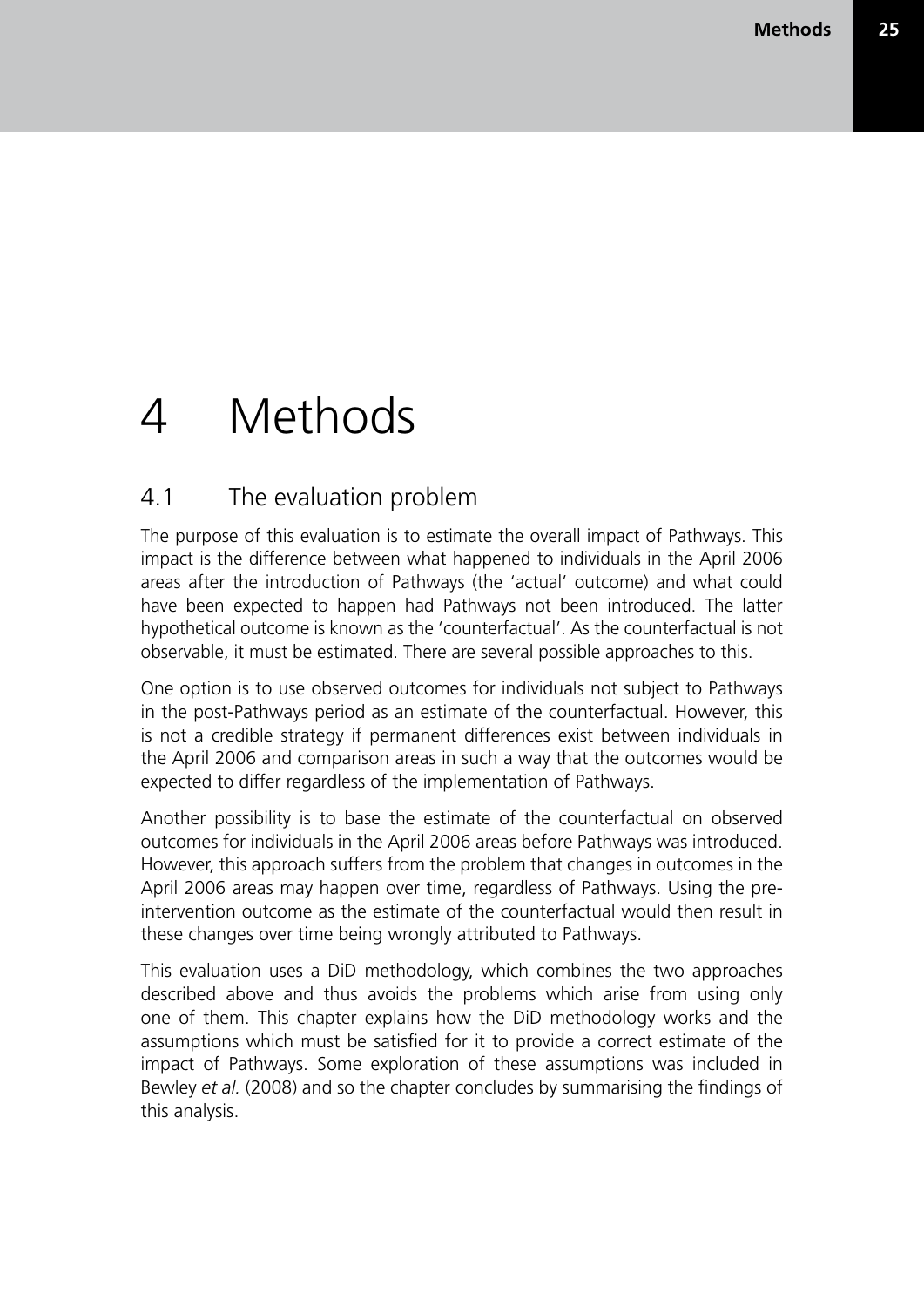## 4.2 The difference-in-differences methodology

The DiD methodology compares the change in the outcome of interest for individuals in the April 2006 areas before and after the introduction of Pathways with the change for individuals in the comparison areas. The difference between these two before and after differences provides an estimate of the impact of Pathways.

Table 4.1 illustrates how the DiD estimator works using the observed percentages of customers in paid work at the time of the survey interview in the April 2006 areas and in the associated comparison areas. Such percentages are reported for the two groups of areas both before and after the introduction of Pathways. The 'before' column indicates that 27 per cent of individuals in the April 2006 areas who made a claim for incapacity benefits before Pathways was introduced were in paid work in the week before the interview. After Pathways was introduced this proportion was 25 per cent (the 'actual' outcome). Therefore, there was a reduction of 2 percentage points in the proportion of customers in paid work around 16 months after the survey interview in the April 2006 areas after the intervention.

|                  | (B)<br><b>Proportion claiming</b><br>incapacity benefits at<br>time of interview -<br>before Pathways | <b>Proportion claiming</b><br>incapacity benefits at<br>time of interview -<br>after Pathways | Percentage<br>point<br>difference<br>$(A-B)$ |
|------------------|-------------------------------------------------------------------------------------------------------|-----------------------------------------------------------------------------------------------|----------------------------------------------|
| April 2006 areas | 0.27                                                                                                  | 0.25                                                                                          | $-2$ ppt                                     |
| Comparison areas | 0.26                                                                                                  | 0.25                                                                                          | $-1$ ppt                                     |
| DiD estimate     |                                                                                                       |                                                                                               | $-1$ ppt                                     |

### **Table 4.1 An illustration of the DiD estimator**

Notes: Table reports the actual proportion of customers on in paid work in the week before interview within the April 2006 areas. Based on weighted data. Unlike the impact estimates presented in Chapters 5 and 6, this example does not control for differences in customer characteristics. ppt=percentage points.

Calculating the same change for the comparison areas shows that there was a 1 percentage point reduction in the proportion of customers in work between these two points in time. In the absence of Pathways, it is assumed that there would have been the same change in the April 2006 areas. Under this 'common trends' assumption and assuming that the composition of the April 2006 and comparison groups remains unchanged, the DiD methodology can provide an unbiased estimate of the impact of Pathways.

Having made these assumptions, the counterfactual is simply the observed proportion of incapacity benefits customers in paid work in the April 2006 areas around 16 months after the start of their claim in the period before the introduction of Pathways (27 per cent) plus the change in the proportion of customers in paid work in the comparison areas after the intervention (-1 per cent). This gives an estimated counterfactual of 26 per cent. The estimated impact of Pathways is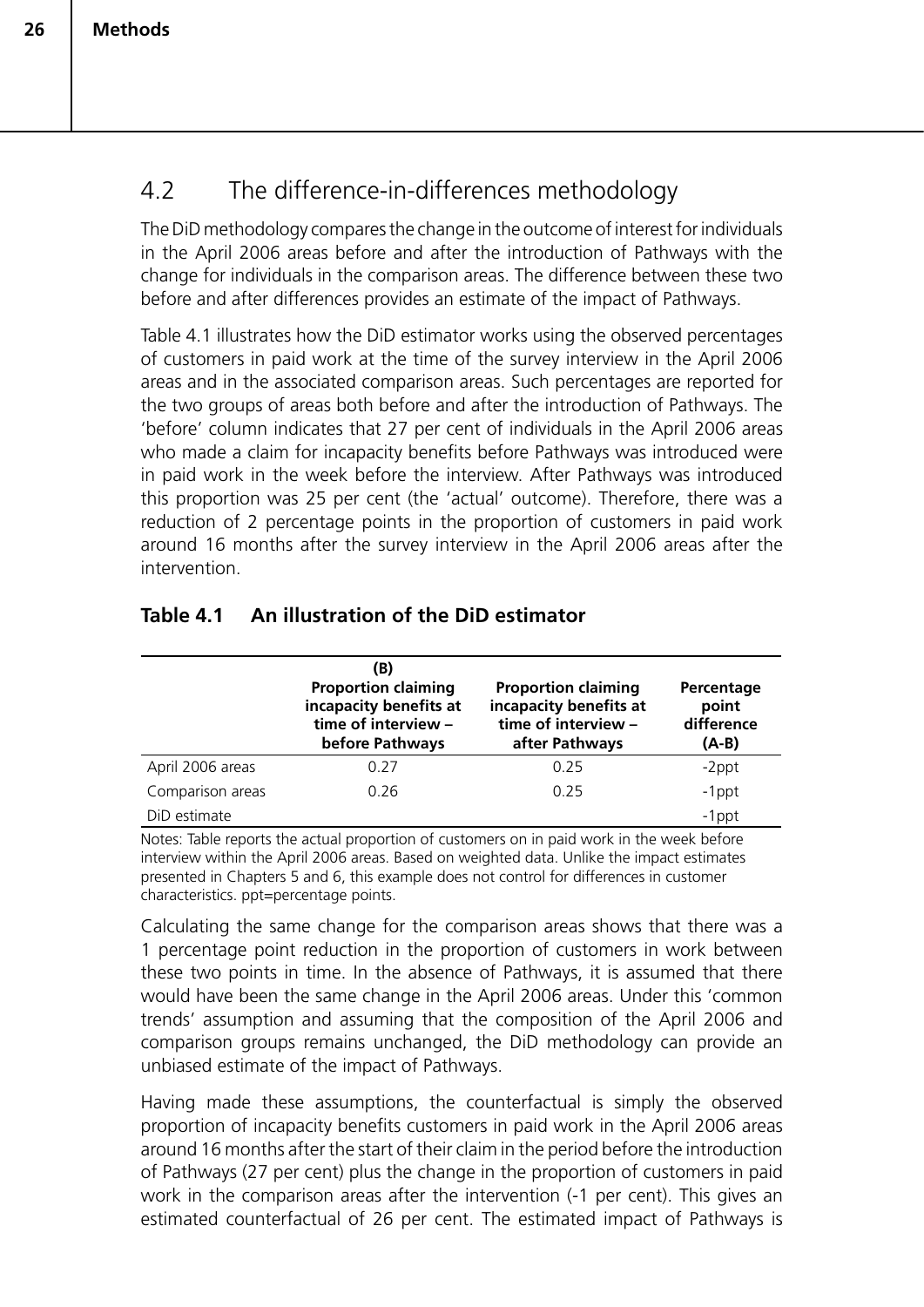then the difference between the actual outcome (25 per cent) and the estimated counterfactual (26 per cent). Therefore, in the example shown in Table 4.1, Pathways produced a reduction of 1 percentage point in the likelihood of a customer being in paid work around 16 months after the start of their claim.

In practice, this double differencing is performed within a regression framework to control for the effects on outcomes of the following observed characteristics of the customers:

- gender:
- age at the time of the qualifying claim for incapacity benefits;
- ethnicity;
- level of highest academic or vocational qualification;
- whether they were married or living as married;
- whether there were any children living in the household and any of them were aged between 16 and 18 and in full-time education;
- the nature of their main health condition;
- the length of time that the health problem had lasted.

This means that the DiD estimator indicates the impact of Pathways on incapacity benefits customers, having taken out differences due to these observed individual characteristics. The DiD methodology also allows us to control for the effect of unobserved characteristics so long as these do not change over time differently for the April 2006 and comparison areas.

For example, unobserved differences in the industrial structure may exist between the April 2006 and comparison areas, resulting in differences in employment opportunities. This may in turn lead to differences in the proportion in paid work at the time of interview. However, if the industrial structure in each area determines the proportion of people in paid work in the same way over time, the impact estimated by the DiD approach will be unaffected by these sustained differences.

Another possibility is that a general macroeconomic shock (for example, an economic downturn reducing the availability of jobs nationwide) may affect the proportion of customers who enter work in the April 2006 and comparison areas between the two points in time. Nevertheless, as long as this effect is common across both sets of areas, the DiD estimator removes its impact.

Differencing simultaneously through time and across groups removes the estimation bias caused by the two types of unobserved characteristics described. However, the DiD methodology is not able to control for those unobserved factors that affect the outcome and vary over time in a different way for the April 2006 and comparison groups.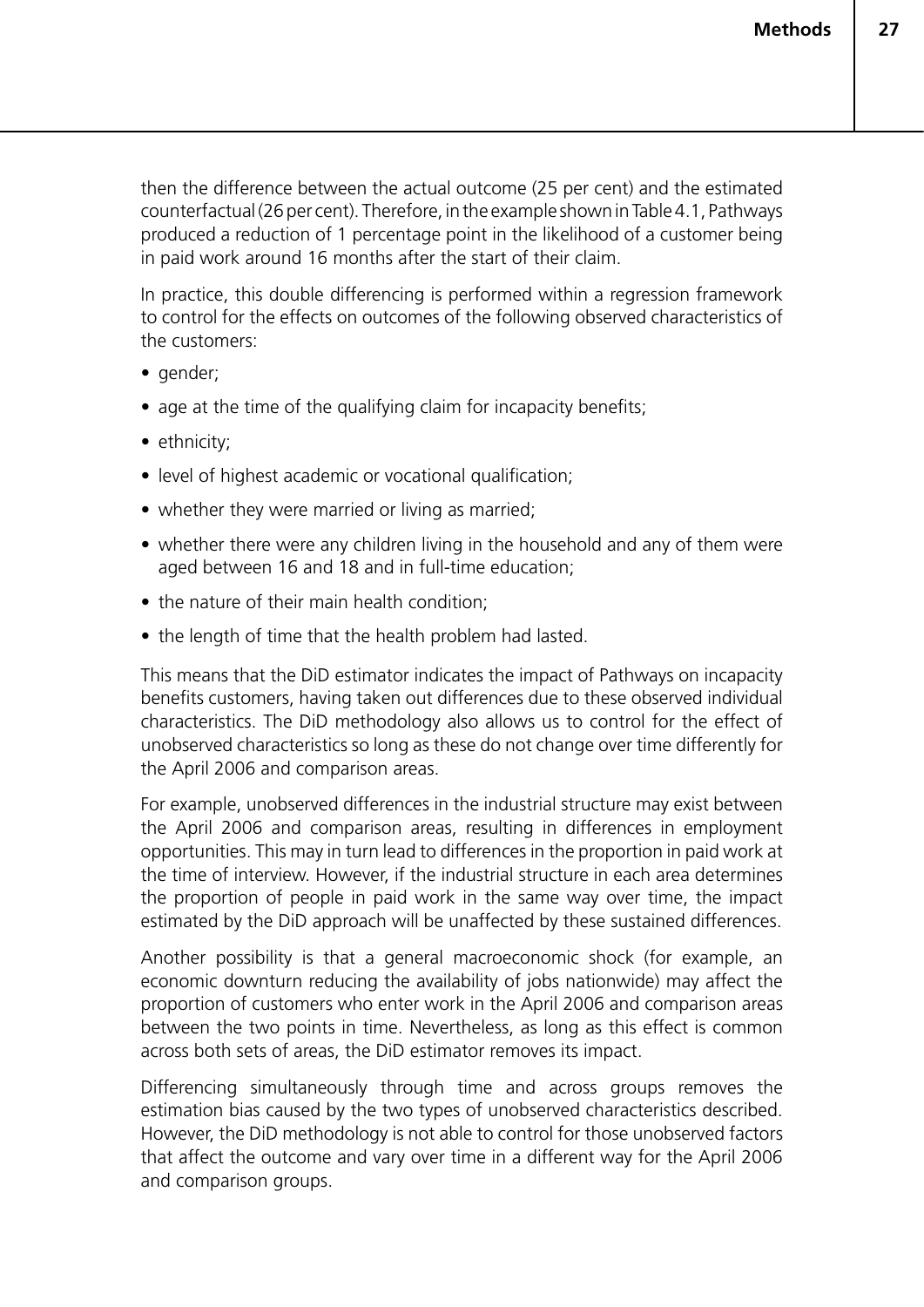## 4.3 Plausibility of the DiD assumptions

This section considers whether the two key assumptions underpinning the DiD approach – constant composition and common trends – are likely to be met in the current analysis. The constant composition assumption requires that the composition of the April 2006 and comparison area samples did not change after the introduction of Pathways. For example, if some individuals in the April 2006 areas were aware that Pathways was going to be rolled out before it actually happened they might have chosen to claim incapacity benefits earlier to avoid participating in Pathways. If this was the case, the pre-Pathways cohort in the April 2006 areas might have been composed of less motivated individuals compared to the post-Pathways cohort, with a consequent impact on their likelihood of entering work. If, in the pre-intervention period, customers were less likely to be in work in any given month as a result of being less motivated, the resulting DiD estimate would over-state the impact of Pathways.

In reality, it seems unlikely that many individuals would have brought forward their claim for incapacity benefits to avoid mandatory participation in Pathways since their ability to do this would probably be fairly limited. The possibility that more motivated individuals would delay the start of their claim for incapacity benefits until after the introduction of Pathways, so that they could receive additional support, is also unlikely, as those starting their claim before the introduction of Pathways in the April 2006 areas were able to participate voluntarily after roll-out. There would, therefore, be no advantage to delaying the start of the claim.

The common trends assumption can be explored by conducting a pre-programme test (Heckman and Hotz, 1989). This involves using the DiD estimator to check whether any statistically significant differences in trends between the April 2006 and comparison areas occurred between two points in time prior to the introduction of Pathways. If significant differences are apparent before Pathways was introduced, this suggests that a difference in trends might exist after the introduction of Pathways. Hence, the approach of constructing a counterfactual for the treatment group on the basis of observed trends in the comparison group becomes questionable. In essence, the pre-programme test amounts to testing the effect of an imaginary intervention taking place some time prior to Pathways. Should a significant effect of this imaginary intervention be found, this suggests the common trends assumption is unlikely to be met.

As there was only a single survey of incapacity benefits customers starting their claim before the introduction of Pathways, it was not possible to carry out preprogramme tests on the range of outcomes available in the survey data to assess whether the treatment and comparison areas followed a similar trend before the introduction of Pathways. However, it was possible to examine the pattern of benefit receipt in the period before the introduction of Pathways using administrative data. This gives some insight into whether the treatment and comparison areas were likely to follow a similar trend over time, at least in relation to benefit outcomes. This analysis was reported in Bewley *et al.* (2008) and the remainder of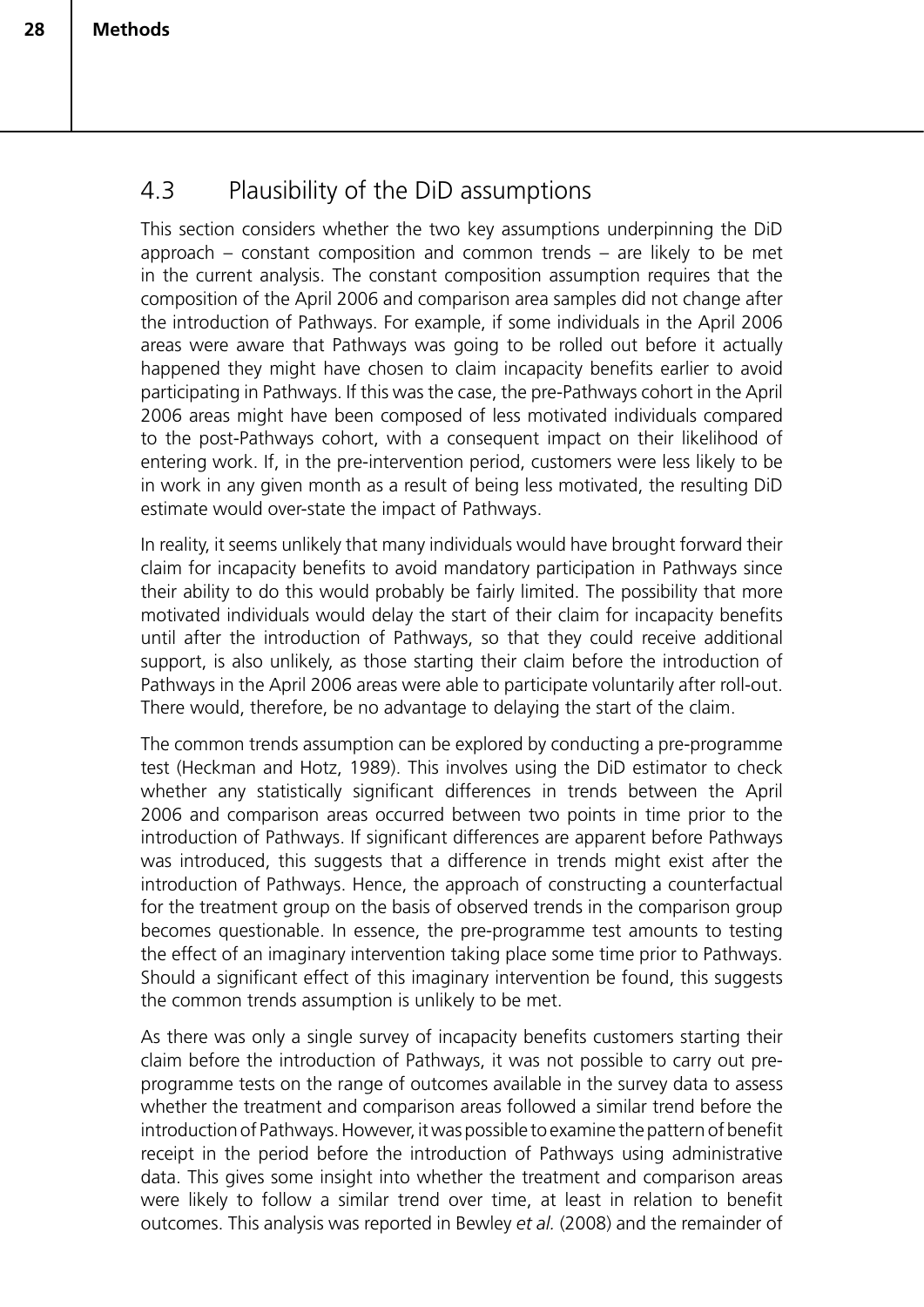this section summarises the intuition behind the pre-programme tests reported in Bewley *et al.* (2008).

Figure 4.1 shows the structure of the administrative data used to conduct the pre-programme tests. The analysis was based on two cohorts of individuals. The first cohort included individuals in both the April 2006 and the comparison areas who started a claim for incapacity benefits before an imaginary intervention taking place one year before the actual introduction of Pathways (indicated by the broken line). Those in the second cohort started their claim after this hypothetical intervention. The tests used the DiD methodology within a regression framework to estimate the impact of the imaginary intervention on the probability of an individual claiming incapacity benefits in any of the 18 months following the start of their qualifying claim.





For the tests of the hypothetical intervention one year prior to the introduction of Pathways, the first cohort started their claim for incapacity benefits between 1 August and 30 November 2004, whilst those in the second cohort started their claim for incapacity benefits between 1 August and 30 November 2005. Figure 4.1 also shows the date of the actual intervention and the third (post-intervention) cohort used to assess the impact of Pathways.

### 4.4 Testing the common trends assumption

Figure 4.2 presents the results of the pre-programme tests in the April 2006 areas. This figure shows the impact of a hypothetical intervention one year before the roll-out of Pathways. The results show that one year before the introduction of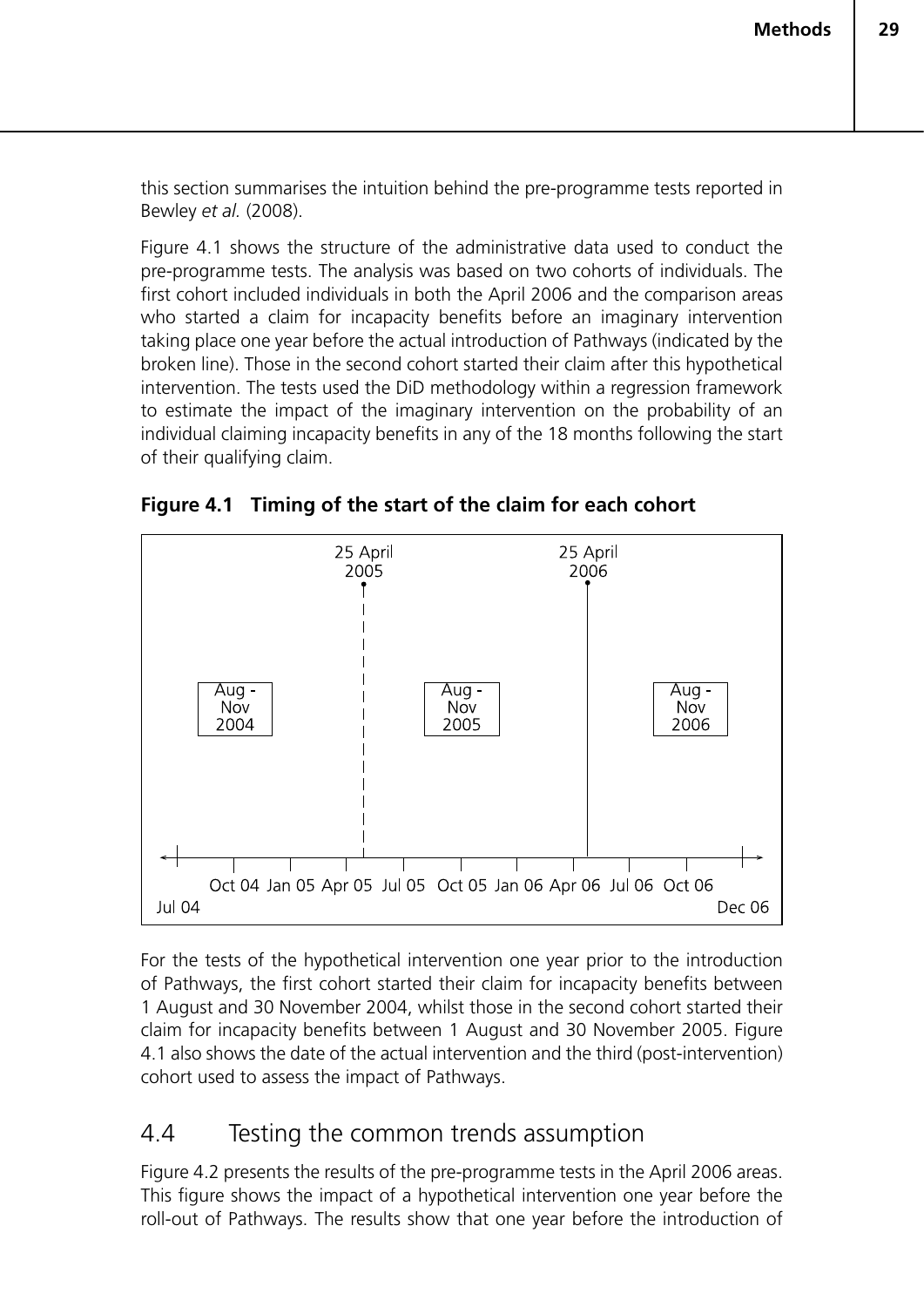Pathways the April 2006 areas and their comparators followed a fairly similar trend in claims for incapacity benefits, but with small and marginally statistically significant differences throughout most of the first 18 months following the start of the qualifying claim.

#### **Figure 4.2 Tests of the common trends assumption in the April 2006 areas one year before the introduction of Pathways**



The differences between the April 2006 and comparison areas after month five can perhaps be attributed to the introduction of Pathways in April 2006 (a minimum of five months after the pre-intervention cohort started their claim for incapacity benefits). Those in the pre-intervention cohort could become eligible for Pathways after its introduction, either voluntarily or, if they started a repeat claim for incapacity benefits after this point, on a mandatory basis. As mentioned in Section 2.3, 10.1 per cent of the pre-intervention cohort made a further claim for incapacity benefits after April 2006 and within the 18-month period covered by Figure 4.2. Depending on the precise date that those in the pre-intervention cohort started their claim for incapacity benefits (in the range 1 August 2005 to 30 November 2005), between approximately five and nine months would elapse between the start of the qualifying claim and the earliest date at which the customer could potentially join Pathways. The shaded part of Figure 4.2 indicates the period over which some of those in the pre-intervention cohort may have participated in Pathways.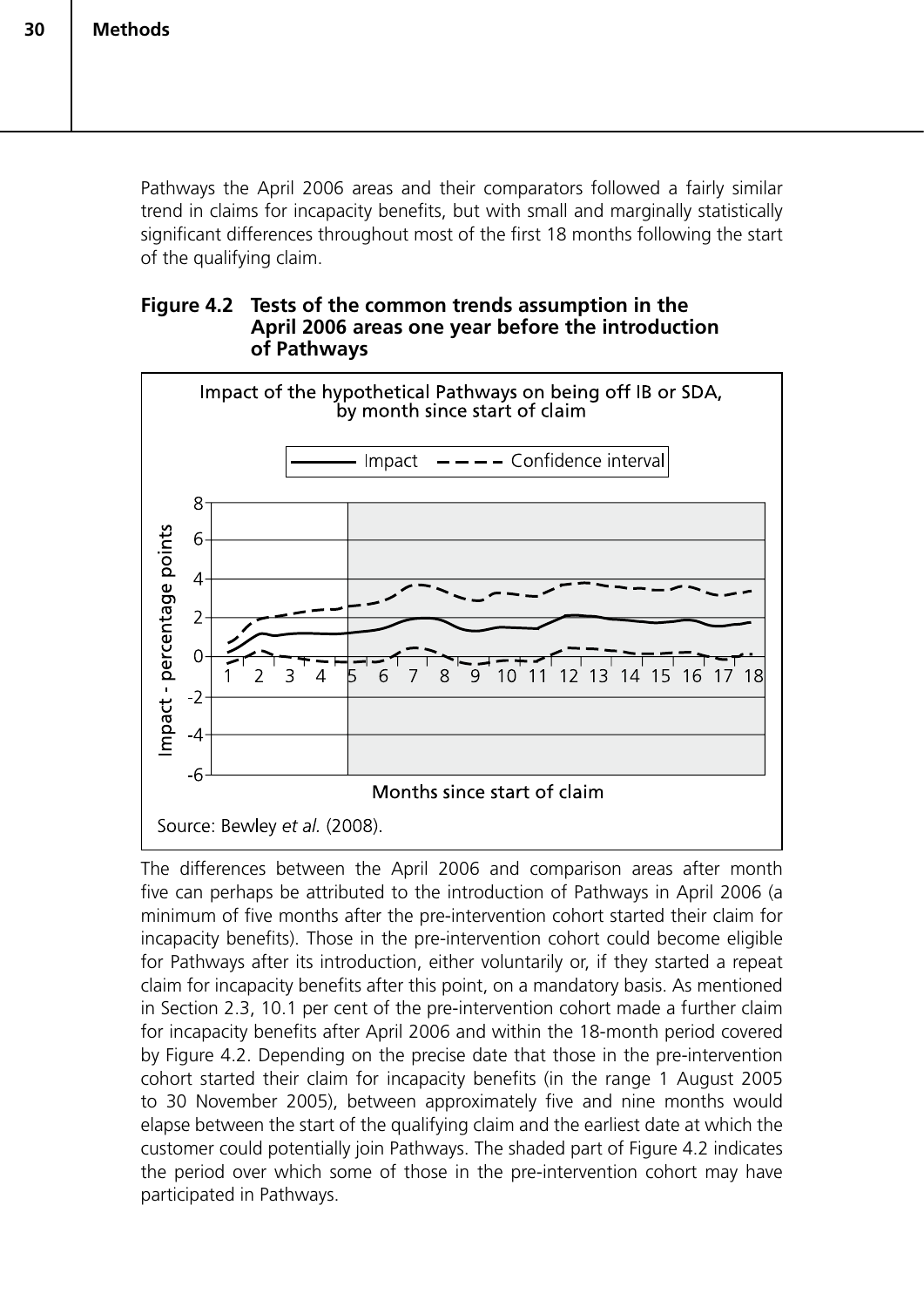## 4.5 Implications for the analysis

The main implication of the pre-programme tests is that the pre-intervention cohort in the April 2006 areas may have been affected by the introduction of Pathways. As a result, using this cohort to estimate the counterfactual may result in a small bias in the impact estimates. The pre-programme tests suggest that the impact estimates would probably understate the extent to which Pathways reduced incapacity benefits receipt by approximately 2 percentage points. The fact that the tests suggest a possible bias is relevant to the consideration of the impact on work and other outcomes and should be borne in mind when considering the results presented in Chapter 5 and Chapter 6. However, the pre-programme tests were based on benefits, rather than employment, data. This means that there is no indication of how large the bias is likely to be, as results presented in Bewley *et al.* (2007) showed that benefits and employment impacts can differ substantially.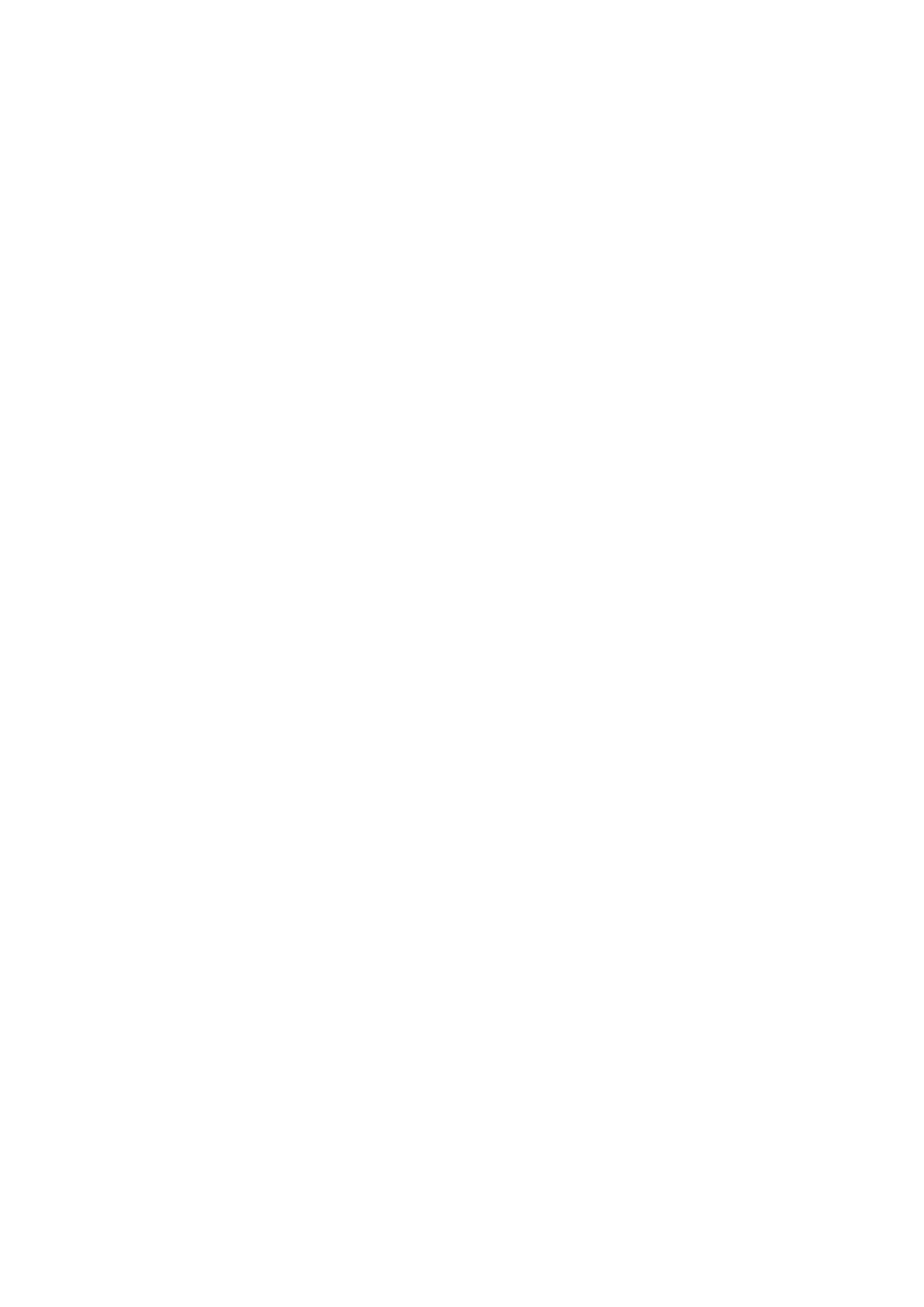# 5 Results

#### Summary

- Within the April 2006 areas, there was no evidence from the analysis of survey data that Pathways had a statistically significant impact on whether incapacity benefits customers entered paid work, had higher earnings or experienced improvements in their self-reported health.
- By contrast, the analysis of survey data in the pilot areas suggested that Pathways did increase the likelihood that customers were found in paid work around 19 months after they made an enquiry about claiming incapacity benefits. It also reduced the probability of them reporting that they had a health problem which affected their day-to-day activities a great deal at this point.
- There are a number of possible explanations for the apparent variation in the impact of Pathways between the pilot and April 2006 areas.
- Differences between the pilot and April 2006 areas in the estimation approach used in the studies may account for some of this discrepancy. These include differences in the:
	- sampling frames used (the April 2006 areas analysis considered those who made a claim only whilst the pilot areas analysis considered those enquiring about incapacity benefits);
	- timing of the outcome interviews.
- Other possible explanations include differences between the pilot and April 2006 areas in:
	- the delivery of Pathways;
	- the characteristics of incapacity benefits customers and their propensity to participate in Pathways;
	- labour market conditions.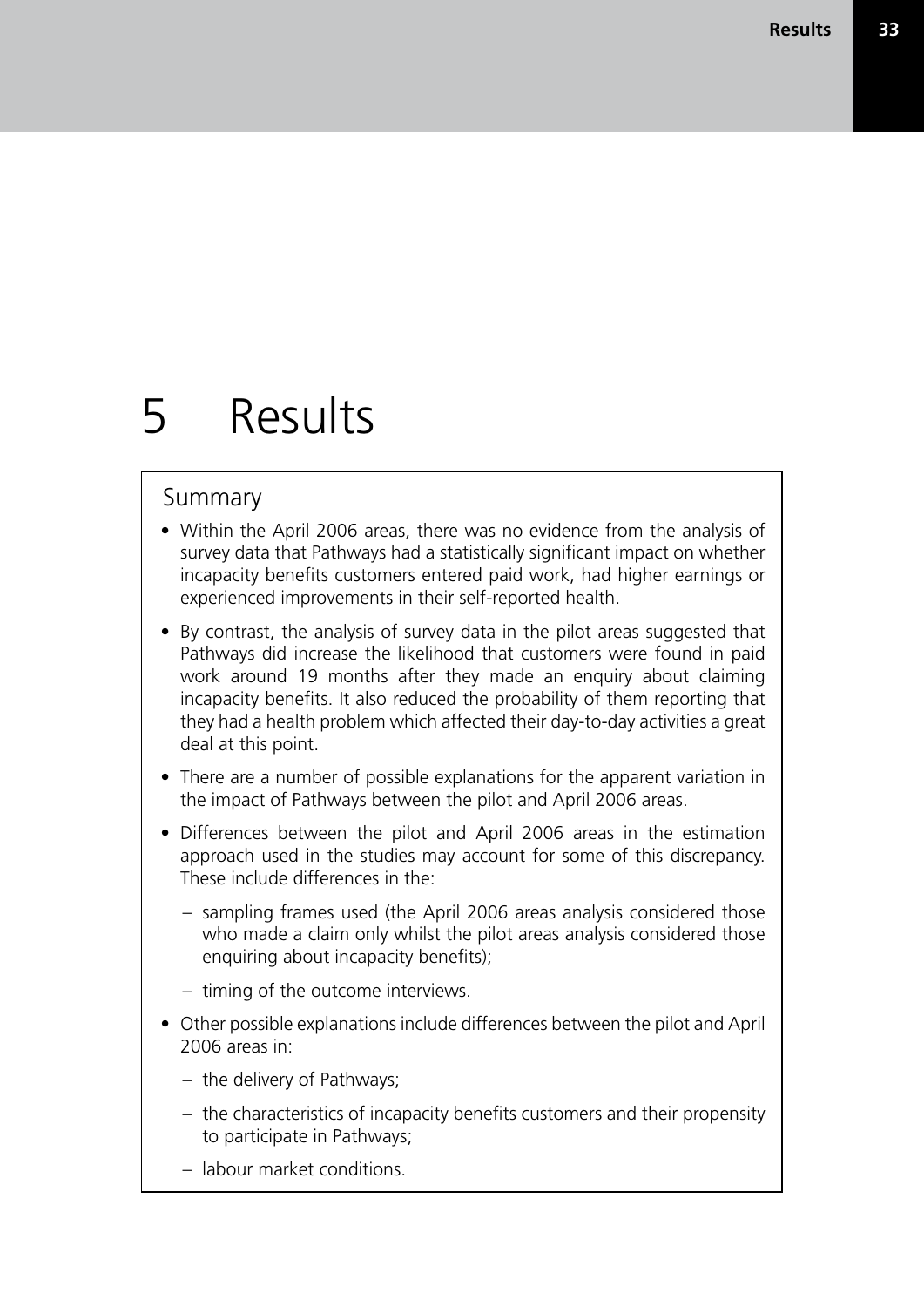## 5.1 Introduction

This chapter presents estimates of the impact of Pathways on a number of work outcomes, earnings and self-reported health. These estimates were obtained using the methods described in the previous chapter. The analysis takes into account differences in the characteristics of individuals in the April 2006 and comparison areas to ensure that the estimated impact of Pathways is not due to observable differences in the composition of each group. Although the analysis is based on survey data that are weighted to match the distribution of characteristics in the administrative data, an analysis of the unweighted data produced very similar findings.

In assessing the results presented in this chapter it is important to remember that the pre-programme test in Chapter 4 indicated that the pre-intervention sample may have been affected by Pathways. This arises either if Personal Advisers sought to provide elements of Pathways before its introduction, or because some customers participated in Pathways after April 2006 (voluntarily or as a result of making a repeat claim for incapacity benefits after this point). If this were the case, it would be more difficult to detect a statistically significant positive impact from Pathways and a small positive effect might even change sign and appear negative.

Having assessed the impact of Pathways in the April 2006 areas, the chapter moves on to summarise the main differences between these findings and those in the pilot areas. It then considers some of the possible explanations for the divergences in the observed impact of Pathways.

## 5.2 The impact of Pathways on work outcomes

The tables in this chapter report the estimated impact of Pathways on each of the measures listed in the first column, obtained using the DiD methods described in Chapter 4. Using Table 5.1 as an example, the column headed 'P-value' indicates the level of statistical significance of the impact estimate. Smaller p-values are associated with greater confidence that the impact estimate is an accurate reflection of the true impact of Pathways. The column headed 'Base' gives the percentage of incapacity benefits customers who would have been expected to be in paid work by the time of the survey interview had Pathways not been introduced (the counterfactual). This is calculated by deducting the estimated impact of Pathways from the average outcome for those in the April 2006 areas and gives an indication of the base against which the impact of Pathways should be assessed. For example, a small percentage point impact of Pathways from a low base would imply a greater proportional effect than a small percentage point impact from a higher base. The final column gives the number of observations used to calculate the impact estimate.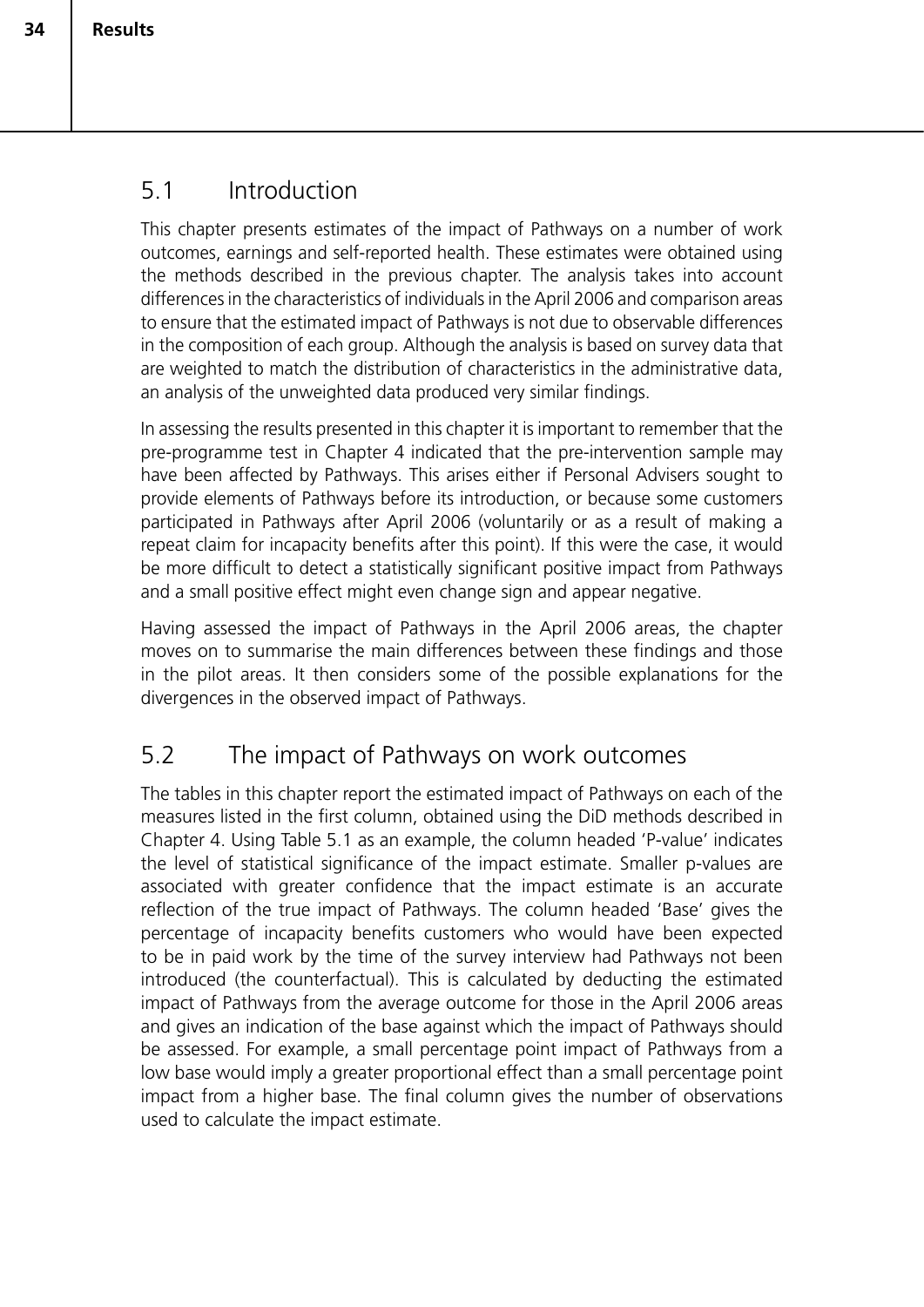#### **Table 5.1 Estimate of the impact of Pathways on work outcomes at time of interview**

|                                | <b>Impact</b><br>estimate | P-value | <b>Base</b> | <b>Sample</b><br>size |
|--------------------------------|---------------------------|---------|-------------|-----------------------|
| In paid work, any hours        | $-0.9$                    | 55      | 25.8        | 11,631                |
| In paid work, 16 hours or more | $-2.3$                    | 12      | 23.3        | 11.498                |
| In paid work, 30 hours or more | $-2.2$                    | 10      | 16.5        | 11,498                |

Notes: Based on weighted survey data. \*\*\*=statistically significant at the 1 per cent level; \*\*=statistically significant at the 5 per cent level; \*=statistically significant at the 10 per cent level.

Table 5.1 suggests that Pathways did not have a statistically significant effect on the proportion of customers in paid work around 16 months after the start of the qualifying claim for incapacity benefits. There was also no evidence that Pathways had an impact on the likelihood of customers working 16 or more, or 30 or more, hours a week.

## 5.3 The impact of Pathways on earnings

The impact of Pathways on average net monthly earnings was not statistically significant (Table 5.2). The low estimate of net monthly earnings had Pathways not been introduced is due to the fact that those who were not in work at the time of interview were treated as having zero earnings. This means that the impact of Pathways on earnings is estimated for all customers, rather than only those who found work.

#### **Table 5.2 Estimate of the impact of Pathways on net monthly earnings at time of interview**

|                                                    | <b>Impact</b><br>estimate | P-value | <b>Base</b> | <b>Sample</b><br>size |
|----------------------------------------------------|---------------------------|---------|-------------|-----------------------|
| Monthly net earnings at time<br>of interview $(f)$ | f20.12                    | 18      | £191.91     | 11.631                |
|                                                    |                           |         |             |                       |

Notes: \*\*\*=statistically significant at the 1 per cent level; \*\*=statistically significant at the 5 per cent level; \*=statistically significant at the 10 per cent level.

## 5.4 The impact of Pathways on self-reported health

There was no evidence that Pathways had a statistically significant impact on the proportion of incapacity benefits customers who felt that their health problems affected their day-to-day activities, or that they affected their activities a great deal, in the April 2006 areas (Table 5.3).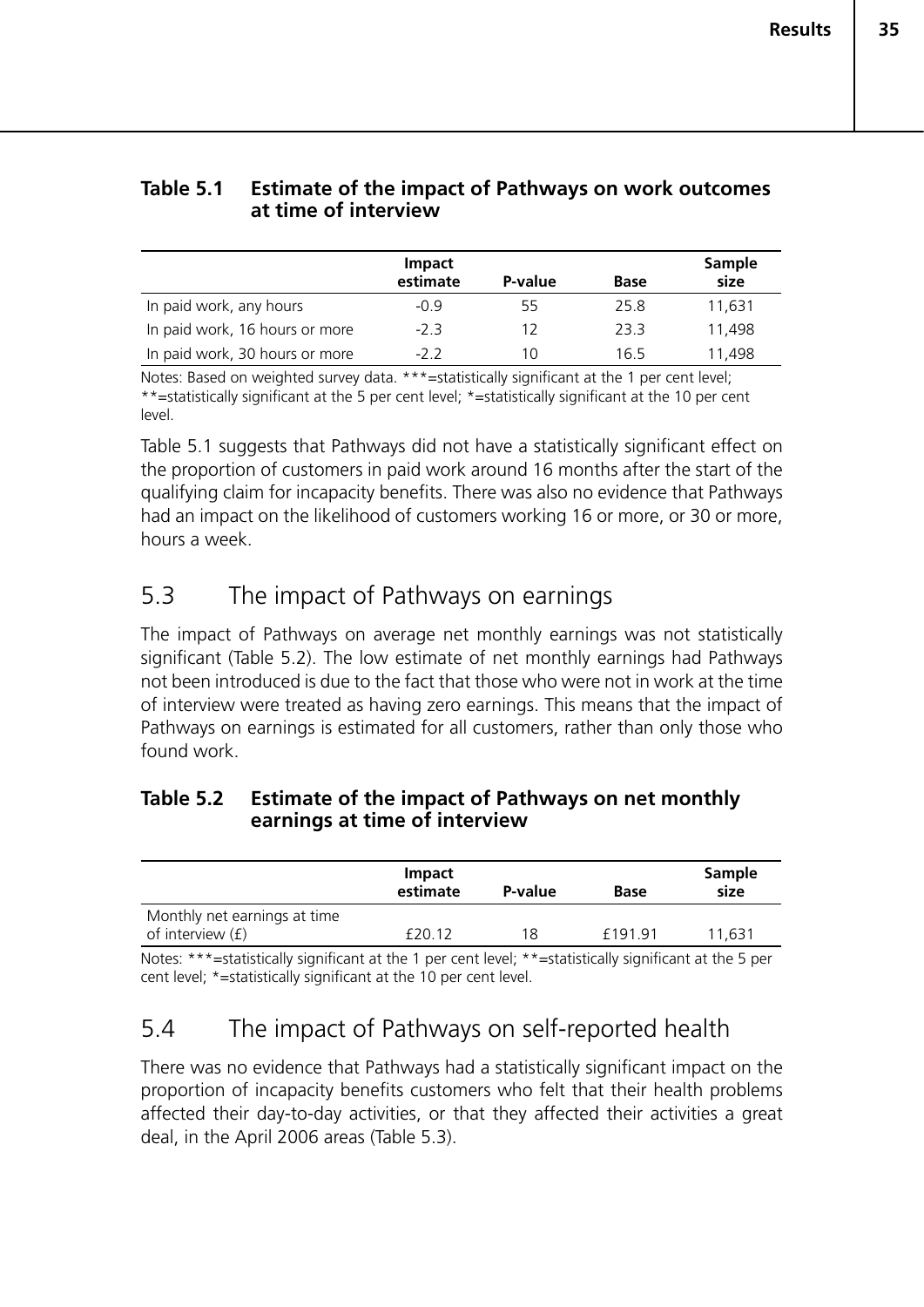|                                                              | <b>Impact</b><br>estimate | P-value | <b>Base</b> | Sample<br>size |
|--------------------------------------------------------------|---------------------------|---------|-------------|----------------|
| Health problem affects<br>day-to-day activities              | 0.2                       | 91      | 74.1        | 11,507         |
| Health problem affects<br>day-to-day activities a great deal | 0.6                       | 74      | 42.6        | 11.507         |

#### **Table 5.3 Estimate of the impact of Pathways on self-reported health at time of interview**

Notes: Based on weighted survey data. \*\*\*=statistically significant at the 1 per cent level; \*\*=statistically significant at the 5 per cent level; \*=statistically significant at the 10 per cent level.

## 5.5 Comparing the impact of Pathways on outcomes in the pilot and April 2006 areas

Within the pilot areas, Pathways raised the probability of being in paid work by around 7.4 percentage points (statistical significance at the 10 per cent level). The employment impact observed in the April 2006 areas was not statistically significant, even at the 10 per cent level. Pathways did not have a statistically significant impact on average net monthly earnings at the time of the final interview in either the pilot areas or the April 2006 areas.

There was no evidence that Pathways had a statistically significant impact on the proportion of incapacity benefits customers who felt that their health problems affected their day-to-day activities in either the pilot or April 2006 areas. However, the impact of Pathways on the likelihood of survey respondents reporting that their health problem limited their daily activities a great deal did seem to differ between the pilot and April 2006 areas. Pathways was associated with a reduction of 10.8 percentage points in the proportion of customers who reported having severelylimiting health problems in the pilot areas. By contrast, there was no evidence that the perceived severity of the health problem was affected by Pathways in the April 2006 areas.

The impact on health in the pilot areas might have been partly due to the employment effect reducing the likelihood of customers reporting a limiting health problem, rather than Pathways bringing about a clear improvement in health. The knowledge that they were capable of working could reduce the feeling amongst incapacity benefits customers that their health problem affected their daily activities a great deal. The potential association between working and perceived health may explain why, in the April 2006 areas, Pathways did not appear to affect the likelihood of customers reporting health problems which severely limited their activities. Since it also had no impact on the probability of a customer being in paid work around 16 months after the start of their claim for incapacity benefits in the April 2006 areas, it is perhaps unsurprising that an association between Pathways and the self-reported health of respondents was not evident.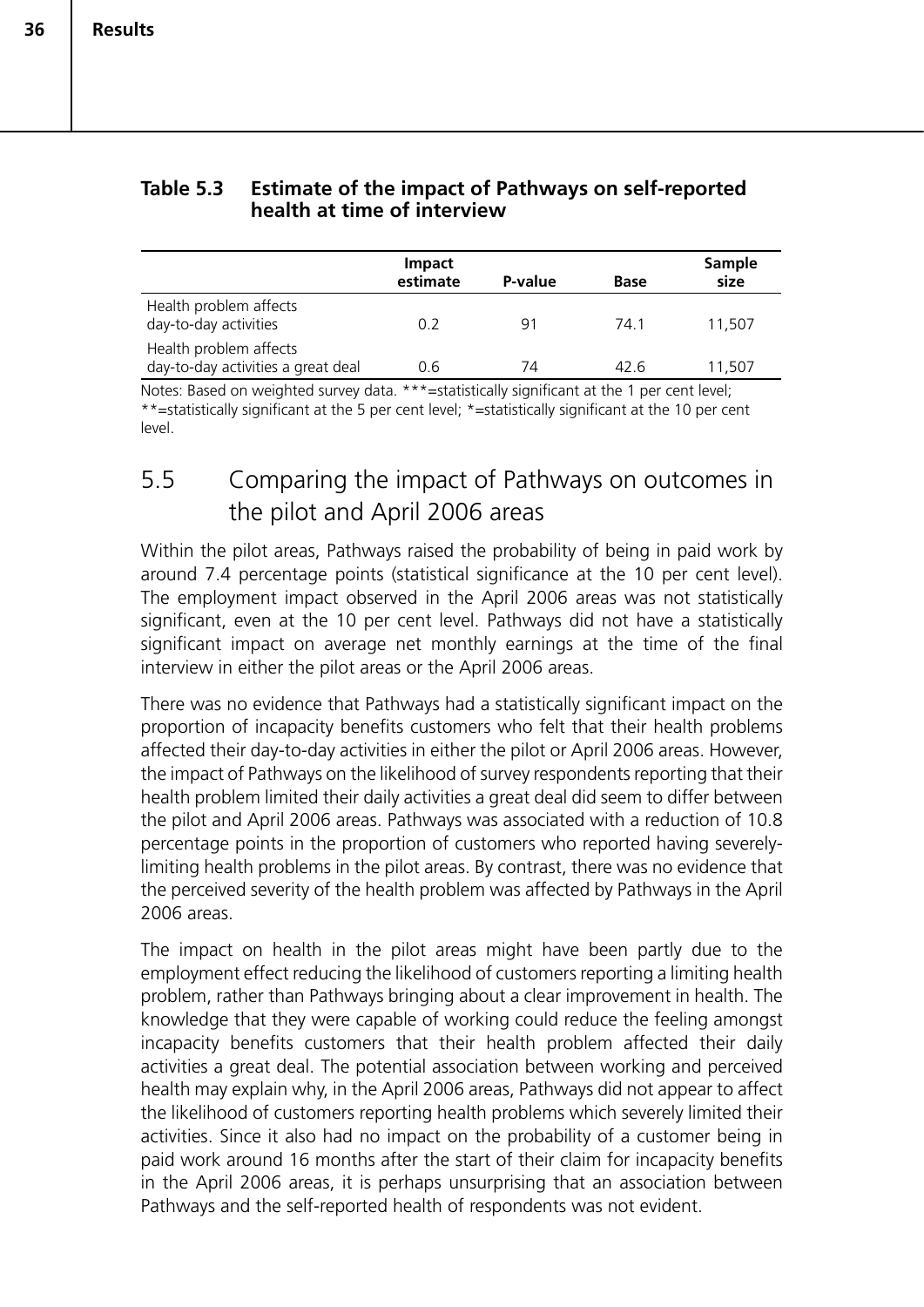## 5.6 Discussion

This chapter concludes by considering the potential explanations for the apparent differences between the pilot and April 2006 areas in the impact of Pathways. Each subsection considers a possible reason for finding stronger evidence of a positive impact from Pathways in the pilot areas than in the April 2006 areas. These potential explanations include those which arise from differences in the estimation approaches used in the pilot and April 2006 areas and variations between the areas in the delivery of Pathways and the characteristics of incapacity benefits customers which may have shaped the size of its apparent impact in each area.

### **5.6.1 The sampling frames**

The fact that survey respondents in the pilot and April 2006 areas were sampled from different sources could explain why there was more evidence that Pathways had an impact in the pilot areas compared to the April 2006 areas. The analysis which was the focus of the pilot areas report was based on a survey of those who made an enquiry about claiming incapacity benefits. By contrast, survey respondents in the April 2006 areas were drawn from those actually claiming incapacity benefits. The differences in the sampling frames used mean that a proportion of survey respondents in the pilot areas may never have started a claim for incapacity benefits, whereas all survey respondents in the April 2006 areas would have been on incapacity benefits initially. Additional analysis carried out in the pilot areas, but not reported in Bewley *et al.* (2007), showed that when the analysis of survey data in the pilot areas was carried out for only those customers who actually made a claim for incapacity benefits, there was no evidence that Pathways had a statistically significant impact on any of the outcome variables considered. However, it is possible that the failure to detect statistically significant effects was partly due to the smaller number of observations available when limiting the analysis in this way. To address this, DWP staff are using the much larger number of cases available in HM Revenue & Customs (HMRC) data to examine the size of the employment effect from Pathways on those who actually made a claim for incapacity benefits in the pilot areas.

If being told about the requirement to participate in the mandatory elements of Pathways at the time of making an enquiry about claiming incapacity benefits deterred some survey respondents from pursuing their claim, perhaps instead encouraging them to seek work, this would be reflected in the observed impact of Pathways in the pilot areas. Those who were deterred from making a claim for incapacity benefits by hearing about Pathways would not be surveyed in the April 2006 areas, as they did not appear on the sample frame. Also, it was possible for the survey respondents in the pilot areas to find work in the time that elapsed between making an initial enquiry about claiming incapacity benefits and starting a claim for reasons unrelated to Pathways. Therefore, the sample of survey respondents in the pilot areas included people who had a high probability of finding working quickly, whereas this group of survey respondents were excluded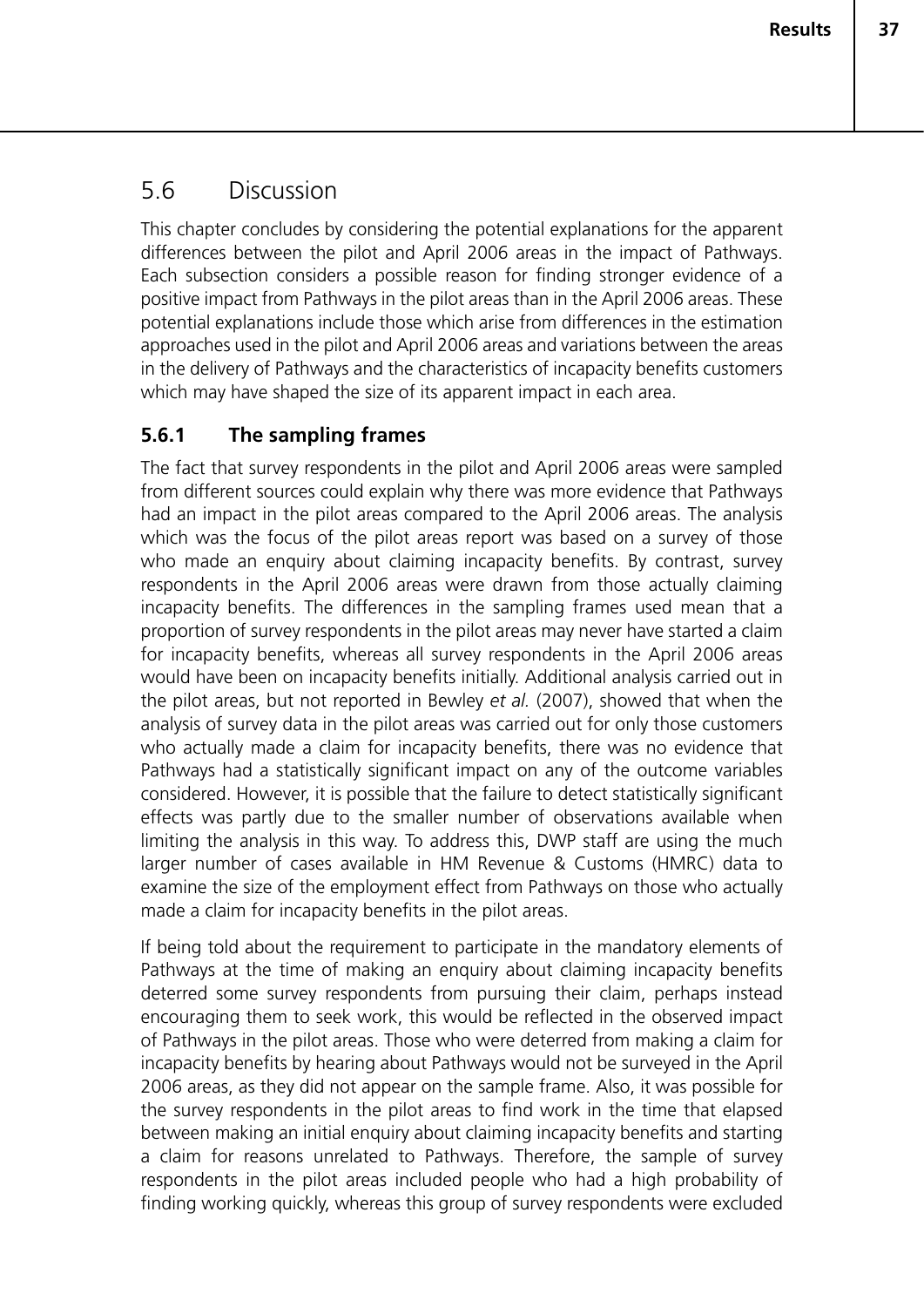from the April 2006 areas sample. An analysis (by DWP staff) of changes in the flow of customers onto incapacity benefits after the introduction of Pathways is being used to explore these possible reasons for differences in impact between the pilot and April 2006 areas.

### **5.6.2 The timing of the outcome interviews**

As noted in Section 2.3, within the pilot areas, the final outcome interview took place around 19 months after the survey respondent first made an enquiry about claiming incapacity benefits. Within the April 2006 areas, those claiming incapacity benefits were surveyed an average of about 16 months after the start of their claim. The analysis of monthly employment outcomes in the pilot areas suggested that the positive impact of Pathways on being in paid work only became apparent towards the end of the period observed, and was not statistically significant, even at the 10 per cent level, before 19 months. However, the magnitude of the impact appeared to increase gradually over the months following the start of the claim, and stood at 7.1 percentage points in month 16 (at the 12 per cent level of statistical significance). By contrast, in the April 2006 areas, the employment impact in month 16 was only -0.9 percentage points (and was far from being statistically significant, with a p-value of 55 per cent). This suggests that the failure to observe a statistically significant impact from Pathways in month 16 in the April 2006 areas was partly because it had a much smaller impact in these districts compared to the pilot areas, and was not solely due to the shorter observation period.

### **5.6.3 Delivery differences in the pilot and April 2006 areas**

A further possibility was that there were differences between the pilot and April 2006 areas in how Pathways was implemented which determined its effectiveness in moving customers into work. These may have been due to variations in the resources provided to support the implementation of Pathways. If the amount, or type, of support available to roll-out Pathways differed between the pilot and April 2006 areas, this may have explained why there were apparent divergences in its effectiveness at each stage of implementation.

#### **5.6.4 Differences in the characteristics of incapacity benefits customers in the pilot and April 2006 areas**

There is a margin of error around any estimate of the impact of a programme when it is based on sampling from a population. Drawing samples from the population of the pilot or April 2006 areas provides an estimate of the impact of Pathways on the population of either area. However, the standard errors around the estimates indicate that the true impact of Pathways could lie somewhere between the effects observed in the pilot and April 2006 areas<sup>2</sup>.

<sup>&</sup>lt;sup>2</sup> Similarly, but less helpfully from the point of view of explaining the discrepancy between the pilot and April 2006 areas, the true impacts of Pathways in the two sets of districts may be even more different.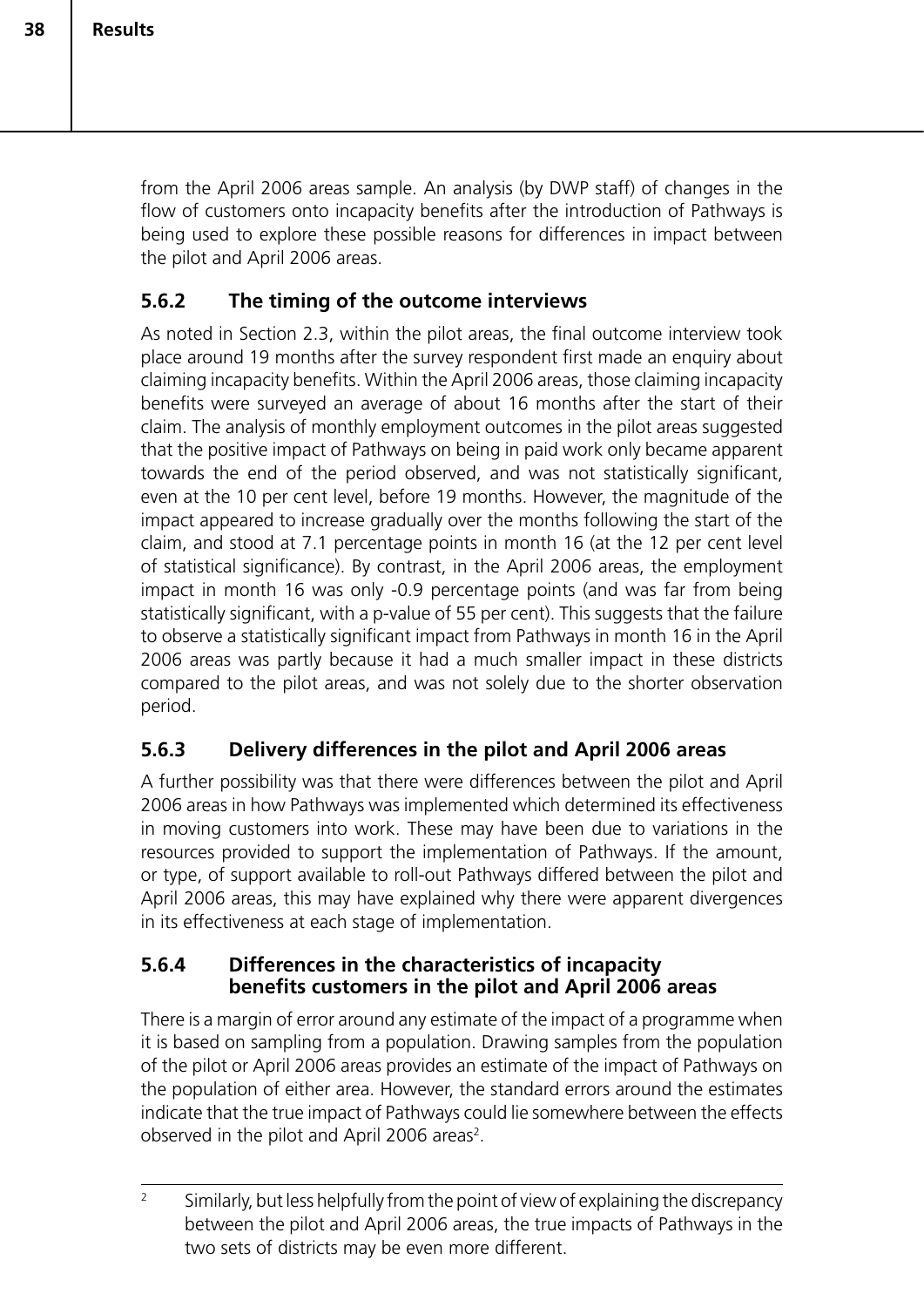One factor behind the differences in the apparent impacts of Pathways observed in the pilot and April 2006 areas is that customers may have had a different propensity to participate in the voluntary elements of Pathways, or faced different barriers to work, due to differences in their personal characteristics. For example, the estimates of the proportion of incapacity benefits customers who could be expected to report having a health problem that affected their daily activities, or affected their activities a great deal, without Pathways, showed that self-reported health problems were more common in the pilot areas than in the April 2006 areas. Therefore, Pathways may be more effective in areas where customers have a greater need for assistance and view the support that they are offered as more likely to be helpful. For example, the qualitative study of the CMP indicated that respondents evaluated its likely relevance and potential benefits in their particular situation in deciding whether to participate (Warrener *et al.,* 2009). The Appendix highlights a number of other observed differences in the characteristics of incapacity benefits customers between the pilot and April 2006 areas. It is possible that these shape the propensity for individuals to be assisted by Pathways and their participation in the voluntary elements. In addition, there may be unobserved differences between incapacity benefits customers in the pilot and April 2006 areas which might also determine the effectiveness of Pathways, for example, in the fit between the precise nature of their health problem (or problems) and the type of assistance available to them.

### **5.6.5 Labour market conditions**

Adam *et al.* (2008) concluded that Pathways was more likely to be effective in areas where the past exit rate from incapacity benefits had been relatively low. Analysis of administrative data showed that the expected level of incapacity benefits receipt without Pathways in the April 2006 areas 16 months after the start of the claim for incapacity benefits was lower than in the pilot areas (indicating that the exit rate was higher), which might, in part, explain why Pathways was less effective in the April 2006 areas. However, differences between the pilot and April 2006 areas in the proportion of incapacity benefits customers who could expect to enter work without Pathways were less apparent, suggesting that, in the absence of Pathways, a great proportion of those in the April 2006 areas could be expected to leave incapacity benefits for reasons other than starting work, e.g. moving onto JSA. There was, therefore, little evidence that local labour market conditions explained the apparent differences in the impact of Pathways between the pilot and April 2006 areas.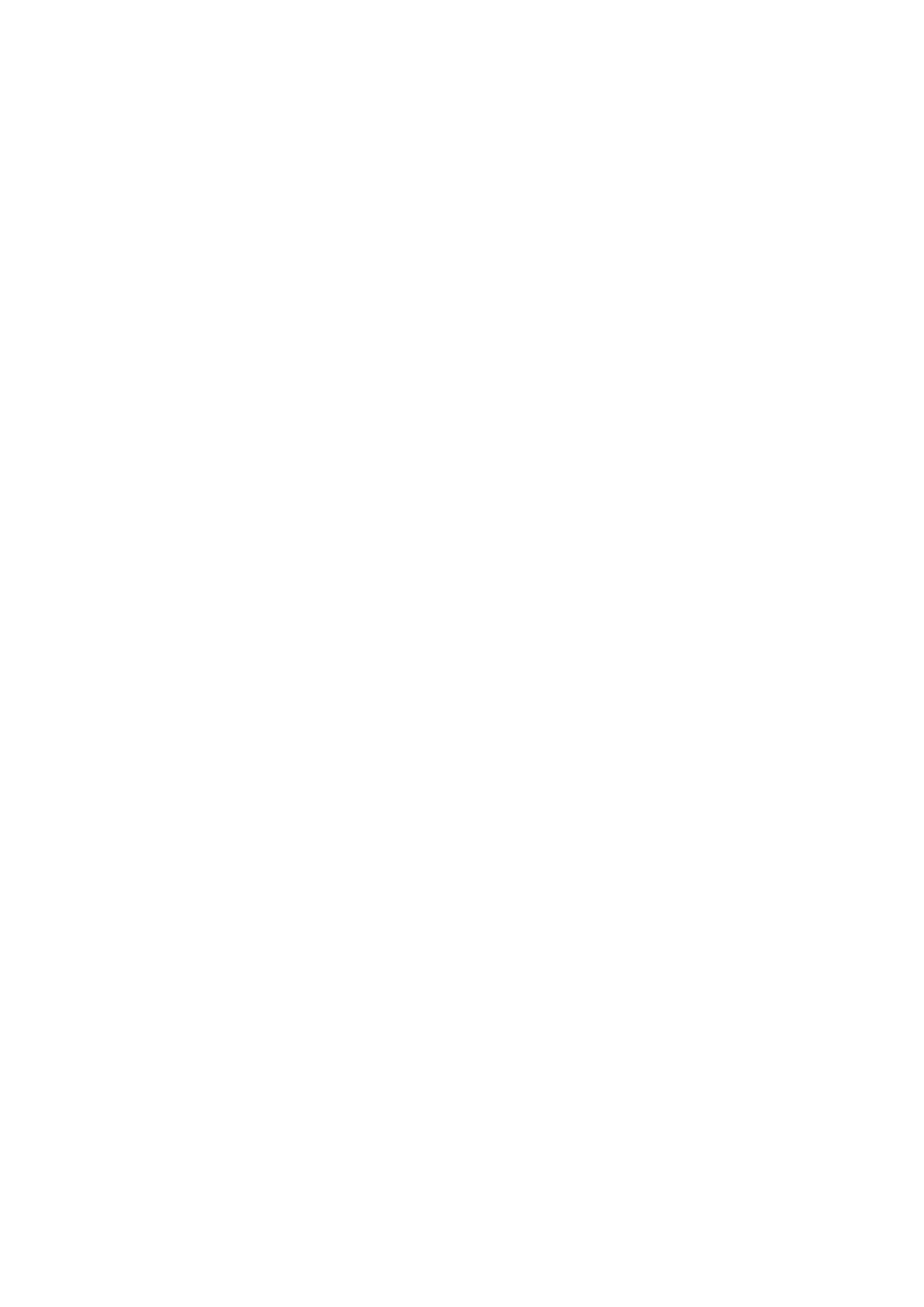# 6 Subgroup analysis

### 6.1 Introduction

This chapter assesses whether the impact of Pathways on work and selfreported health outcomes varied for incapacity benefits customers with different characteristics. Although there was no evidence that Pathways had a statistically significant impact on these outcomes for incapacity benefits customers in the April 2006 areas as a whole, it is possible that it was effective for particular groups of customers. The statistical significance of any differences in the impact of Pathways between subgroups is also tested.

The subgroups considered in this chapter are men and women, older and younger people and those with and without a mental health condition, mirroring the analysis of the administrative data, presented in Bewley *et al.* (2008). In addition, this chapter also looks at whether the impact of Pathways varied for those with and without dependent children living within the household. Whilst the administrative records also contained information on whether the customer had dependent children, this was not collected reliably for all types of benefit claim, and so it was decided to only use the survey data for this subgroup analysis.

Other studies have suggested that there are differences in the barriers to work faced by some of the subgroups of customers considered in this chapter and so this may affect whether they are able to benefit from Pathways. For example, women tend to take on greater responsibility for domestic work within the home and are more likely than men to seek flexible working arrangements, making it harder for them to return to work after a period on incapacity benefits (Hooker *et al.*, 2007; Speakman and Marchington, 1999). Indeed, lone parents returning to IS after a period in work mentioned problems with the cost and reliability of childcare and difficulties balancing work and childcare responsibilities as reasons for returning to benefits (Riccio *et al.*, 2008). Evidence that Pathways was equally likely to assist women and men, and those with and without dependent children, into work would therefore indicate that it was successful in overcoming some of these barriers.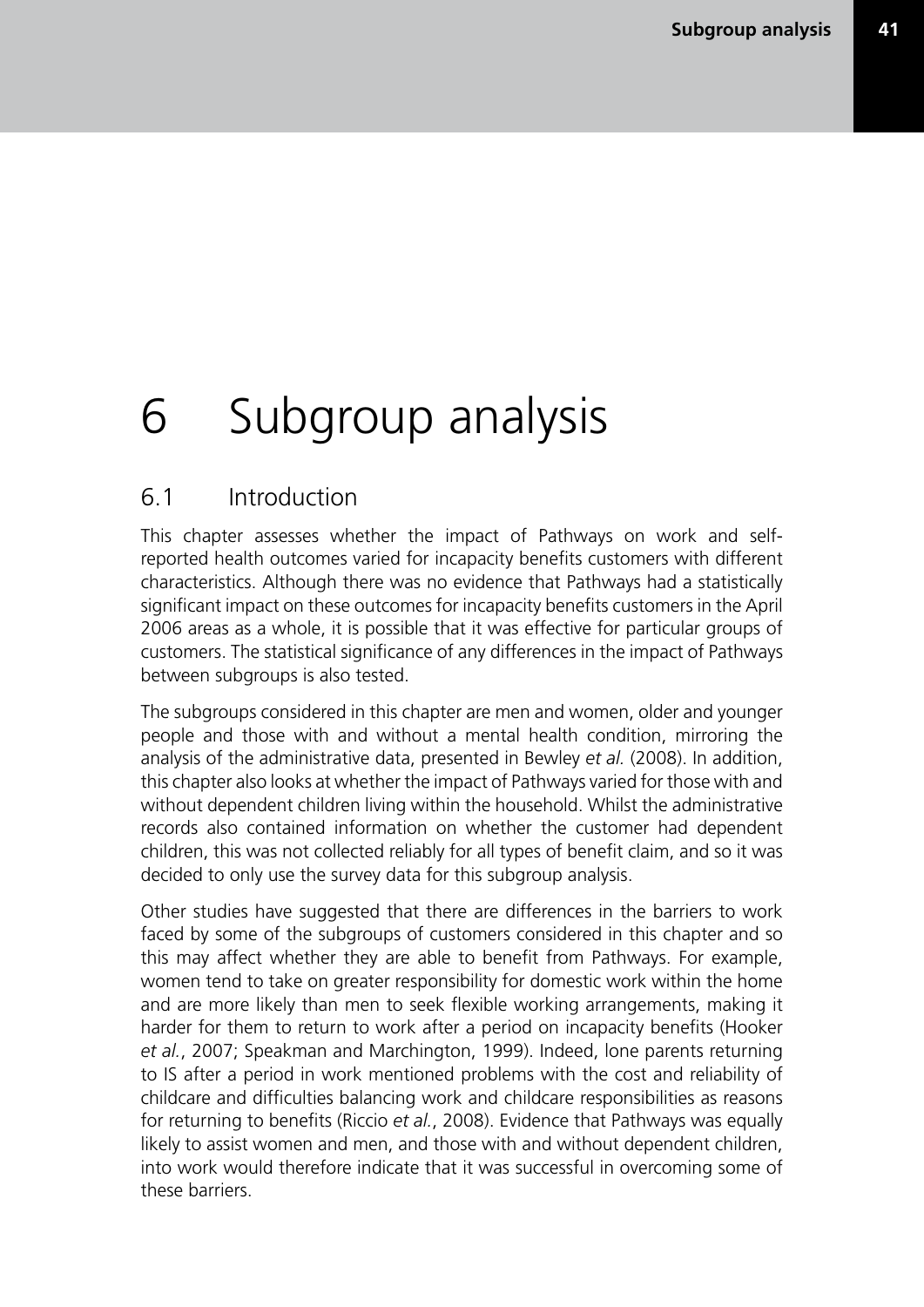Previous studies have also found that older people often find it difficult to reenter the labour market after a spell on benefits. Amongst incapacity benefits customers, older people are more likely to suffer from deteriorating health. They also tend to have less recent experience of employment than younger people (Bailey *et al.*, 2007). Both of these factors make it relatively more difficult for older customers to return to work. Discrimination can also limit the employment and training opportunities of older customers (Metcalf and Meadows, 2006). Besides the fact that it may generally be more difficult for older customers to find work, there is evidence that, for some, the motivation to work diminishes as they near State Pension age (Corden and Nice, 2006). This chapter assesses whether Pathways had a similar impact on older and younger customers, or whether there was a need to provide additional assistance to either group.

Finally, a large proportion of incapacity benefits customers have a mental health condition (approximately two-fifths of the total). In fact, this proportion rose from 26 per cent in 1996 to 41 per cent in 2006, highlighting the need for Pathways to offer support to those with a mental or behavioural disorder as well as those with physical disabilities (Black, 2008). For this reason, the impact of Pathways on customers with a mental health condition is also considered in this chapter.

The reduced sample sizes which result from analysing the impact of any programme on subgroups of customers, rather than on all those eligible, make it more difficult to detect statistically significant results. Although this also affects the ability to observe statistically significant impacts in the analysis of administrative data, this problem is more likely to arise in the current analysis, based on survey data, due to the much smaller sample sizes. Consequently, finding that the impact of Pathways was not statistically significant for particular subgroups does not mean that it had no effect on them. Rather, it is only possible to conclude with certainty that the impact was too small to be observed within the available sample.

It is also important to note that the analysis carried out in the pilot areas did not take into account differences in the compositions of subgroups. Even if Pathways appeared to have a greater effect on some groups of customers than others in the pilot areas, this difference may not have been due directly to the characteristic used to categorise the subgroup. For example, the subgroup analysis in the pilot areas showed that Pathways seemed to have stronger employment effects for women than for men. However, this may have been because the combined characteristics of women (who on average have a different set of characteristics to men) meant that they were more likely to be affected by Pathways. Thus, any observed variation in the impact of Pathways on men and women in the pilot areas may have been due to differences in the average characteristics of either group, rather than gender alone. The subgroup analysis carried out in the April 2006 areas assessed the statistical significance of apparent differences in the impact of Pathways between groups of customers, and so formally tested apparent differences in the impact of Pathways between subgroups, improving on the methods used to identify possible differences in the pilot areas.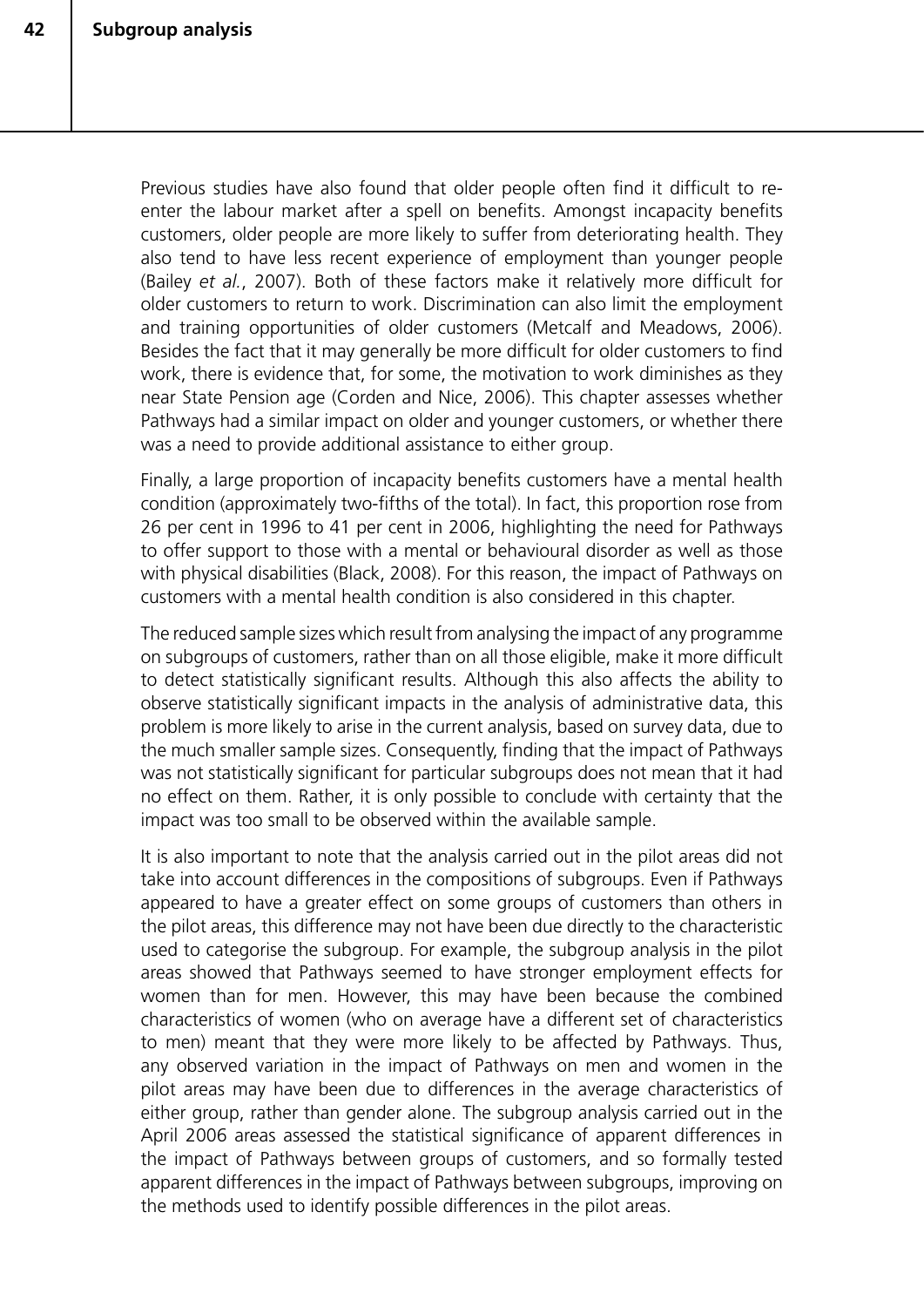## 6.2 The impact of Pathways by gender

There was no evidence that the impact of Pathways on the likelihood of being in paid work 16 months after starting the claim for incapacity benefits varied between the genders within the April 2006 areas. Table 6.1 also shows that there was no evidence that Pathways had a statistically significant impact on either men or women on the main measure of being in paid work in the April 2006 areas. Within the pilot areas, Pathways increased the proportion of women in paid work around 19 months after their initial enquiry about claiming incapacity benefits while no such effect was found for men.

#### **Table 6.1 Estimate of the impact of Pathways on outcomes at time of interview, by gender**

|                                                              | <b>Impact</b><br>estimate | P-value | <b>Base</b> | <b>Sample</b><br>size |
|--------------------------------------------------------------|---------------------------|---------|-------------|-----------------------|
| Men                                                          |                           |         |             |                       |
| In paid work, any hours                                      | $-1.0$                    | 65      | 25.8        | 11,634                |
| Health problem affects day-to-day<br>activities              | 2.4                       | 20      | 71.1        | 11,634                |
| Health problem affects day-to-day<br>activities a great deal | 0.9                       | 70      | 43.0        | 11,634                |
| Women                                                        |                           |         |             |                       |
| In paid work, any hours                                      | $-1.0$                    | 28      | 25.9        | 11,634                |
| Health problem affects day-to-day<br>activities              | $-2.9$                    | 37      | 78.1        | 11,634                |
| Health problem affects day-to-day<br>activities a great deal | 0.2                       | 96      | 41.9        | 11,634                |

Notes: Based on weighted survey data. \*\*\*=statistically significant at the 1 per cent level; \*\*=statistically significant at the 5 per cent level; \*=statistically significant at the 10 per cent level.

Pathways appeared to be more effective for women than men in reducing the likelihood that they reported that they had a health problem which affected their day-to-day activities by the time of the survey interview in the April 2006 areas. This difference in impact, of 5.4 percentage points, was statistically significant at the 5 per cent level.

Although there was a difference between the genders in the impact of Pathways on the incidence of self-reported health problems in the April 2006 areas, it was not possible to actually observe a statistically significant impact from Pathways on the self-reported health of either group around 16 months after the start of their claim for incapacity benefits (Table 6.1). By contrast, in the pilot areas, Pathways reduced the proportion of men who reported that they had a health problem which affected their daily activities a great deal around 19 months after they first enquired about claiming incapacity benefits.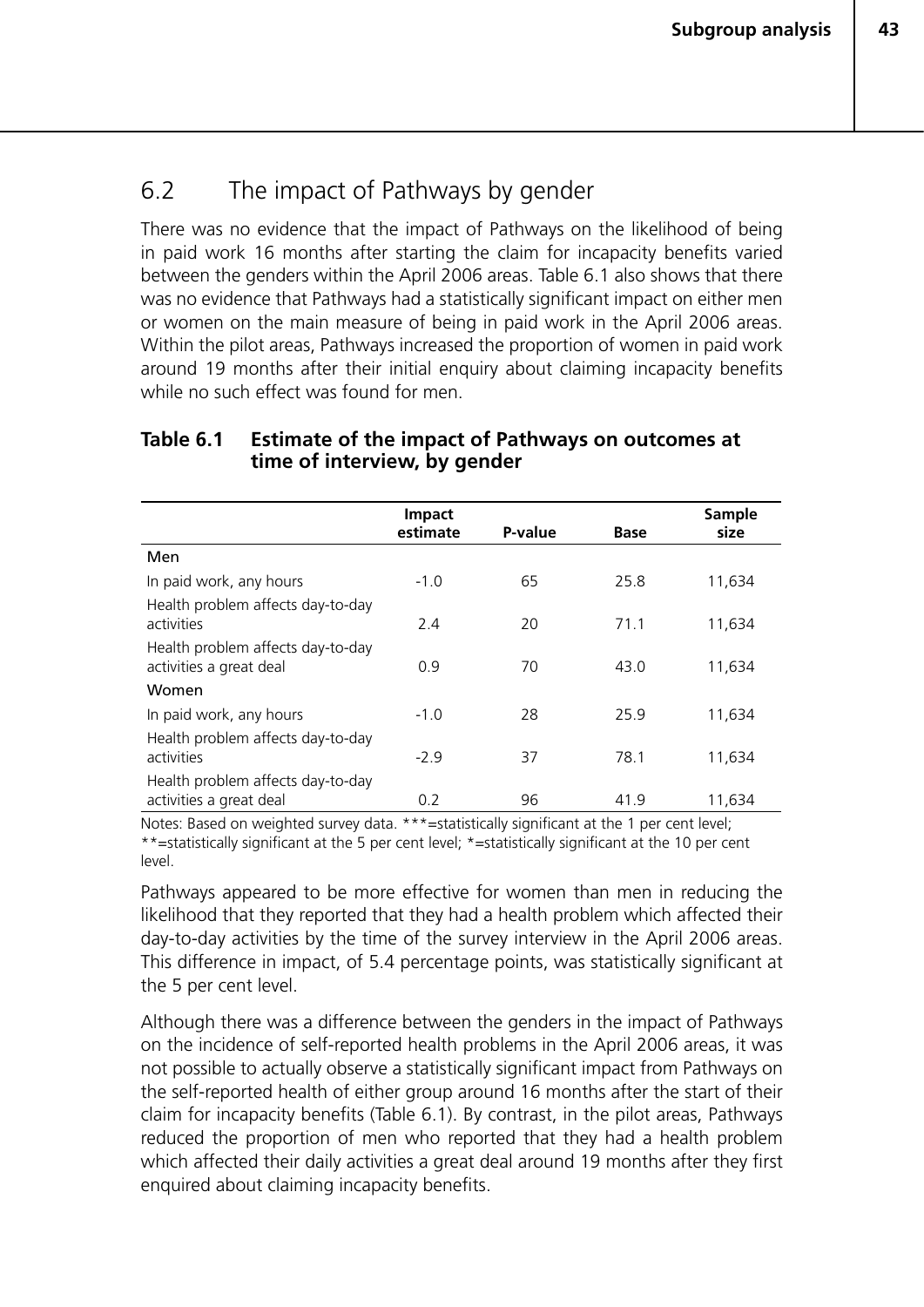## 6.3 The impact of Pathways by age

There was no evidence that the impact of Pathways on being in paid work at the time of the survey interview varied by age in the April 2006 areas. Also, Pathways did not have a statistically significant impact on the likelihood of either age group having entered paid work 16 months after the start of their claim for incapacity benefits (Table 6.2). In the pilot areas, Pathways raised the proportion of those under 50 who were in paid work around 19 months after their enquiry about claiming incapacity benefits (at the 10 per cent level of statistical significance), but did not have a statistically significant impact on those aged 50 or more.

#### **Table 6.2 Estimate of the impact of Pathways on outcomes at time of interview, by age**

|                                                              | Impact<br>estimate | P-value | <b>Base</b> | <b>Sample</b><br>size |
|--------------------------------------------------------------|--------------------|---------|-------------|-----------------------|
| Under 50                                                     |                    |         |             |                       |
| In paid work, any hours                                      | $-1.6$             | 38      | 26.7        | 11,634                |
| Health problem affects day-to-day<br>activities              | 1.7                | 32      | 70.3        | 11,634                |
| Health problem affects day-to-day<br>activities a great deal | 1.3                | 53      | 40.1        | 11,634                |
| Aged 50 or more                                              |                    |         |             |                       |
| In paid work, any hours                                      | 0.8                | 83      | 23.5        | 11,634                |
| Health problem affects day-to-day<br>activities              | $-4.2$             | 19      | 85.7        | 11,634                |
| Health problem affects day-to-day<br>activities a great deal | $-1.6$             | 71      | 50.1        | 11,634                |

Notes: Based on weighted survey data. \*\*\*=statistically significant at the 1 per cent level; \*\*=statistically significant at the 5 per cent level; \*=statistically significant at the 10 per cent level.

Within the April 2006 areas Pathways was more effective in reducing the likelihood of reporting a health problem which affected daily activities amongst older customers compared to those under the age of 50. There was a statistically significant difference in impact of 5.9 percentage points between the two age groups.

Although there was a difference between the age groups in the impact of Pathways on self-reported health, Pathways did not actually have a statistically significant impact on the self-reported health of either those under the age of 50, or those aged 50 or more, in the April 2006 areas. Within the pilot areas, Pathways reduced the proportion of those under the age of 50 who reported a severely-limiting health problem around 19 months after making an enquiry about claiming incapacity benefits, but did not have a statistically significant impact on those aged 50 or more.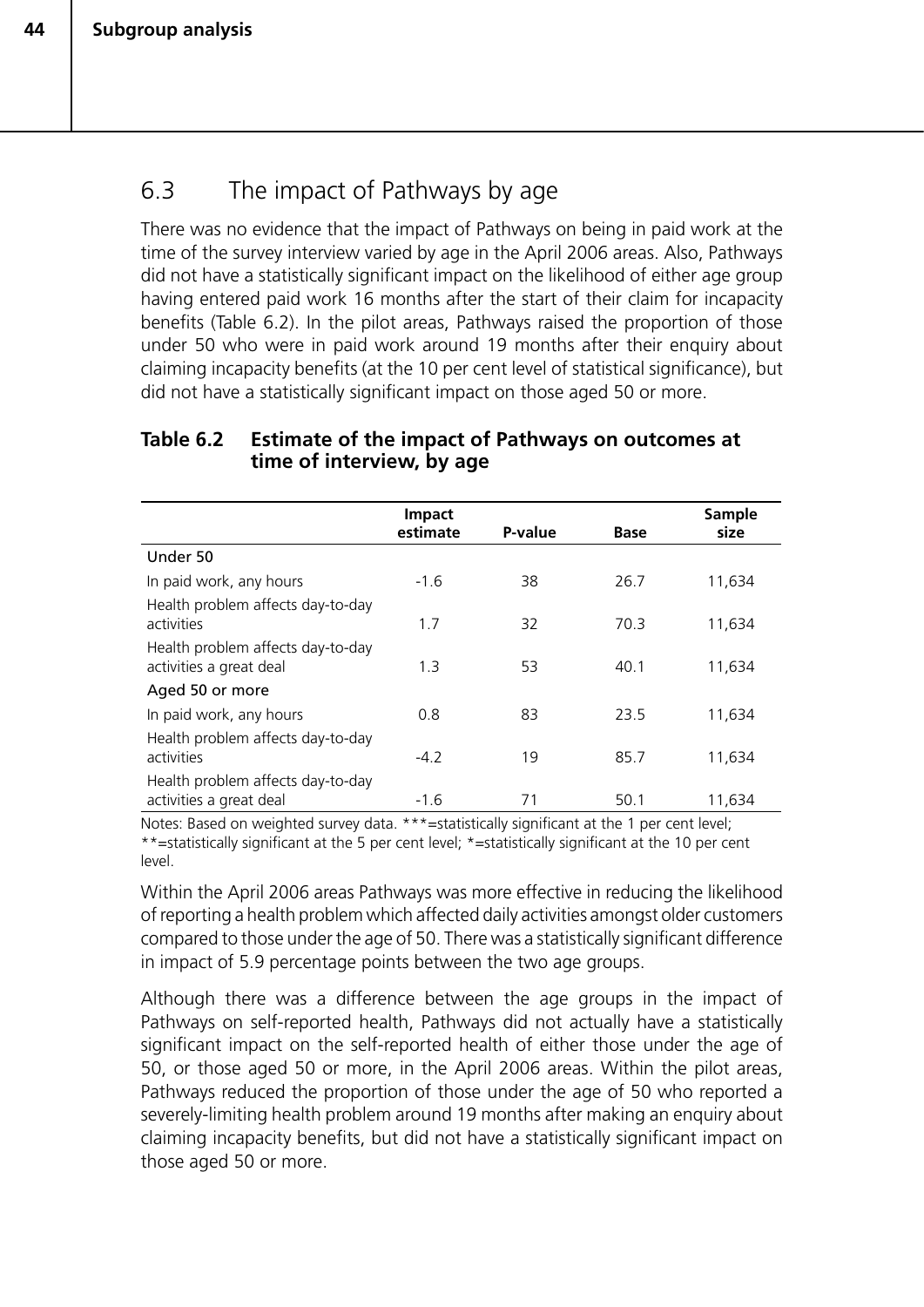## 6.4 The impact of Pathways by the type of health condition

There was also no evidence that the impact of Pathways on the likelihood of being in paid work by the time of survey interview varied between those with and without a mental health condition in the April 2006 areas. Also, Table 6.3 shows that, within the April 2006 areas, Pathways did not have a statistically significant impact on the likelihood of either group being in paid work by this point. By contrast, in the pilot areas, Pathways increased the likelihood of those without a mental or behavioural disorder being in paid work around 19 months after they first enquired about claiming incapacity benefits, although this finding was only statistically significant at the 10 per cent level. There was no evidence that Pathways had a similar impact on those with a mental health condition in the pilot areas.

|                                                              | <b>Impact</b><br>estimate | P-value | Base | <b>Sample</b><br>size |
|--------------------------------------------------------------|---------------------------|---------|------|-----------------------|
| No recorded mental or<br>behavioural disorder                |                           |         |      |                       |
| In paid work, any hours                                      | $-1.1$                    | 61      | 32.4 | 11,634                |
| Health problem affects day-to-day<br>activities              | $-1.0$                    | 58      | 68.3 | 11,634                |
| Health problem affects day-to-day<br>activities a great deal | 0.2                       | 91      | 37.0 | 11,634                |
| Mental or behavioural disorder                               |                           |         |      |                       |
| In paid work, any hours                                      | $-0.9$                    | 81      | 16.6 | 11,634                |
| Health problem affects day-to-day<br>activities              | 1.9                       | 59      | 82.9 | 11,634                |
| Health problem affects day-to-day<br>activities a great deal | 1.1                       | 81      | 51.0 | 11,634                |

#### **Table 6.3 Estimate of the impact of Pathways on outcomes at time of interview, by mental health**

Notes: Based on weighted survey data. \*\*\*=statistically significant at the 1 per cent level; \*\*=statistically significant at the 5 per cent level; \*=statistically significant at the 10 per cent level.

There was no evidence that the impact of Pathways on either of the measures of self-reported health varied by the nature of the customer's health condition in the April 2006 areas. In addition, Pathways did not have a statistically significant impact on the self-reported health of either those with, or without, a mental or behavioural disorder (Table 6.3). Within the pilot areas, Pathways was associated with a reduction in the proportion of those without a mental or behavioural disorder who said that they had a health problem which affected their day-to-day activities a great deal around 19 months after they first enquired about claiming incapacity benefits. There was less evidence that this was the case for those with a mental health condition.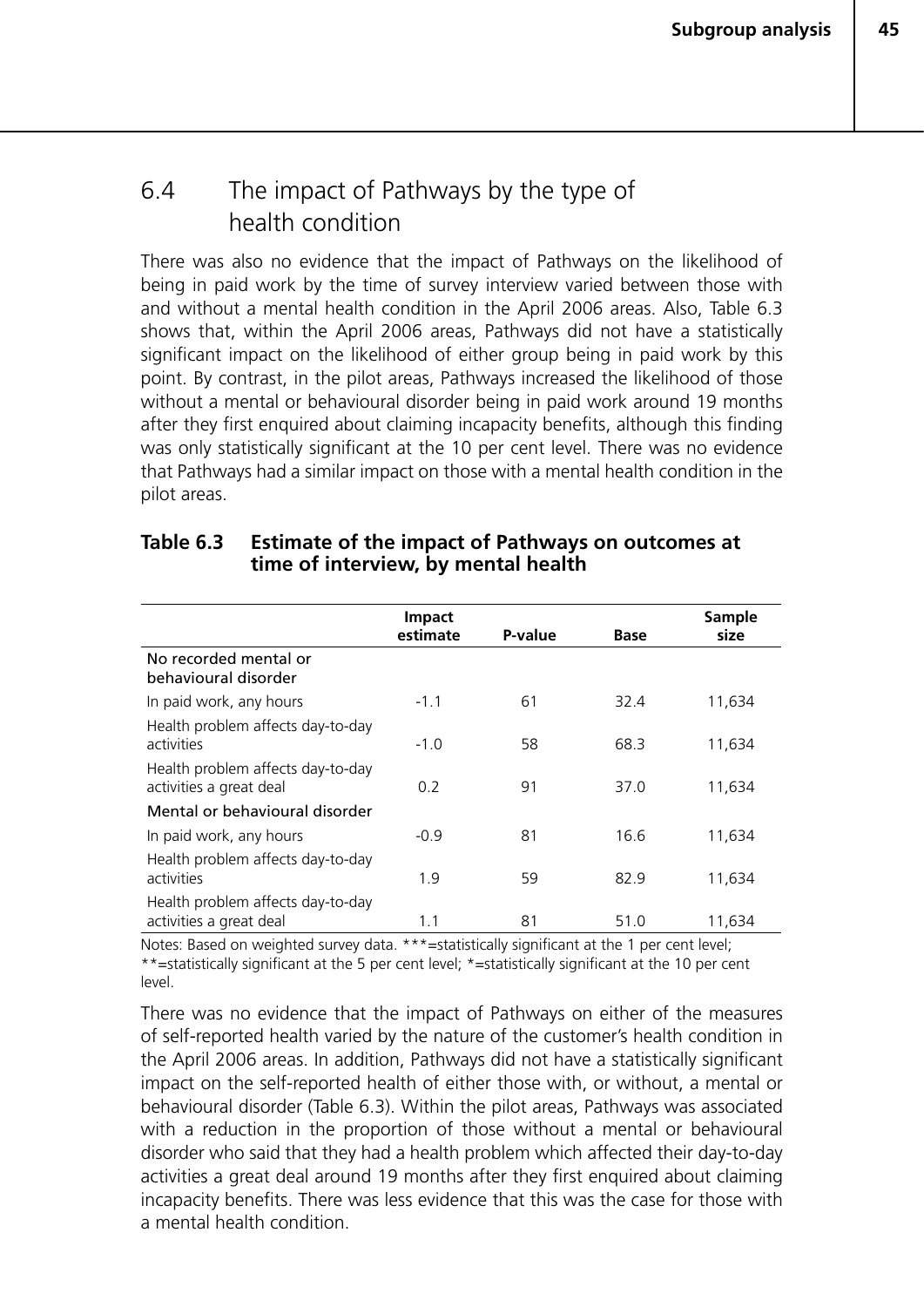**46**

## 6.5 The impact of Pathways by the presence of dependent children

Within the April 2006 areas there was no evidence that Pathways was more effective in increasing the likelihood that those either with, or without, dependent children were in paid work around 16 months after the start of their qualifying claim. Also, Table 6.4 indicates that, Pathways did not have a statistically significant impact on this outcome for either group. This contrasts with the evidence from the pilot areas that Pathways had a statistically significant and positive impact on the probability of those with dependent children being in paid work around 19 months after making an enquiry about claiming incapacity benefits.

#### **Table 6.4 Estimate of the impact of Pathways on outcomes at time of interview, by presence of dependent children**

|                                                              | <b>Impact</b><br>estimate | P-value | <b>Base</b> | Sample<br>size |
|--------------------------------------------------------------|---------------------------|---------|-------------|----------------|
| No dependent children in<br>household                        |                           |         |             |                |
| In paid work, any hours                                      | $-1.6$                    | 39      | 26.0        | 11,634         |
| Health problem affects day-to-day<br>activities              | $-0.2$                    | 92      | 76.3        | 11,634         |
| Health problem affects day-to-day<br>activities a great deal | 1.5                       | 48      | 43.4        | 11,634         |
| Dependent children in<br>household                           |                           |         |             |                |
| In paid work, any hours                                      | 0.8                       | 85      | 25.4        | 11,634         |
| Health problem affects day-to-day<br>activities              | 0.9                       | 80      | 68.9        | 11,634         |
| Health problem affects day-to-day<br>activities a great deal | $-1.7$                    | 70      | 40.6        | 11,634         |

Notes: Based on weighted survey data. \*\*\*=statistically significant at the 1 per cent level; \*\*=statistically significant at the 5 per cent level; \*=statistically significant at the 10 per cent level.

There was also no evidence of a statistically significant difference between those with and without dependent children in the impact of Pathways on self-reported health around 16 months after the start of the qualifying claim in the April 2006 areas. Furthermore, there was no evidence that Pathways had a statistically significant impact on the incidence of self-reported health problems by either group. Within the pilot areas, Pathways reduced the likelihood that those with dependent children reported health problems which limited their daily activity, whilst also reducing the proportion of those without dependent children who said that their health problem affected their day-to-day activities a great deal around 19 months after making an enquiry about claiming incapacity benefits.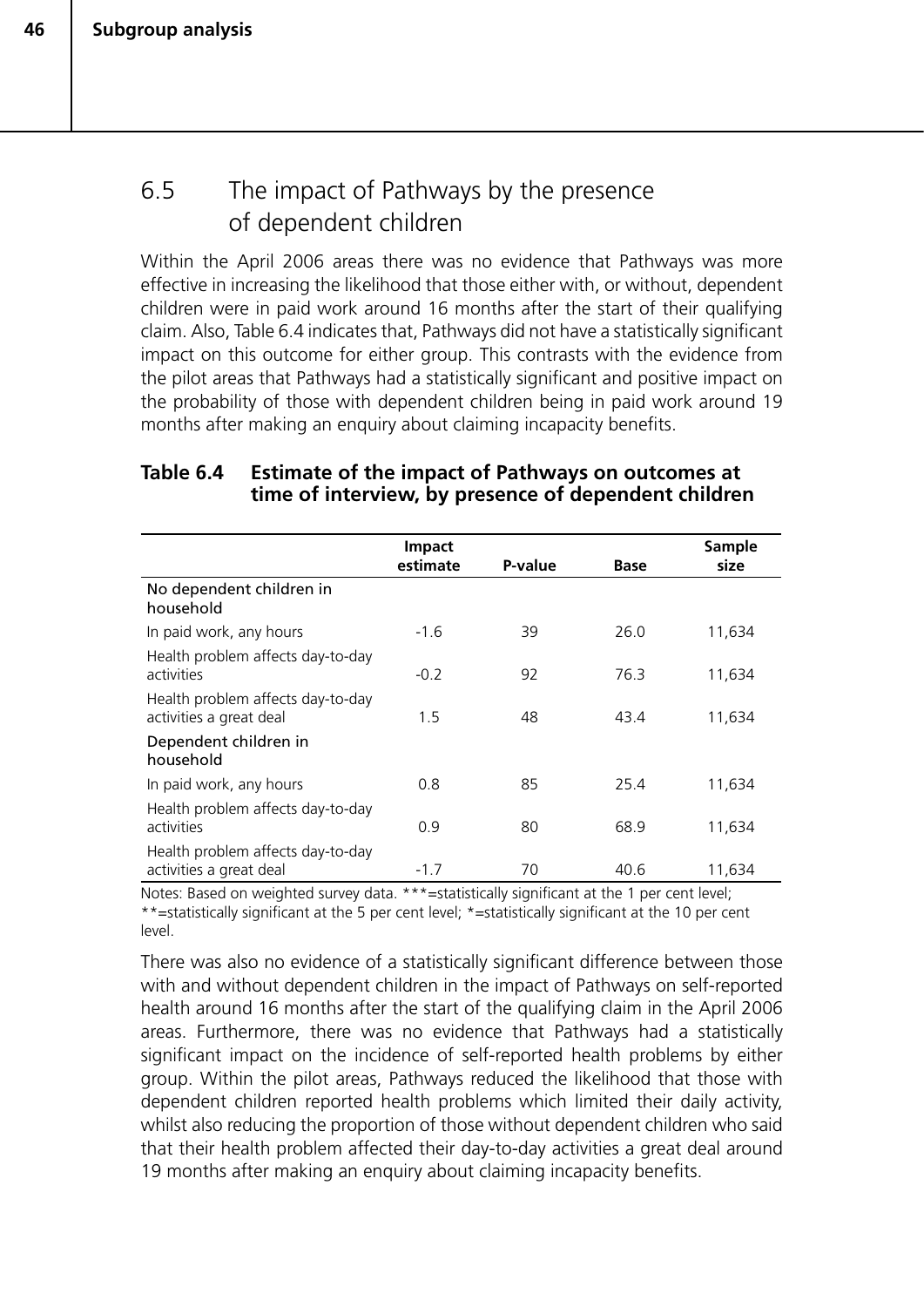### 6.6 Summary

The statistical significance of apparent differences in the impact of Pathways between subgroups of customers was not tested in the pilot areas. However, in this report, as well estimating the impact of Pathways on each group, the statistical significance of differences in the impact of Pathways on particular subgroups of incapacity benefits customers was assessed. This meant that it gave a clear indication of the significance of apparent differences between subgroups in the impact of Pathways.

Within the April 2006 areas, Pathways was more effective for women than men in reducing the incidence of self-reported health problems which affected everyday activities (a difference of 5.4 percentage points) 16 months after the start of the qualifying claim. Also, it produced a reduction of an additional 5.9 percentage points in the incidence of self-reported health problems amongst those aged 50 or more compared to younger customers. However, although there was evidence of variation in the effect of Pathways between some subgroups of customers, its impact on individual groups did not attain statistical significance. By contrast, in the pilot areas, Pathways was found to have a statistically significant impact on particular subgroups of customers.

The apparent differences in Pathways' impact on individual subgroups of incapacity benefits customers between the April 2006 areas and the pilot areas are likely to reflect, in part, variations in the characteristics of incapacity benefits customers between areas. They may also reflect differences in implementation, as mentioned in Chapter 5.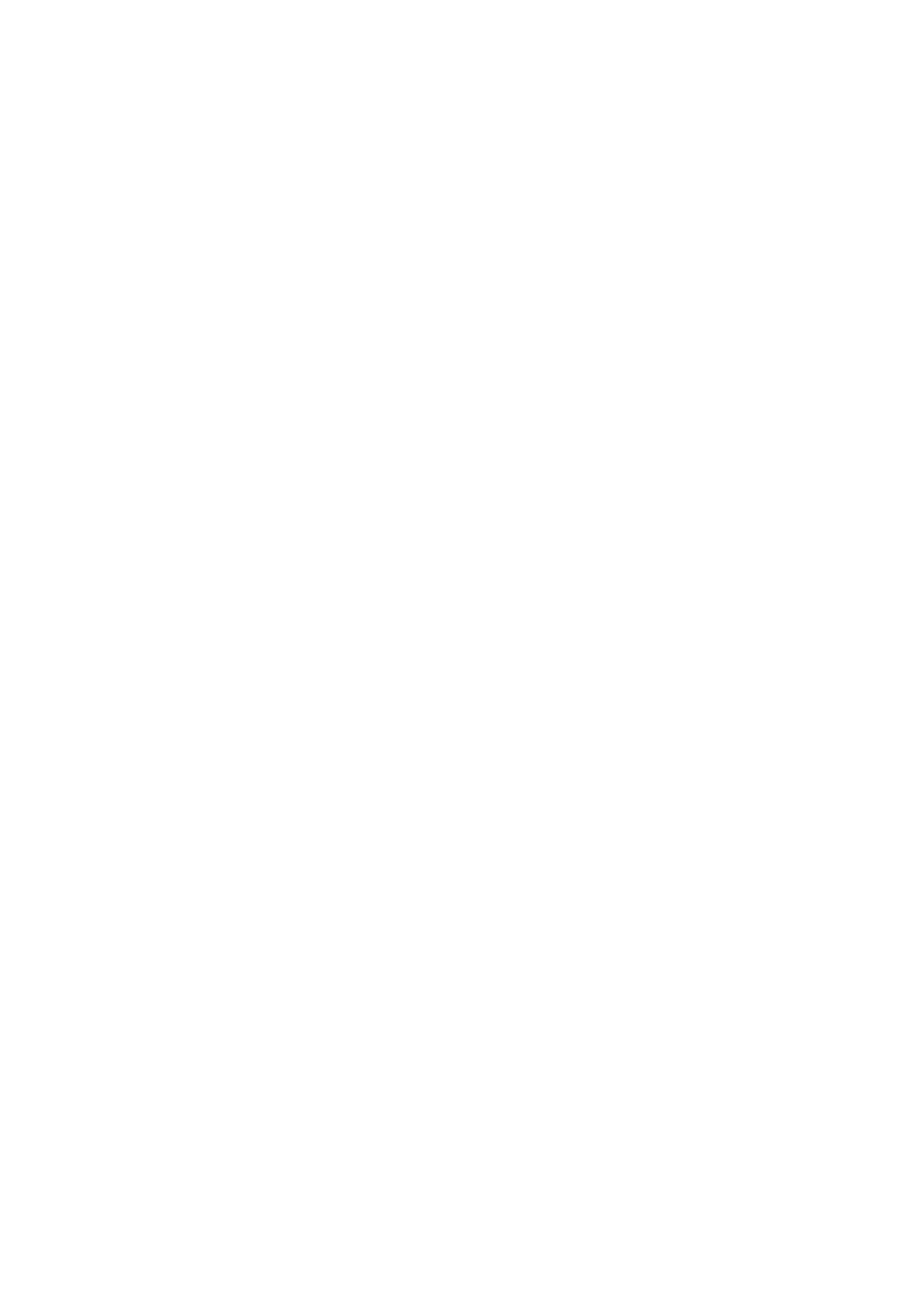# 7 Conclusions

The aim of Pathways to Work is to assist incapacity benefits customers off benefits and into work. As the likelihood of returning to work decreases with the length of time spent on benefits, Pathways seeks to ensure that customers receive support in the early months following the start of their claim.

Pathways appeared to be effective in moving incapacity benefits customers into work in those areas where it was originally piloted, but there was interest in whether it would continue to have a positive impact as it was extended to a wider range of areas. This report has considered this question by assessing the impact of Pathways in the areas where it was introduced in April 2006 using surveys of incapacity benefits customers in these districts and a set of similar comparison areas.

Within the April 2006 areas, there was no evidence that Pathways had an impact on the proportion of incapacity benefits customers in paid work around 16 months after the start of their qualifying claim. There was also no evidence that Pathways had an impact on the likelihood of customers working 16 or more, or 30 or more, hours a week, or on their earnings at this same point in time. In addition, the analysis in the April 2006 areas found that Pathways did not appear to affect whether incapacity benefits customers reported limiting health problems around 16 months after the start of their qualifying claim.

By comparison, the analysis of survey data in the pilot areas showed that Pathways was associated with an increase of 7.4 percentage points in the probability of incapacity benefits customers being in paid work around 19 months after making an enquiry about claiming incapacity benefits. This finding was statistically significant at the 10 per cent level. In addition, in the pilot areas, Pathways reduced the proportion of incapacity benefits customers who said that they had a health problem which affected their day-to-day activities 'a great deal' by 10.8 percentage points. However, Pathways did not have a statistically significant impact on the likelihood of customers being in paid work of 30 or more, or 16 or more, hours a week, earnings, or reporting a less severe health problem in either the pilot, or the April 2006 areas.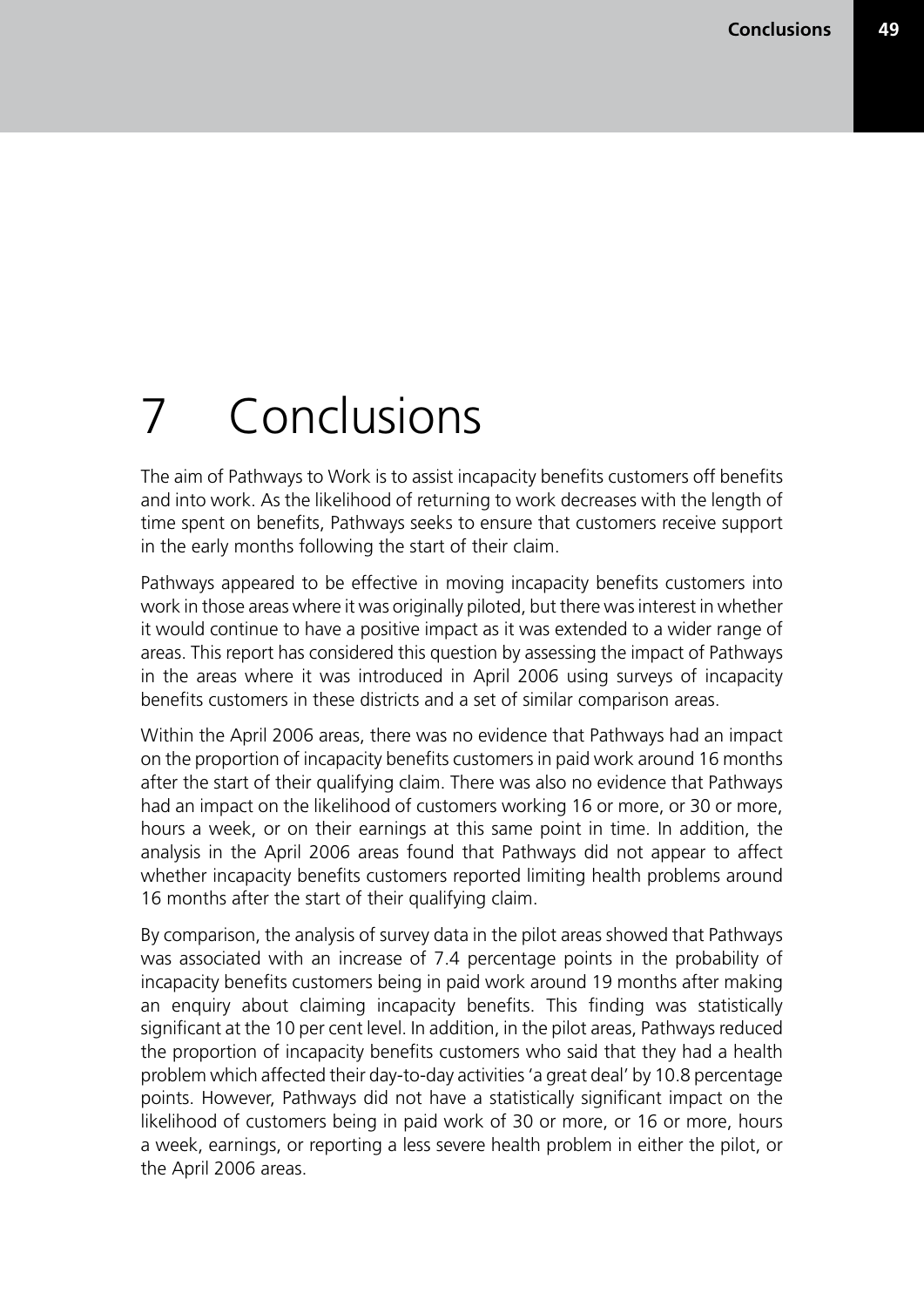As well as looking at the overall effect of Pathways, this report considered whether the impact of Pathways differed between particular subgroups of incapacity benefits customers. No significant differences were found when considering the effect on employment, but Pathways appeared to be more effective for women than men in reducing the incidence of self-reported health problems in the April 2006 areas. It also produced a reduction in the incidence of self-reported health problems which affected everyday activities amongst those aged 50 or more 16 months after the start of the qualifying claim compared to those under the age of 50. However, there was no evidence that the impact of Pathways on work or self-reported health differed between customers with mental health conditions and those with physical problems, or between those with dependent children and those without, in the April 2006 areas.

Although there was evidence that Pathways was more effective for some subgroups of customers than others, it did not have a statistically significant impact on any of the individual subgroups in the April 2006 areas. By contrast, within the pilot areas, Pathways did have a statistically significant impact on some of these subgroups.

Chapter 5 discussed a number of possible explanations for the divergence between the pilot and April 2006 areas in the impact of Pathways observed in the survey data. These can be summarised as follows:

- Differences which arise from the choice of sampling frame. The sampling frame used in the pilot areas meant that the impacts could be expected to capture any deterrent effect from Pathways, whereas this would be missed in the April 2006 areas.
- Variations between areas in the characteristics of incapacity benefits customers and their propensity to participate in the voluntary elements of Pathways, or in local labour market conditions.
- Differences in the timing of the final outcome interview in the pilot and April 2006 areas.
- Differences in the way in which Pathways was implemented in particular areas, and in the resources devoted to delivery.

Some of these suggested reasons for the differences observed between the pilot and April 2006 areas appear to be stronger than others. For example, there was evidence that the employment impact emerged over time in the pilot areas, so that even before month 19 there were signs that Pathways had a positive employment impact (albeit one that was not statistically significant). The fact that the employment impact in the April 2006 areas was so far short of attaining statistical significance and weakly negative, rather than clearly positive, suggests that the slight differences in the timing of the survey interviews in the pilot and April 2006 areas are unlikely to explain much of the difference in impacts in each set of areas. There was also little evidence that differences in labour market conditions explained the variation in the impact of Pathways between the pilot and April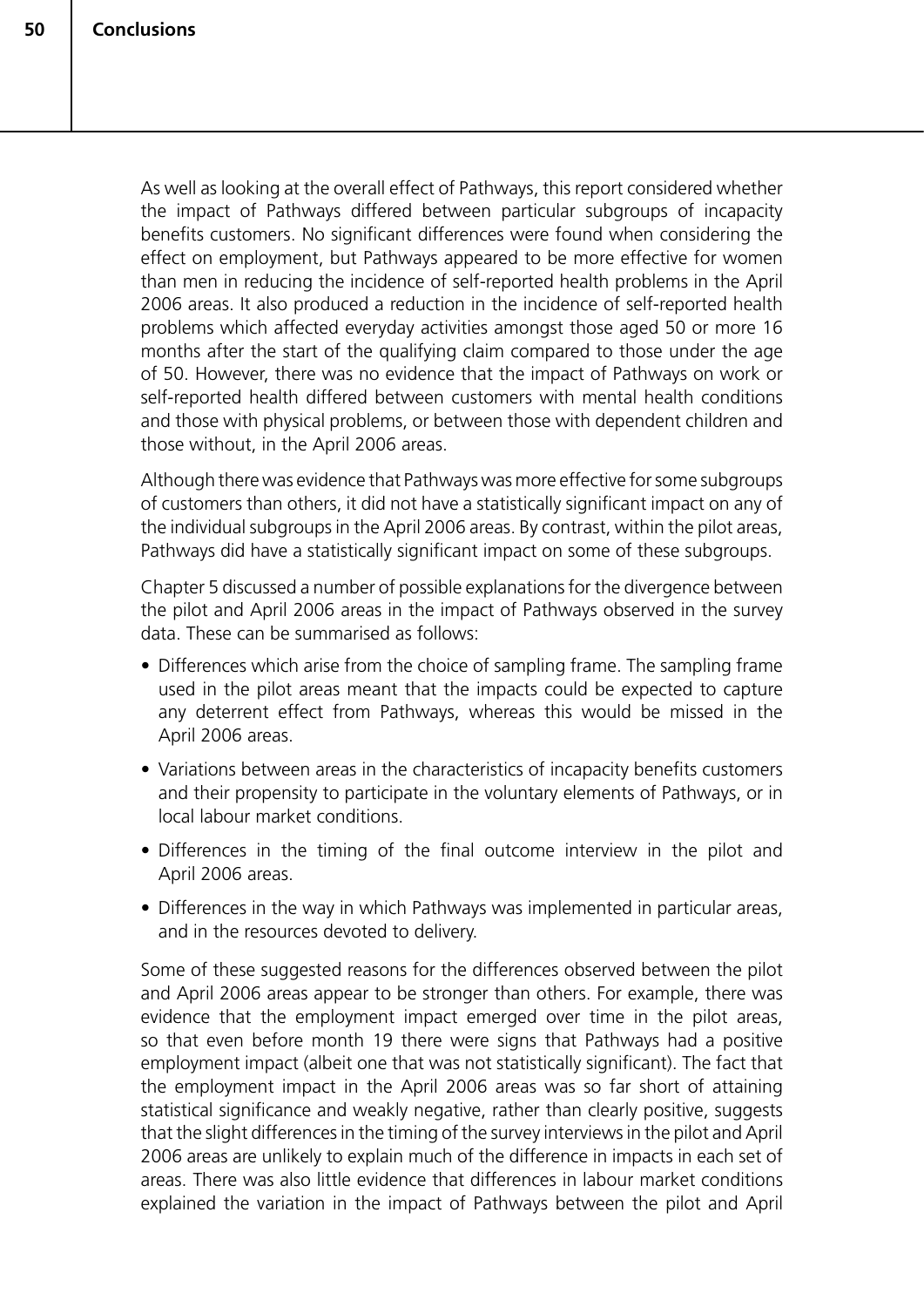2006 areas. By contrast, differences in the way that Pathways was implemented or resourced between the pilot and April 2006 areas may be an important source of variation. Likewise, differences between the pilot and April 2006 areas in the observed and unobserved characteristics of customers and their participation in the voluntary elements of Pathways may influence its effectiveness.

Further research into the relative contribution of each of these factors to the apparent divergence in the impact of Pathways between the pilot and April 2006 areas might give a better indication of the effectiveness of Pathways across different sites. There are a number of avenues which could be pursued in relation to each of the limitations to the analysis suggested above:

- Depending on the availability of data, an analysis of the proportion of all enquiries about claiming incapacity benefits which resulted in a claim being made, before and after the introduction of Pathways, could indicate whether Pathways did indeed reduce the proportion of potential customers who actually made a claim for incapacity benefits. An alternative approach is to look at changes in the flow of customers onto incapacity benefits after the introduction of Pathways.
- An analysis of the resources available to implement Pathways in the pilot and April 2006 Jobcentre Plus districts might indicate whether this was likely to be a factor in differences in the observed effectiveness of Pathways.
- Examining whether take-up of the voluntary elements of Pathways varied between areas might suggest whether differences in the impact of Pathways between the pilot and April 2006 areas were due to differences in participation. This might also look at whether participation rates varied between subgroups of customers.
- Assessing the impact of Pathways over a longer period of time in both the pilot and April 2006 areas would show whether a positive impact from Pathways on work and self-reported health emerged at a later point in the April 2006 areas.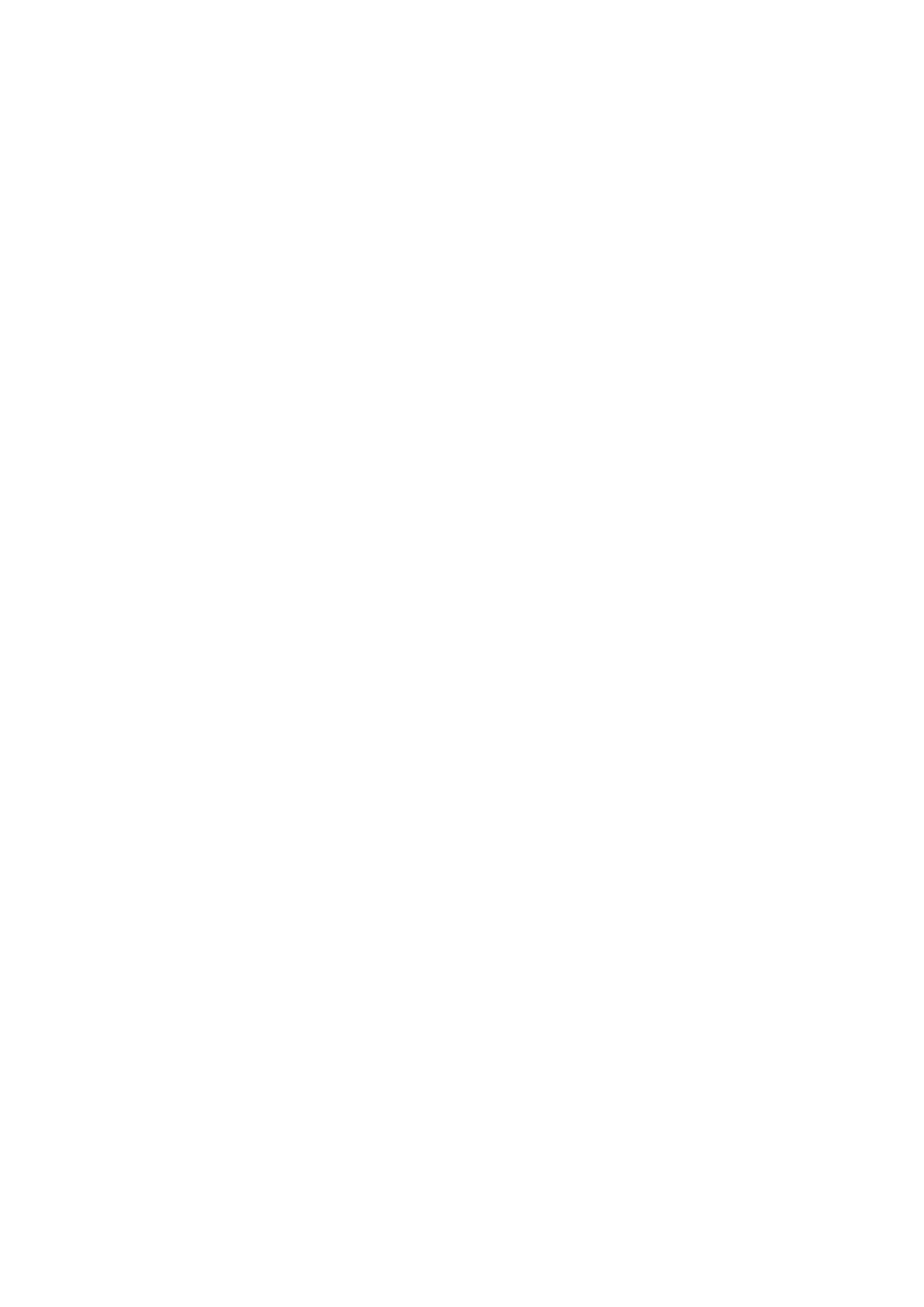# Appendix Characteristics of customers starting a claim for incapacity benefits after Pathways was introduced locally

# A.1 Introduction

This appendix provides a description of the geographical distribution and personal characteristics of those customers in the April 2006 areas who started a claim for incapacity benefits between 1 August and 30 November 2006; that is, after Pathways was introduced locally. It also compares the characteristics of survey respondents in the April 2006 areas with those in the pilot areas. Within the pilot areas, the survey samples were drawn from two different sources, and so it was not possible to derive weights. As a result, just as in Chapter 3, this appendix considers the similarities in the characteristics of incapacity benefits customers in the pilot and April 2006 areas using unweighted data.

# A.2 Geographical distribution

Table A.1 shows the distribution of incapacity benefits customers in the April 2006 areas within each Jobcentre Plus district. Customers were fairly evenly distributed across districts. The proportion of incapacity benefits customers within each area ranged from 15 per cent in South Yorkshire and South West Wales, to 19 per cent in the Manchester Central area. Almost 22,000 individuals started a claim for incapacity benefits across these six districts between 1 August 2006 and 30 November 2006. The distribution of survey respondents across the April 2006 areas was broadly similar to the distribution found in the administrative data, although there was a slight under-representation of customers from Manchester Central.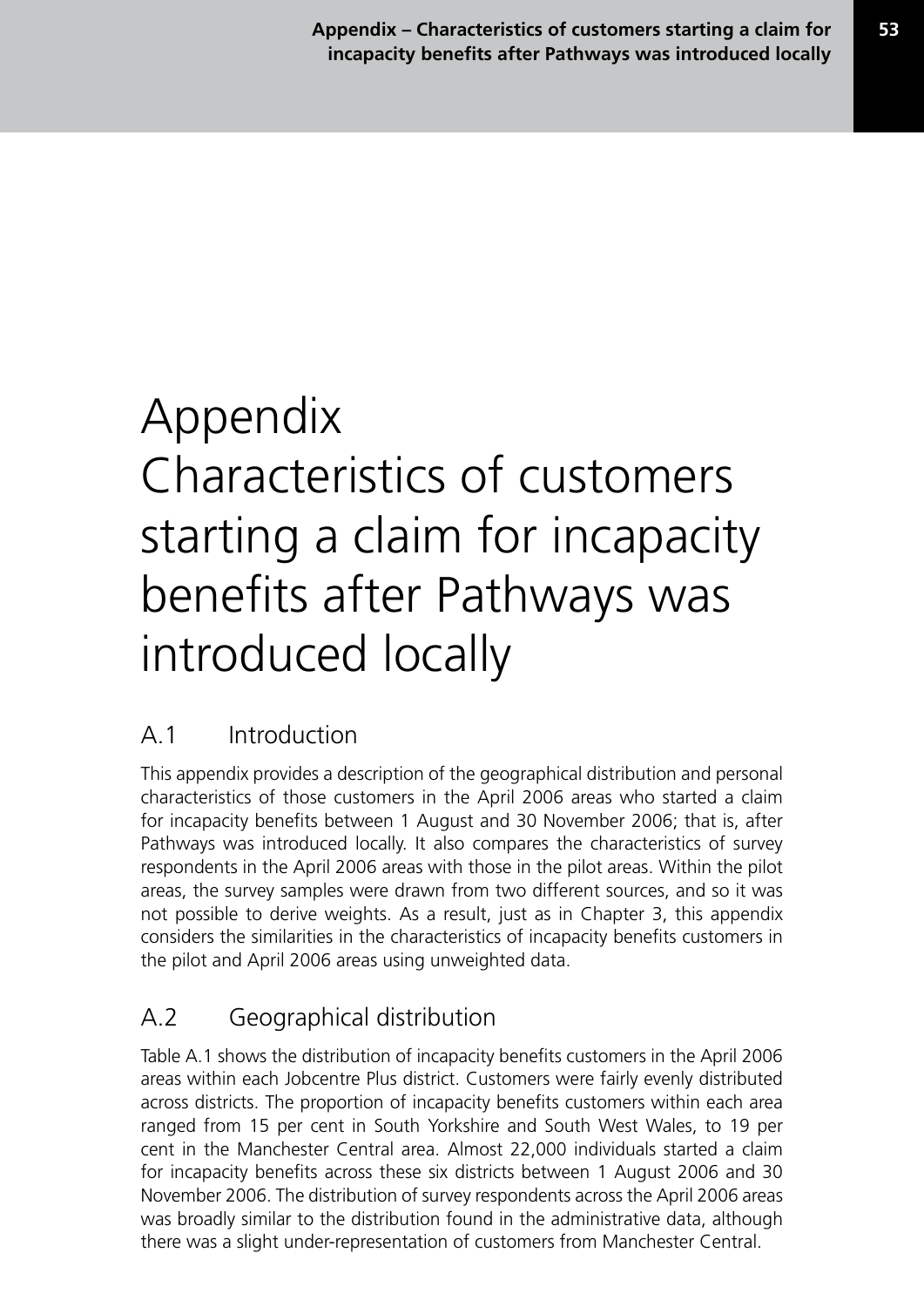#### **Table A.1 Distribution of claims for incapacity benefits across Jobcentre Plus districts – April 2006 areas**

|                                        | Incapacity benefits customers (%) |             |  |
|----------------------------------------|-----------------------------------|-------------|--|
| <b>District</b>                        | Administrative data               | Survey data |  |
| South Yorkshire                        | 15                                | 17          |  |
| South Tyne and Wear<br>Valley          | 18                                | 19          |  |
| Lanarkshire and East<br>Dunbartonshire | 17                                | 16          |  |
| Inner Mersey                           | 17                                | 16          |  |
| Manchester Central                     | 19                                | 16          |  |
| South West Wales                       | 15                                | 17          |  |
| Base                                   | 21,839                            | 2,780       |  |

Notes: Based on unweighted data.

## A.3 Personal characteristics

Table A.2 summarises the characteristics of individuals eligible for Pathways in the April 2006 areas, using unweighted survey data. A very similar proportion of survey respondents were female in the pilot and April 2006 areas (47 per cent and 48 per cent respectively). The age profile of survey respondents was also fairly similar in the pilot and April 2006 areas. On average, incapacity benefits customers in the pilot areas were aged 43 at the start of their qualifying claim, and 41 in the April 2006 areas. Compared to the April 2006 areas, a smaller proportion of customers in the pilot areas were aged 18-29 (16 per cent compared to 22 per cent), whilst a larger proportion of those in the pilot areas were aged 50 or more (38 per cent compared to 32 per cent). However, the proportions in the 30-39 and 40-49 age groups in the pilot and April 2006 areas were identical.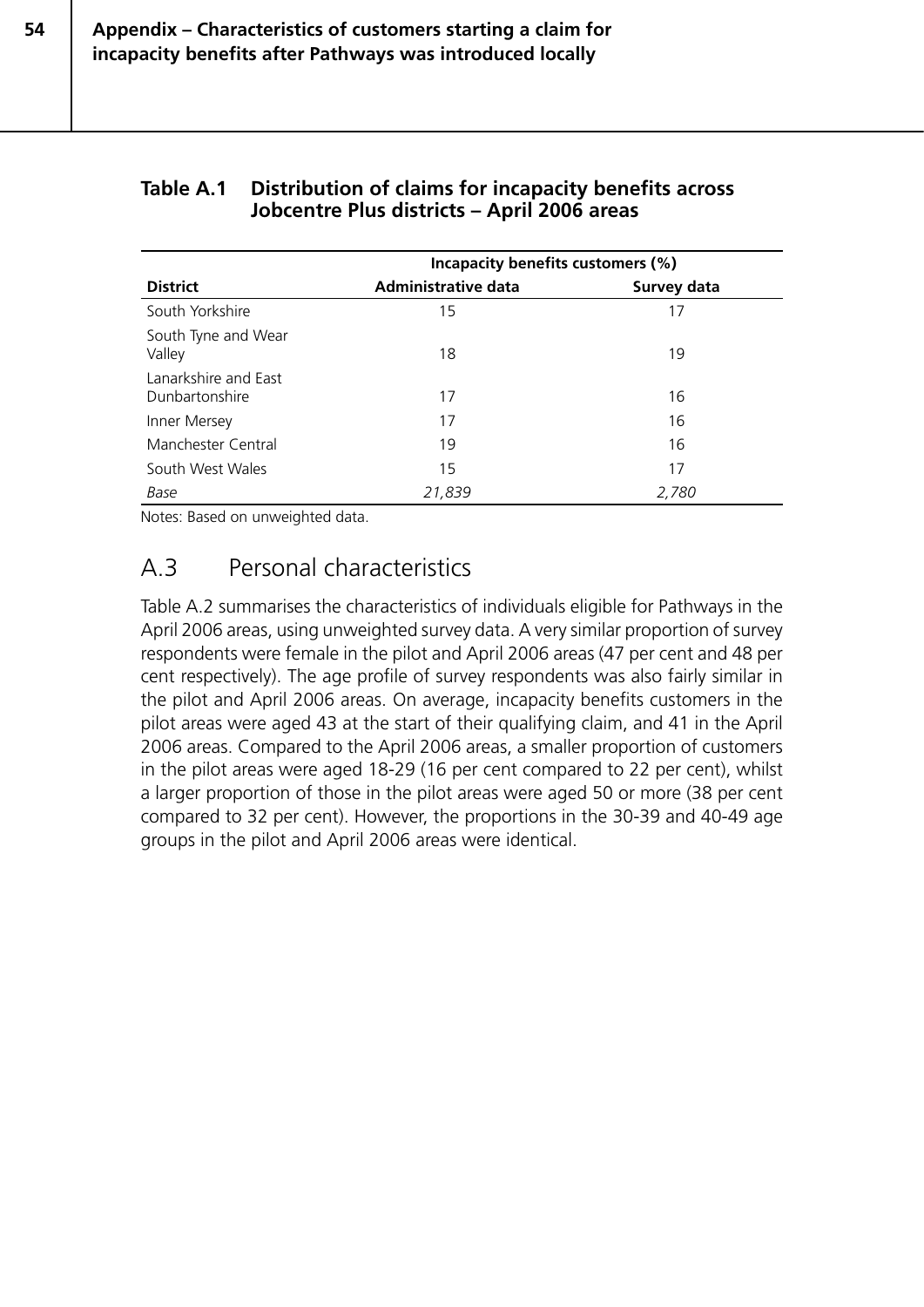**55**

|                                 | Incapacity benefits customers (%) |                    |  |
|---------------------------------|-----------------------------------|--------------------|--|
| <b>Personal characteristics</b> | April 2006 areas                  | <b>Pilot areas</b> |  |
| Female                          | 48                                | 47                 |  |
| Age (mean)                      | 41                                | 43                 |  |
| 18-29                           | 22                                | 16                 |  |
| 30-39                           | 19                                | 19                 |  |
| 40-49                           | 27                                | 27                 |  |
| 50-59                           | 32                                | 38                 |  |
| Non-white                       | 5                                 | 3                  |  |
| Married or living as<br>married | 44                                | 52                 |  |
| Number of dependent<br>children |                                   |                    |  |
| 0                               | 73                                | 76                 |  |
| 1                               | 14                                | 10                 |  |
| 2                               | 9                                 | 10                 |  |
| 3 or more                       | 4                                 | 5                  |  |
| Highest qualification           |                                   |                    |  |
| Degree or equivalent            | 15                                | 14                 |  |
| A-level or equivalent           | 16                                | 6                  |  |
| GCSE or equivalent              | 29                                | 35                 |  |
| Other qualification             | 5                                 | 6                  |  |
| No qualification                | 35                                | 40                 |  |
| Sample size                     | 2,780                             | 1,957              |  |

#### **Table A.2 Personal characteristics of the post-intervention cohort**

Notes: Based on unweighted survey data. Pilot areas figures from Table 3.2 of Bewley *et al.* (2007).

Compared to the pilot areas, a larger proportion of survey respondents in the April 2006 areas did not describe themselves as white. Only 3 per cent of customers in the pilot areas said that they were not white, compared to 5 per cent of those in the April 2006 areas. Within the April 2006 areas, a smaller proportion of customers were married or living as married compared to the pilot areas (44 per cent and 52 per cent respectively). However, a slightly larger proportion had dependent children, at around 27 per cent, compared to 25 per cent in the pilot areas.

Whilst a similar proportion of survey respondents in the pilot and April 2006 areas were educated to degree level (14 per cent and 15 per cent respectively), a much smaller proportion of those in the pilot areas reported that their highest academic or vocational qualification was at A-level standard (6 per cent compared to 16 per cent in the April 2006 areas). It seemed that this was explained by a larger proportion of those in the pilot areas having no, or only low-level, qualifications, as 75 per cent of those in the pilot areas had no qualifications, or only those at GCSE level or below, compared to 69 per cent of those in the April 2006 areas. A similar proportion of those in the pilot and April 2006 areas held qualifications that could not be assigned to one of the four levels (6 per cent and 5 per cent respectively).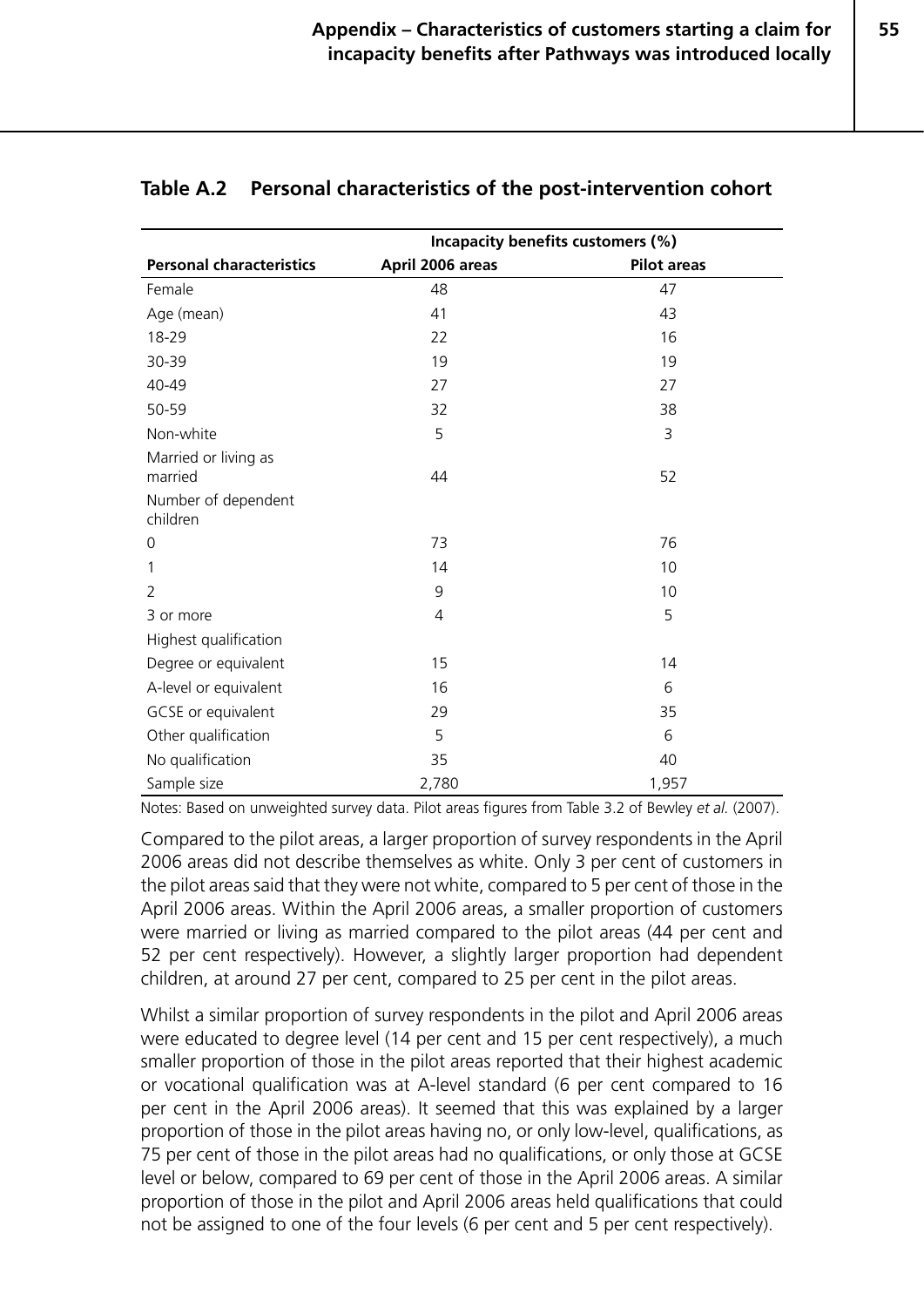## A.4 Summary

This appendix has explored the characteristics of a sample of incapacity benefits customers who became subject to Pathways in April 2006, based on their survey responses. There were some differences in the personal characteristics of survey respondents between the pilot and April 2006 areas. The gender composition of respondents in the pilot and April 2006 areas was almost identical, and the proportion aged between 30 and 49 was very similar in the pilot and April 2006 areas. However, those aged 50 or more made up a greater proportion of the total in the pilot areas, whilst a smaller proportion were under the age of 30 compared to the April 2006 areas. There were also some signs that survey respondents in the April 2006 areas were less likely to be white than those in the pilot areas. Customers in the April 2006 areas were less likely to be married or living as married compared to those in the pilot areas, whilst a slightly larger proportion had dependent children. Finally, survey respondents in the April 2006 areas held higher level qualifications than those in the pilot areas.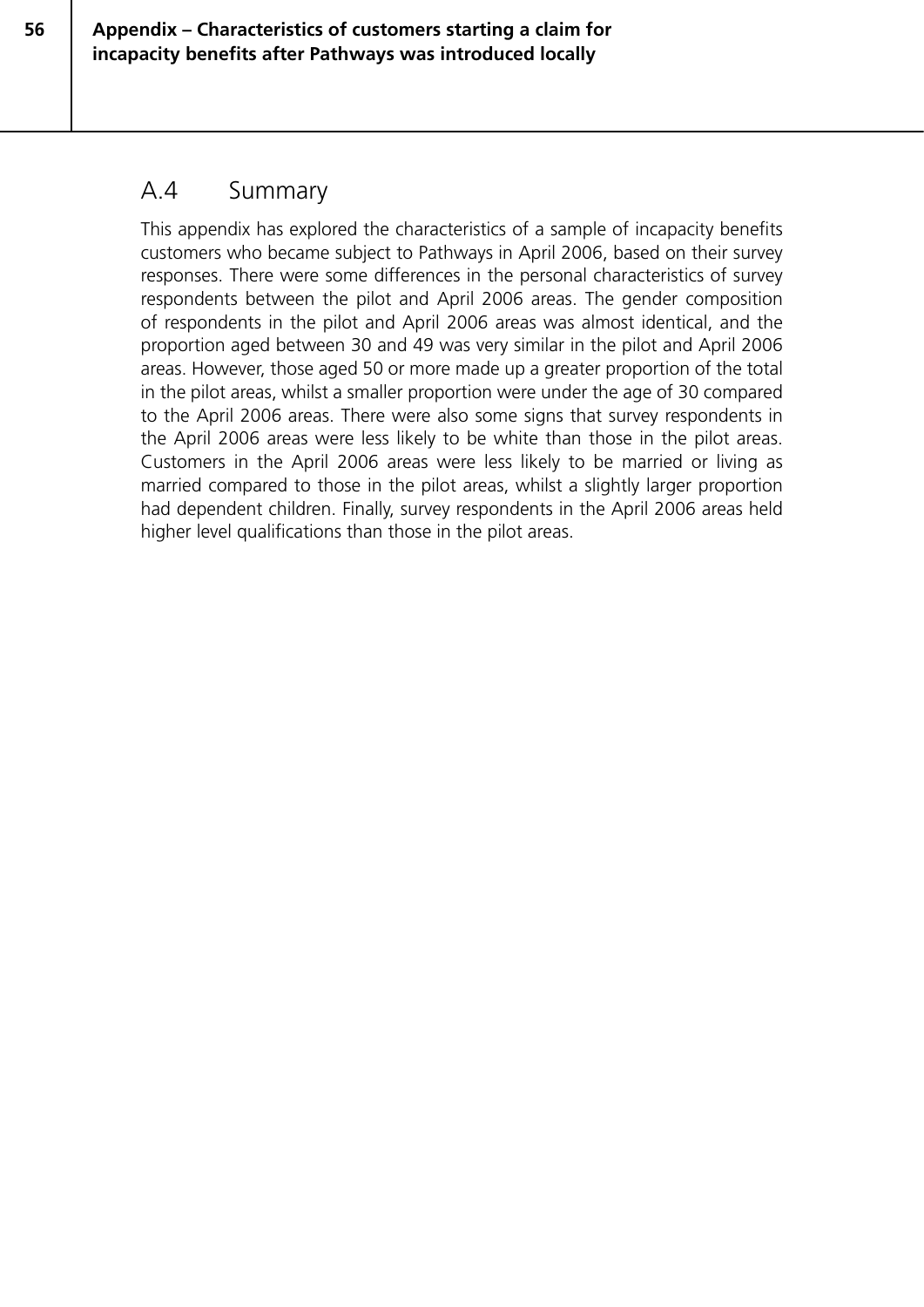# References

Adam, S., Bozio, A., Emmerson, C., Greenberg, D. and Knight, G. (2008). *A cost-benefit analysis of Pathways to Work for new and repeat incapacity benefit claimants*. DWP Research Report No. 498. Leeds: Corporate Document Services.

Bailey, R., Hales, J., Hayllar, O. and Wood, M. (2007). *Pathways to Work: Customer experience and outcomes. Findings from a survey of new and repeat incapacity benefits customers in the first seven pilot areas*. DWP Research Report No. 456. Leeds: Corporate Document Services.

Barnes, H. and Hudson, M. (2006). *Pathways to Work: Qualitative research on the Condition Management Programme*. DWP Research Report No. 346. Leeds: Corporate Document Services.

Bewley, H., Dorsett, R. and Haile, G. (2007). *The impact of Pathways to Work*. DWP Research Report No. 435. Leeds: Corporate Document Services.

Bewley, H., Dorsett, R. and Salis, S. (2008). *The impact of Pathways on benefit receipt in the expansion areas*. DWP Research Report No. 552. Leeds: Corporate Document Services.

Black, C. (2008). *Dame Carol Black's Review of the health of Britain's working age population: Working for a healthier tomorrow*. London: The Stationery Office.

Corden, A. and Nice, K. (2006). *Pathways to Work: Findings from the final cohort in a qualitative longitudinal panel of incapacity benefits recipients*. DWP Research Report No. 398. Leeds: Corporate Document Services.

Department for Work and Pensions (2002). *Pathways to Work: Helping people into employment*. Cm 5690.

Department for Work and Pensions (2008a). *Raising expectations and increasing support: reforming welfare for the future*. Cm 7506.

Department for Work and Pensions (2008b). *No one written off: reforming welfare to reward responsibility: Public consultation*. Cm 7363.